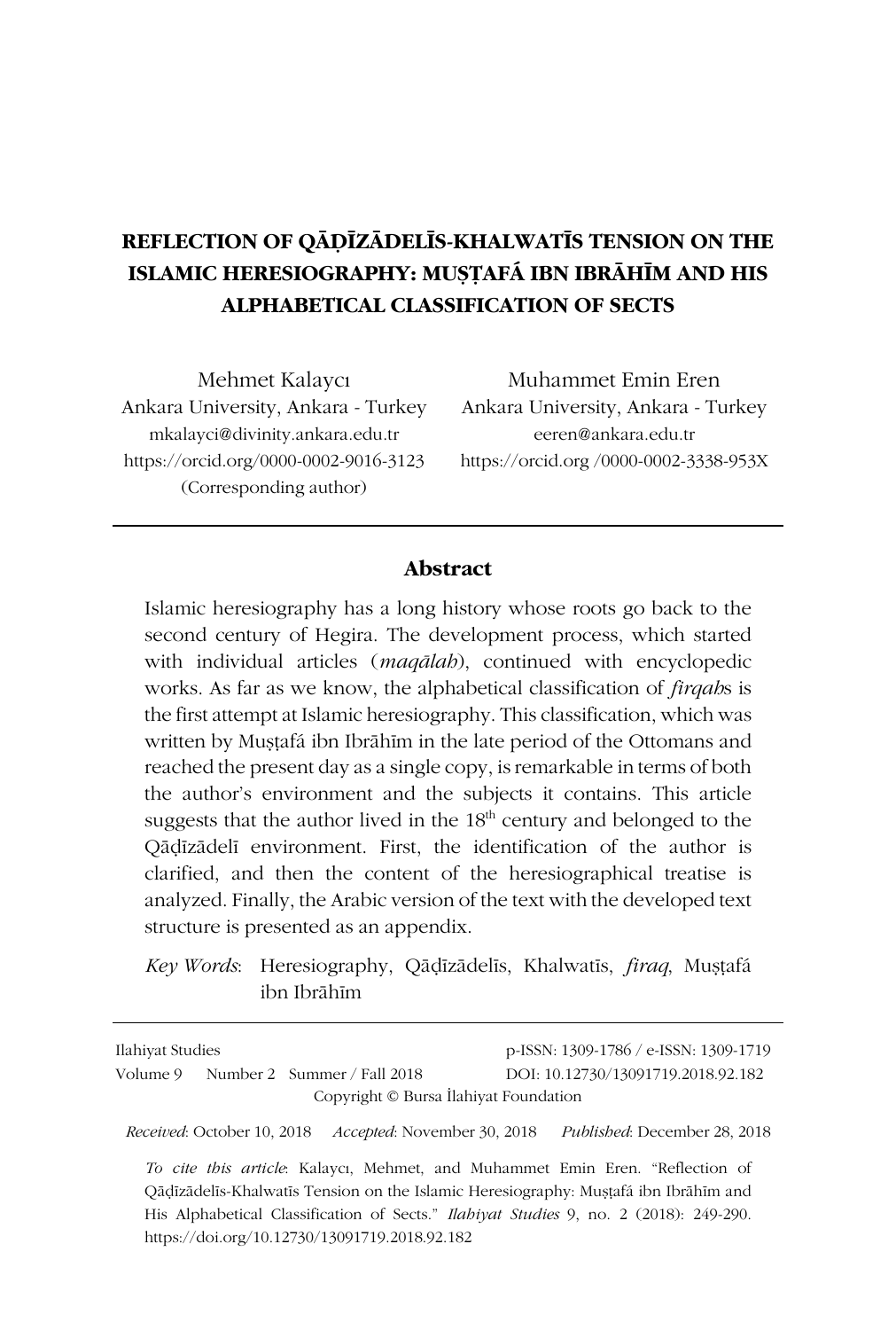#### **Introduction**

The first five centuries played a decisive role in the development of the main character of Islamic thought. The main problematic areas, subjects, and concepts of religion and thought were shaped mainly during this founding process. This is also true for Islamic sects; most sects that have survived throughout history and about which we have information emerged in these first five centuries and established their general character. After this process, it was as if time stopped and no other sects emerged. The surviving sects are those that were able to withstand the erosion of time and to carry their old existence to its new context. Is the problem the lack of emergence of new and different sects or the lack of new classifications? There is no doubt that these two are related and necessary to each other. This problem necessitates comprehensive studies. However, it is true that the classifications of the later periods did not go beyond a shortened and reduced reoccurrence of the heresiographical content of the first five centuries and that these later classifications could not produce an internal structural authenticity and differentiation. The treatise *al-Madhhab alḥaqq wa-l-madhāhib al-bāṭilah* (*Mḥmb*), which is the subject of this article and was written by Muṣṭafá ibn Ibrāhīm (M.b.I.), is remarkable in terms of his attempt to write an alphabetic script. Considering that there was no previous attempt of this sort and that the classification forms of different traditions made on the basis of the ḥadīth of seventythree sects still maintain their influence, M.b.I.'s treatise is original and deserves to be considered in terms of the general development of heresiography. In this article, this treatise, which has reached the present day in the Balıkesir Library of Manuscripts, is analyzed in terms of its author, the period in which it was composed, and its content. Its Arabic text is presented as an appendix.

### **I. Identification of the Author of the Treatise**

In the introduction of *Mḥmb*, the author presents himself as "al-Sheikh Muṣṭafá ibn Ibrāhīm." Based on this name, it is difficult to evaluate him or to identify the period in which he lived and the environment to which he belonged. In such cases where we have no information other than the root name, a follow-up method consisting of several stages can be adopted for the identification of the author. The first stage is to look at the content of the book itself. In this context, we can examine whether a general portrait of the author can be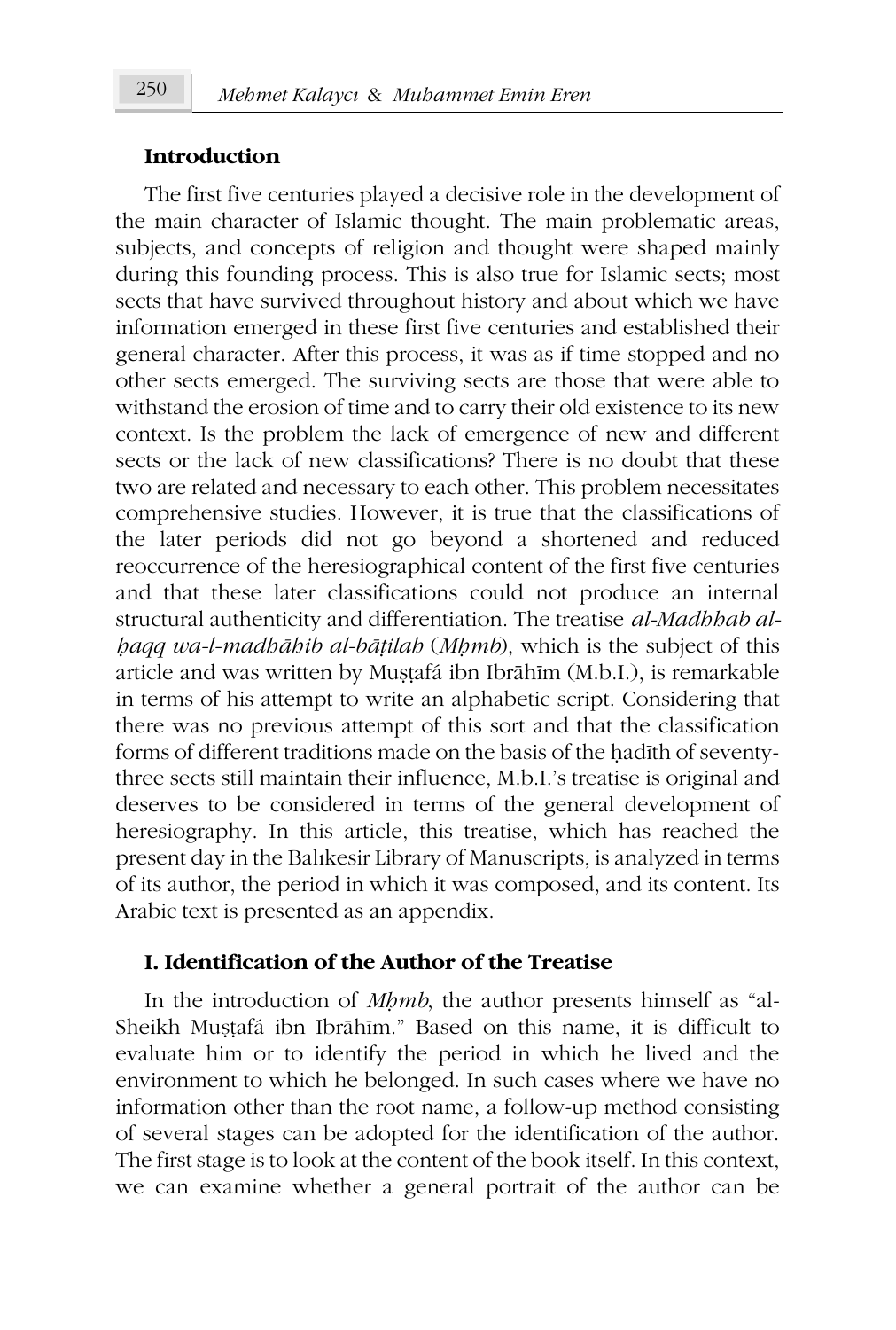proposed by considering some references in the treatise and the general perspective of thought reflected in the treatise. From this point of view, one of the most noteworthy points in the content of the treatise is the negative references of the M.b.I. to the Sufis in the *Malāmatī* line. Sects such as al-Ilhāmiyyah, al-Awliyāʾiyyah, al-Bāṭiniyyah, al-Jāhiliyyah, al-Ḥubbiyyah, al-Ḥurūfiyyah, al-Ḥūriyyah, al-Qalandariyyah, al-Maqābiriyyah, and al-Wujūdiyyah, which are included in *Mḥmb*, can be connected to Sufism. Al-Awliyāʾiyyah, for example, asserts that if one reaches the position (*maqām*) of *walāyah*, the commandments and prohibitions will fall from him and he will reach the closest position to God.<sup>1</sup> Al-Bāṭiniyyah is a group that argues that they are people of taṣawwuf who have secret knowledge and do not need the Book and the Sunnah. When they want to provide evidence to fulfill or reject certain deeds, they claim that they go to Muḥammad. If they receive an answer that will satisfy them, they are satisfied with it; otherwise, they apply to Allah himself.<sup>2</sup> Al-Ḥūriyyah are those who claim that Allah has married them to a houri. These people are from al-Khalwatiyyah and claim that the Qurʾān is a curtain between the servant and the Lord, that the poems are the Qurʾān of the dervish order, and that they can also reach Allah through the *khalwah* and the favor of the sheikh. After ending the dance (*raqṣ*), this group performs ablution (*ghusl*) on the grounds that they have sexual relations with the houri in the drunkenness of the dance.<sup>3</sup> Maqābiriyyah are people who seek help from the people of the grave because they believe that the people of the grave are aware of their situation, hear what they say and can fulfill their wishes. $^4$  They are those who argue that all things are the same as Allah's existence, so they see the *ulūhiyyah* (godhead) in every being.<sup>5</sup>

All of these groups, which M.b.I. mentions in the category of superstitious sects, possess mystical tendencies. Hence, he is distant from those who side with Ibn al-ʿArabī and the *malāmatī* line. However, the aforementioned Sufi tendencies have been recorded in various sources from the  $11<sup>th</sup>$  century onward under similar names but with different contents. Therefore, this information alone is not enough

<sup>1</sup> Muṣṭafá ibn Ibrāhīm, *al-Madhhab al-ḥaqq wa-l-madhāhib al-bāṭilah* (Balıkesir: Ömer Ali Bey Library of Manuscripts, MS 322), 143r.

<sup>2</sup> *Ibid*., 143v.

<sup>3</sup> *Ibid*., 146v.

<sup>4</sup> *Ibid*., 151r.

<sup>5</sup> *Ibid*., 152v.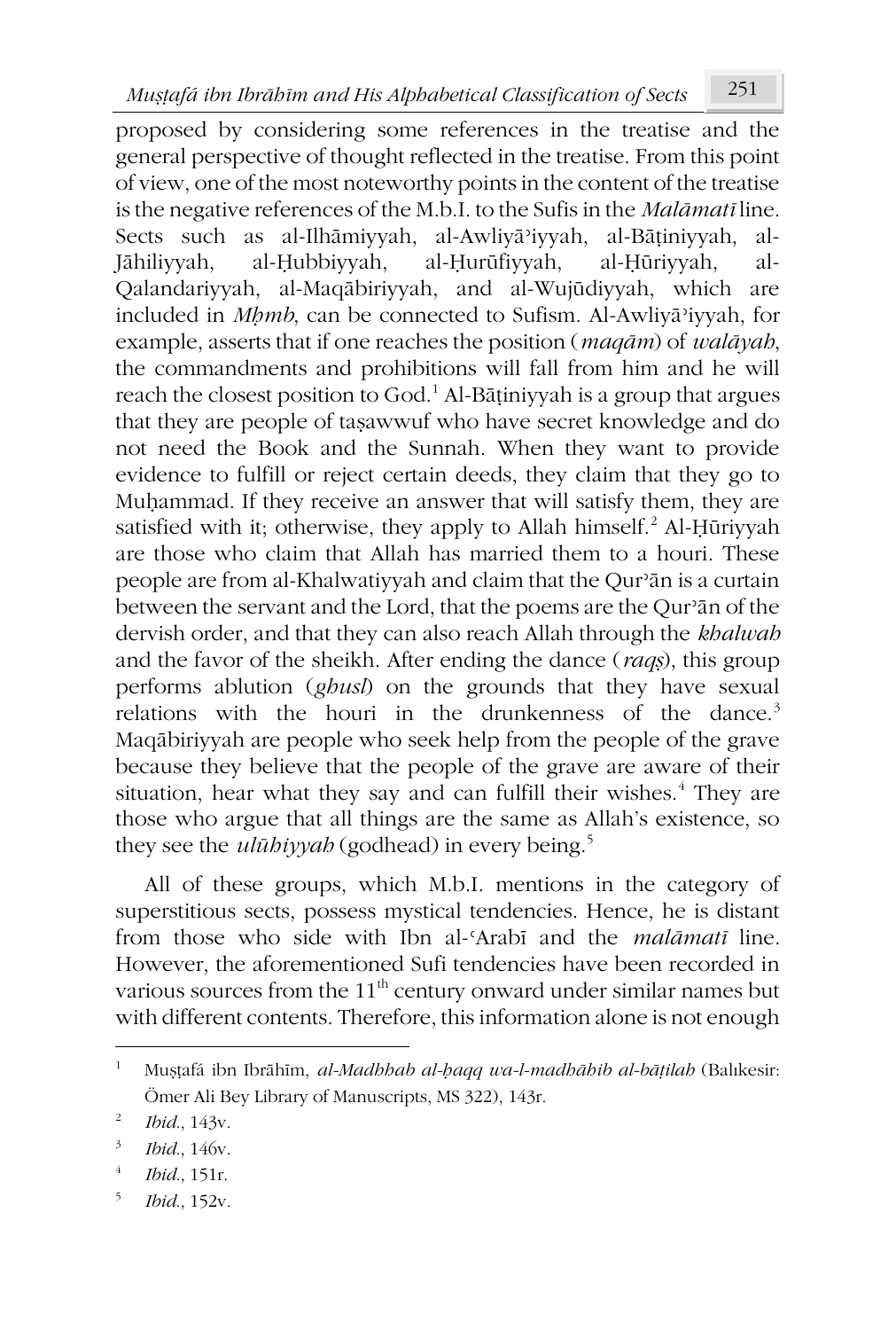# *Mehmet Kalayc* 252 *ı* & *Muhammet Emin Eren*

to identify the period in which the author lived. However, while mentioning the al-Ḥūriyyah, his statement that this sect is one of subgroups of al-Khalwatiyyah is an important clue to identify the historical period in which M.b.I. lived. The socio-cultural context in which the Khalwatīs were the most powerful but the reaction against them was the most intense was the Anatolian geographical context, especially Istanbul. In the ʿulamāʾ-Sufi tension that started in the first half of the  $16<sup>th</sup>$  century but reached its climax in the  $17<sup>th</sup>$  century, the Khalwatīs were the main carriers of the Sufi camp. The reference to al-Khalwatiyyah in the treatise reveals, at least, that M.b.I. could not have lived earlier than the  $16<sup>th</sup>$  century. It is clear that more information is needed to determine exactly the time he lived. Al-Maqābiriyyah, which is mentioned in the treatise, may be significant in this respect. This conception is first seen in *Ighāthah*, a work composed by Ibn Qayyim al-Jawziyyah (d. 751/1350). It is understood that the concept did not yet have a terminological value given that it was used only once. $^6$  It was Aḥmad al-Rūmī al-Āqḥiṣārī (d. 1041/1632) who transformed this concept into a specific terminological use in the Ottomans. He wrote a treatise on this issue and severely criticized the people he called al-Maqābiriyyah.<sup>7</sup> Al-Āqḥiṣārī was known in the Qāḍizādelī circle, and his works were frequently used. In particular, his work *Majālis* was a work that gained a general acceptance in these circles as much as al-Birgiwī's *al-Ṭarīqah*. Considering the author's use of al-Maqābiriyyah in the treatise, the author could not have lived before at least the  $17<sup>th</sup>$  century. Another noteworthy point of the treatise is the reference to Abū Ḥanīfah, when M.b.I. listed the qualities of Ahl al-sunnah at the end of the manuscript. The author places Māturīdism at the center of the doctrinal acceptances of Ahl al-sunnah and records his identity as Māturīdī.<sup>8</sup>

This is the portrait of M.b.I. introduced in *Mḥmb*. Based on this information, it can be suggested that M.b.I. could be a figure belonging to the Qāḍīzādelī circles and could not have lived before the  $17<sup>th</sup>$ century. However, to make this portrait clearer, it is necessary to move to the second stage of the follow-up and to focus on the *majmūʿah*

<sup>6</sup> Shams al-Dīn Muḥammad ibn Abī Bakr Ibn Qayyim al-Jawziyyah, *Ighāthat allahfān min maṣāyid al-shayṭān*, ed. Muḥammad Ḥāmid al-Faqī (Beirut: Dār al-Kutub al-ʿIlmiyyah, 1971), I, 197.

<sup>7</sup> Aḥmad al-Rūmī al-Āqḥiṣārī, *Risālah fī l-radd ʿalá l-Maqābiriyyah* (Istanbul: Süleymaniye Library, Fatih, MS 5398), fols.71-86.

<sup>8</sup> Muṣṭafá ibn Ibrāhīm, *al-Madhhab al-ḥaqq*, 153v.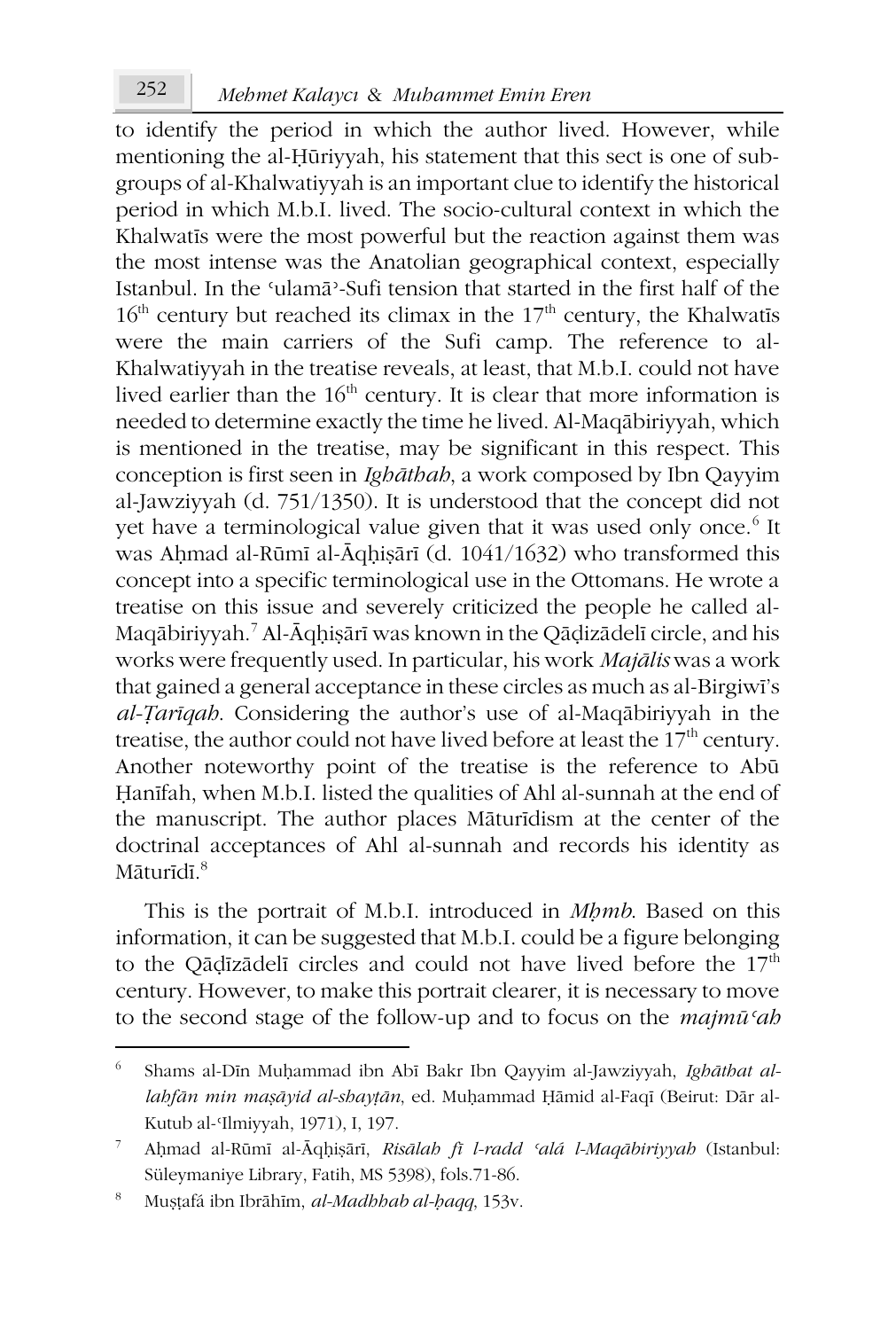where the manuscript is found. It is possible that the treatises collected in the *majmūʿah* were written by the same person and that they were composed by M.b.I., who is in the last sequence of the *majmūʿah*. There are six works in the *majmūʿah* recorded with inventory number 322 in the Balıkesir provincial public collection: *Munabbihāt* by Ibn Ḥijjī (d. 816/1413), an abridged treatise on the *ʿaqīdah*, ethics, and deeds by Dulgerzāde (d. 1159/1746), a part of *Iḥyāʾ* of al-Ghazālī, a commentary by M.b.I. on al-Ghazālī's work *Ayyuhā l-walad*, a treatise by ʿĀlim Muḥammad (d. 1116/1704) about the duration of disbelievers in Hell, and the last treatise, *Mbmb*, which is the subject of this article, by M.b.I. The first treatise was copied in 1149/1736, the second in 1151/1738, the third in 1152/1739, the fourth in 1153/1739, and the fifth in 1147/1733. The only treatise without a copy date is the sixth one in question. The character of the copying for all of the works in the *majmūʿah* is the same, and none of the names of the copyists in the *farāgh* records is mentioned.

Among these works, the work that needs to be examined for the identification of M.b.I. is the voluminous commentary on al-Ghazālī's *Ayyuhā l-walad* because it can be understood that Muṣṭafá, the author of this work, and Muṣṭafá, the owner of the heresiographical treatise, are the same person. Moreover, the commentary in question both confirms and clarifies the portrait of M.b.I. The most referenced work in the commentary is *al-Ṭarīqah* of al-Birgiwī (d. 981/1573). When extensive information is needed, the author refers the reader to this work of al-Birgiwī. 9 Additionally, *Ghunyat al-mutamallī* of al-Ḥalabī (d. 956/1549), *ʿAqāʾid* of al-Sanūsī (d. 895/1490), *al-Waṣiyyah* of Abū Ḥanīfah, *al-Mawāhib* of al-Qasṭallānī (d. 923/1517), *Muntakhab alhayʾah al-saniyyah* of Ibrāhīm al-Āmidī (d. after 1069/1659), *Rawḍāt al-jannāt* of Ḥasan Kāfī al-Āqḥiṣārī (d. 1024/1615), *Sharḥ al-Fiqh alakbar* and *Ḍawʾ al-maʿālī* of ʿAlī al-Qārī (d. 1014/1605), *Jilāʾ al-qulūb* of al-Birgiwī and *Majālis* of Aḥmad al-Āqḥiṣārī are among the works the author used and sometimes quoted in the commentary in question. These works are widely used in the Qāḍīzādelī environment. Among these, the most recent deceased writer was Ibrāhīm al-Āmidī. His work, cited as *Muntakhab*, is an abridgement of *al-Hayʾah al-saniyyah* by al-Suyūṭī (d. 911/1505). Al-Āmidī says in its preamble that he dedicated

<sup>9</sup> Muṣṭafá ibn Ibrāhīm, *Sharḥ Ayyuhā l-walad* (Balıkesir: Ömer Ali Bey Library of Manuscripts, MS 322), 97r, 108v, 111v.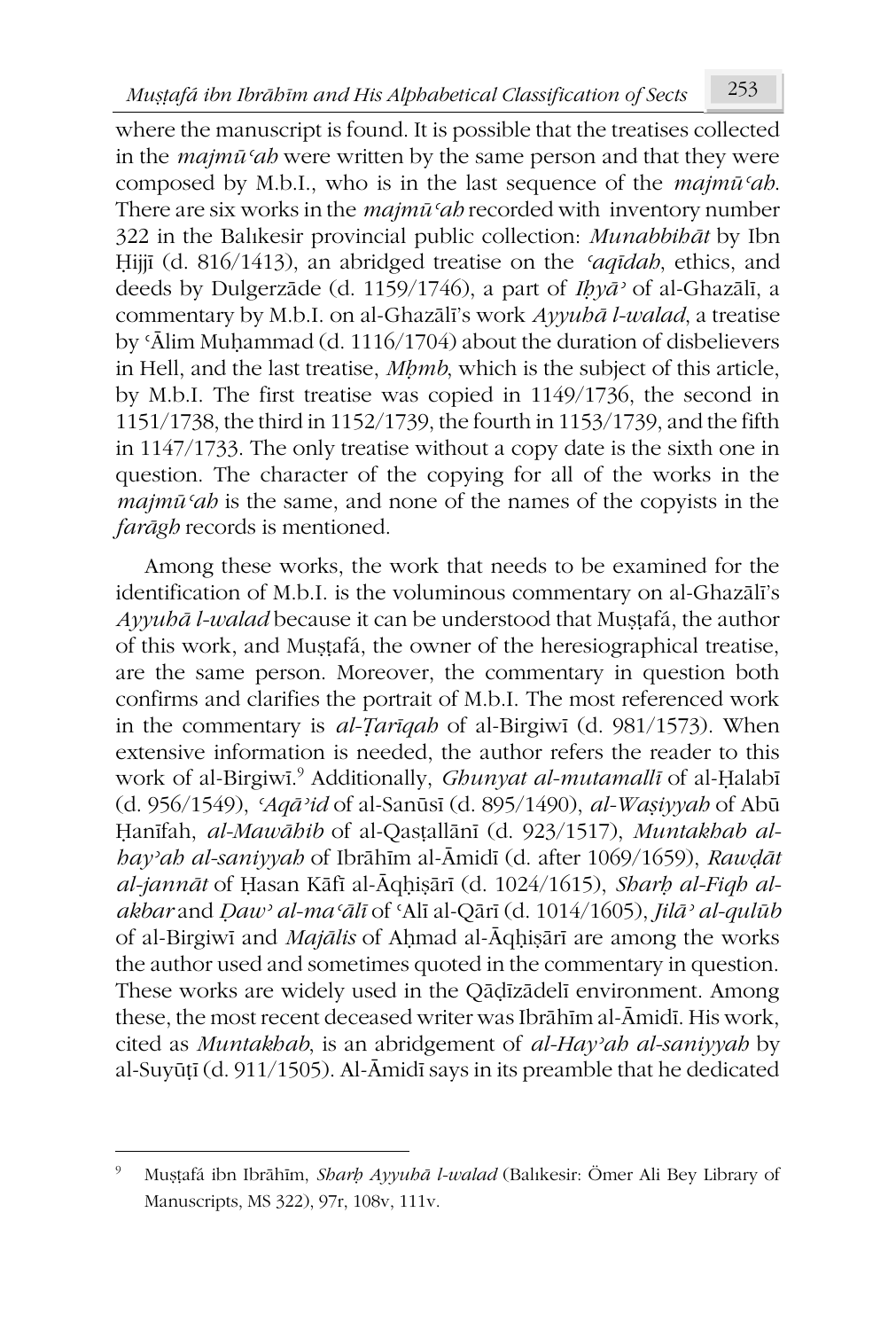*Mehmet Kalayc* 254 *ı* & *Muhammet Emin Eren*

this abridgement to Meḥmed IV (1648-1687).<sup>10</sup>

In the content of the commentary of *Ayyuhā l-walad*, the following expressions about the *malāmatī* Sufis support the author's portrait in the heresiographical treatise:

Which calamity is severer than the faith of people of innovation (*ahl al-bidaʿ*) and than the mission of nearness to mendacity? Indeed, the following expressions of Sufis of our time set an example for this. 'A person who is close to our sheikh talks to God repeatedly in a single day; we do not need to consider the knowledge (*ʿilm*) and books because if we need to, we refer to the Messenger, if we receive an answer from him, we content ourselves with it, otherwise, we consult directly with God.' We seek refuge in Allah from such words and faith.<sup>11</sup>

This information corresponds exactly to the views presented in *Mḥmb* as belonging to al-Bāṭiniyyah. Thus, M.b.I. transformed the reality of his time into a sect under the concept of al-Bāṭiniyyah, which was a rather old concept that was mainly used to describe the Ismāʿīlīs. Again, when commenting on the features of a sheikh in the work of al-Ghazālī, he makes the reference, "what is meant here by sheikh is not to find fame just as the sheikh of Sufis in our day who is ignorant, apostatized, went astray, misguided."<sup>12</sup> Considerations of M.b.I. in his commentary on *Ayyuhā l-walad* about the importance of *fiqh* and the value of *faqīh*s also confirm his relationship with the Qāḍīzādelī circles.<sup>13</sup> It is important to note that in the commentary, he uses the epithet "our Imām" for both al-Māturīdī and Abū Ḥanīfah.<sup>14</sup>

The author of *Mḥmb* and *Sharḥ Ayyuhā l-walad* is the same person, and the two works reveal a portrait of M.b.I. that complete each other. Based on the content of these two works, it can be said that M.b.I. lived in the second half of the  $17<sup>th</sup>$  century and the  $18<sup>th</sup>$  century and had a similar world of thought to the Qāḍīzādelī environment. Although we have an opinion about the period in which M.b.I. lived and the environment to which he may have belonged, the question of who he really is remains unclear. At this point, it is possible to move to the third

<sup>10</sup> Ibrāhīm al-Āmidī, *Muntakhab al-hayʾah al-saniyyah fī l-hayʾah al-sunniyyah* (Ankara: National Library, MS A 7486), 14v.

<sup>11</sup> Muṣṭafá ibn Ibrāhīm, *Sharḥ Ayyuhā l-walad*, 97v.

<sup>12</sup> *Ibid.*, 107v.

<sup>13</sup> *Ibid.*, 125v-126r.

<sup>14</sup> *Ibid.*, 76r.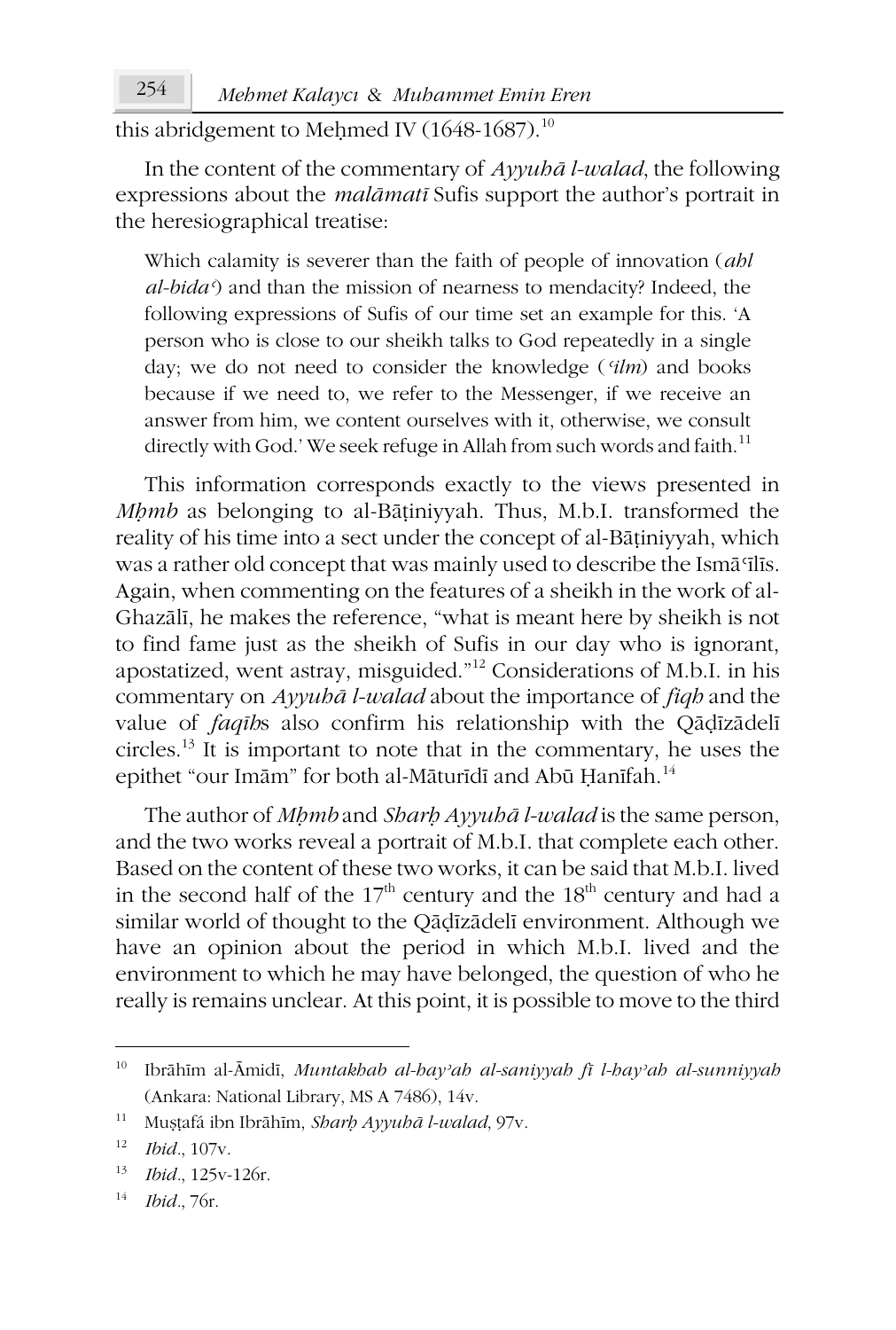stage of the follow-up: to trace the root name M.b.I. in other works. Is it possible that the other works whose author is named M.b.I. belong to this author? Among the works recorded under the name of M.b.I. in the catalogs of manuscripts, seven works should be examined. The first work, specified by its author as *Zubdat al-amthāl,* has a content composed of Arabic proverbs or vocabulary. The author presented himself in the introduction of work as "Muṣṭafá ibn Ibrāhīm from Gallipoli, the home of the veterans and *mujāhid*s, the homeland of the *ʿārif*s and the saints." He dedicated his work to Murād III (d. 1003/1595) and compiled it on the basis of relevant works.<sup>15</sup>

The second work, *Tuḥfat al-ikhwān*, is a commentary on al-Birgiwī's *al-ʿAwāmil*, which has a wider network of circulation. The author gives his name in the preamble as "al-Sheikh Muṣṭafá ibn Ibrāhīm" and states that upon request from some of his distinguished pupils, he commented on this work of al-Birgiwī entitled *al-ʿAwāmil al-jadīdah*, which was well accepted by the pupils and by those engaging in *fiqh*. He also expressed his happiness about the circulation of the book and named his work *Tuḥfat al-ikhwān* in the hope that it would bring him much more on the Day of Judgment.<sup>16</sup> Considering both the reason that led him to write a commentary and his expectations about the work he wrote, the author can be understood to be in a tradition of education and teaching.

The third work is called *Sharḥ al-Awrād al-Bahāʾiyyah*. This commentary, which has many copies, is a commentary on the *awrād* of Bahāʾ al-Dīn Naqshband (d. 791/1389). The author wrote this commentary at the request of a friend whose request he could not refuse. In the commentary, in addition to the root name M.b.I., there is a *nisbah* of the town and denomination. The *nisbah* of the denomination is al-Ḥanafī, while the *nisbah* of the town varies from copy to copy. There are different usages in the copies, such as al-

<sup>15</sup> Muṣṭafá ibn Ibrāhīm al-Gelībūlī, *Zubdat al-amthāl li-wuqūʿihā ʿumdat al-aqwāl* (Istanbul: Süleymaniye Library, Bağdatlı Vehbi, MS 1751), 1r-2v.

<sup>16</sup> Muṣṭafá ibn Ibrāhīm, *Tuḥfat al-ikhwān* (Istanbul: Maṭbaʿa-i ʿĀmirah, n.d.), 2.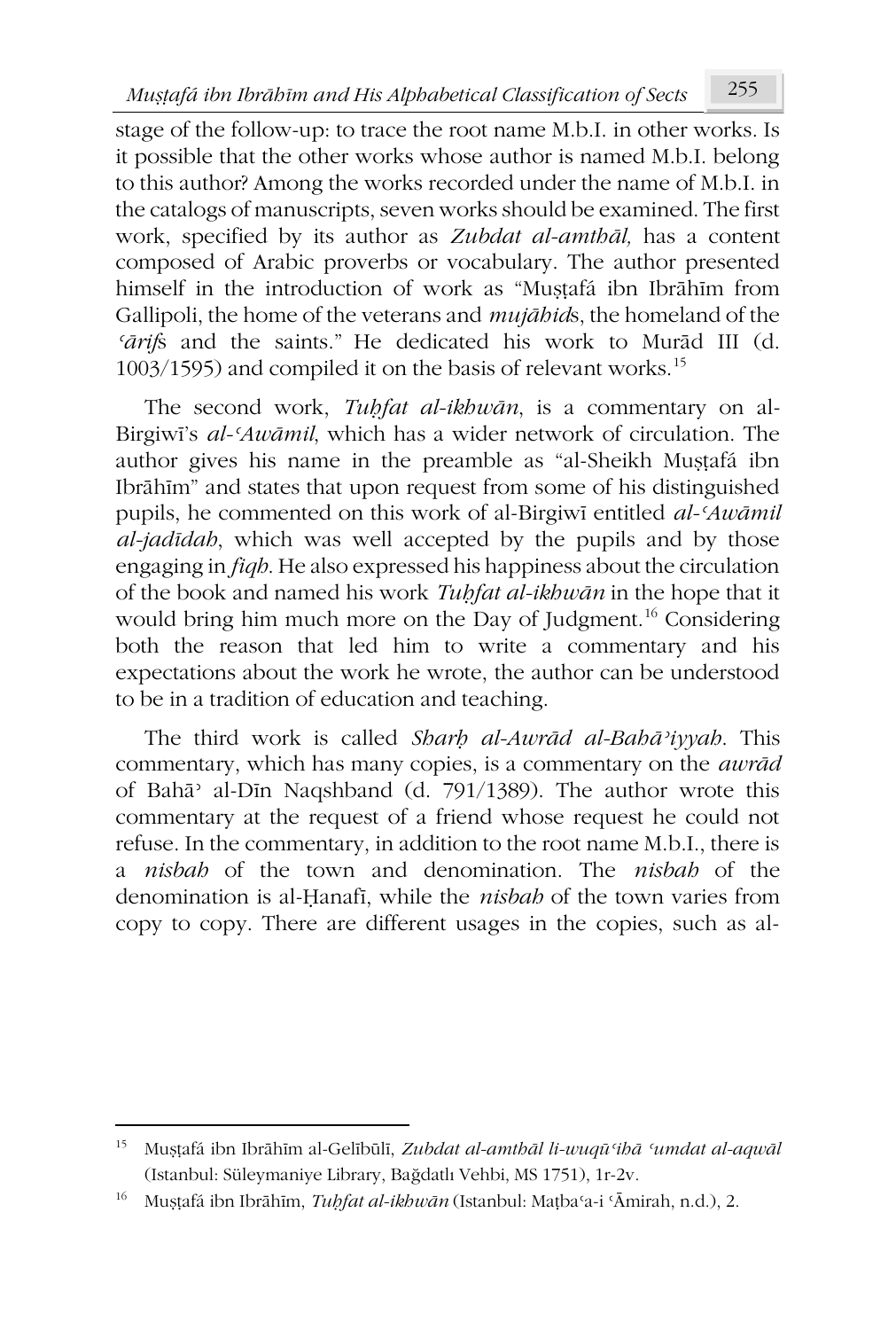Adaqī,<sup>17</sup> al-Adanī,<sup>18</sup> al-Adanawī,<sup>19</sup> al-Adhanī,<sup>20</sup> al-Ādhanī,<sup>21</sup> and al-Edirnewī.<sup>22</sup> However, in all cases, the author's root name and content are identical. It is possible to collect these usages into two groups, Edirne and Adana. It is not clear to which of these two cities the author belongs; a third possibility is that he lived in both regions at different times. However, the coincidence of the letter integrity suggests that the variability in the first analysis was due to the misreading or mistyping of the copyists. However, it is not possible to identify which of the possibilities, Edirne or Adana, reflects the truth.

The fourth, fifth, and sixth works are commentaries on the three *ḥizb*s of Nūr al-Dīn al-Shādhalī (d. 656/1258). "Ḥizb" is the name given to prayers that are arranged to achieve certain goals, common among Sufis.<sup>23</sup> Al-Shādhalī has many *ḥizb*s.<sup>24</sup> Commentaries ascribed to M.b.I. are al-Shādhalī's *Ḥizb al-barr*, *Ḥizb al-baḥr*, and *Ḥizb al-naṣr*. *Ḥizb al-barr* is the prayer that needs to be read to travel safely on land. In the text of the commentary shown to belong to M.b.I., the name of the author is not included. The explanations for the reason for writing in the introduction are noteworthy and shed light on the period in which the commentary was written. The author examined al-Shādhalī's widely accepted *ḥizb* among the people and aimed to explain some of the subtleties in its content. However, a development caused this to be delayed. The author stated that Allah soon helped him to finish the

<sup>17</sup> Muṣṭafá ibn Ibrāhīm, *Sharḥ al-Awrād al-Bahāʾiyyah* (Istanbul: Süleymaniye Library, Hacı Mahmud, MS 4204), 15v.

<sup>18</sup> Muṣṭafá ibn Ibrāhīm, *Sharḥ al-Awrād al-Bahāʾiyyah* (Ankara: National Library, MS A 7835), 1v; (Ankara: National Library, MS A 8221), 118v; (Ankara: National Library, Çankırı, MS 246), 1v.

<sup>19</sup> Muṣṭafá ibn Ibrāhīm, *Sharḥ al-Awrād al-Bahāʾiyyah* (Ankara: National Library, Zile, MS 113), 70v.

<sup>20</sup> Muṣṭafá ibn Ibrāhīm, *Sharḥ al-Awrād al-Bahāʾiyyah* (Manisa Library of Manuscripts, Akhisar Zeynelzade, MS 642), 131v.

<sup>21</sup> Muṣṭafá ibn Ibrāhīm, *Sharḥ al-Awrād al-Bahāʾiyyah* (Istanbul: Süleymaniye Library, Reşid Efendi, MS 511), 1v.

<sup>22</sup> Muṣṭafá ibn Ibrāhīm, *Sharḥ al-Awrād al-Bahāʾiyyah* (Istanbul: Süleymaniye Library, Hacı Mahmud, MS 4095), 1v.

<sup>23</sup> Süleyman Uludağ, "Hizb," in *Türkiye Diyanet Vakfı İslâm Ansiklopedisi (DİA)*, XVIII, 182.

<sup>24</sup> Ahmet Murat Özel, "Şâzelî," in *Türkiye Diyanet Vakfı İslâm Ansiklopedisi (DİA)*, XXXVIII, 386.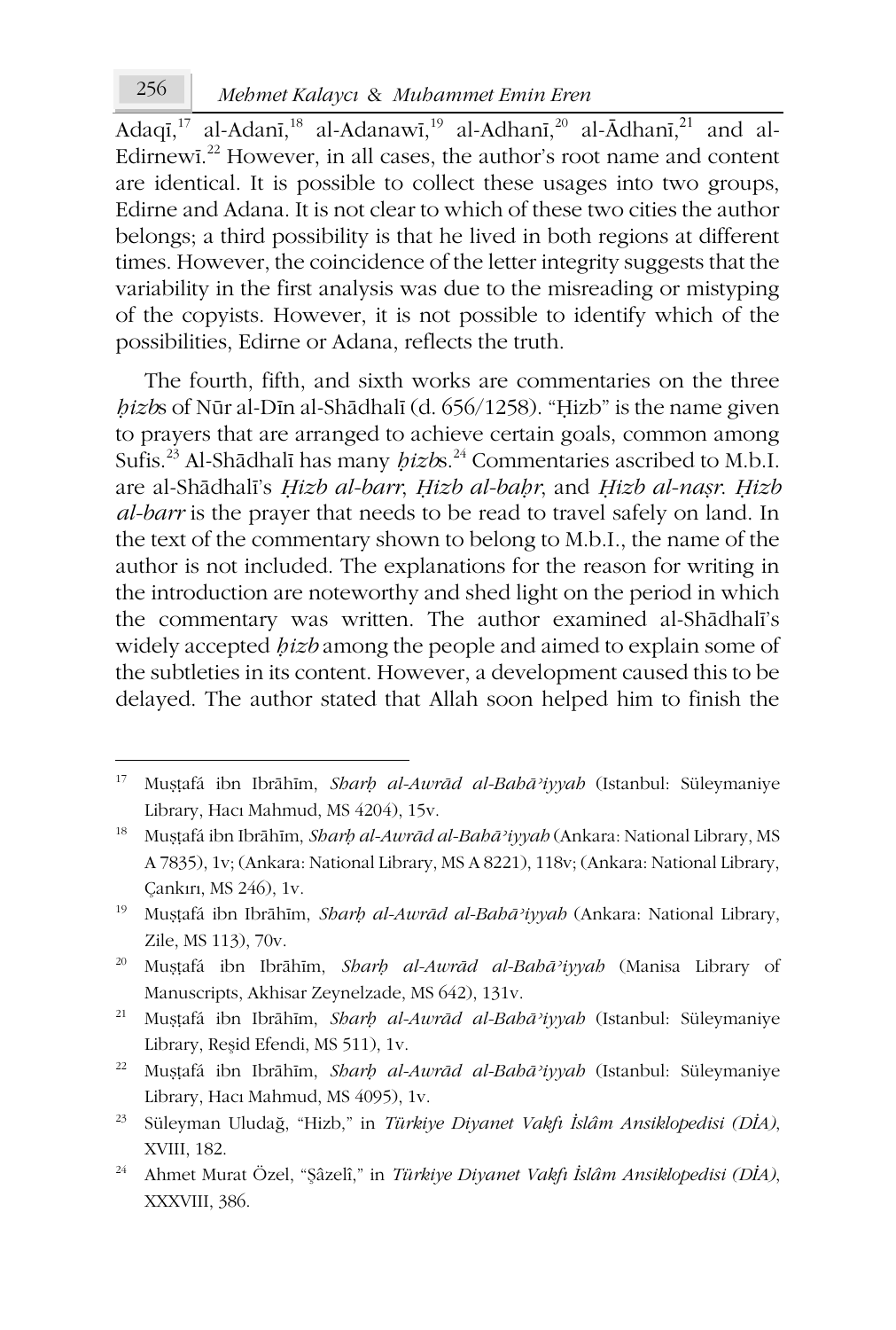commentary he had started, and he completed it in  $1140$  (1727).<sup>25</sup> Considering this information, it is suggested that the author lived at least in the 18<sup>th</sup> century. However, because there is no author name in the text, it is difficult to determine the owner of this information. The information in the *ẓahriyyah* of the 1564 numbered Laleli copy of this commentary used in this article is important in that it refers to the identity of the author. The author of the commentary is presented as "Mullā Muṣṭafá ibn Ibrāhīm al-Adhanī al-Māturīdī, the disciple of al-Sheikh Mehmed al-Tarsūsī." Mehmed al-Tarsūsī (d. 1145/1732), who was presented as his teacher, was the son of Ahmed Efendi, mufti of Ṭarsūs, and assumed the post himself upon the death of his father. Al-Ṭarsūsī was distinguished with his competence in intellectual and transmitted sciences.<sup>26</sup> Additionally, he composed many treatises and annotations (*hāshiyah*), especially in the field of intellectual sciences.<sup>27</sup> Muṣṭafá al-Khādimī, the father of Abū Saʿīd al-Khādimī (d. 1176/1762), is reported to have been the student of al-Ṭarsūsī. <sup>28</sup> Perhaps the most important information to identify the environment of both al-Ṭarsūsī and his disciple M.b.I. is the fact that al-Ṭarsūsī was a student of Vānī Meḥmed Efendī (d. 1096/1685), who was one of the important figures of the Qāḍīzādelīs movement.<sup>29</sup>

Unlike *Sharḥ Ḥizb al-barr*, in *Sharḥ Ḥizb al-baḥr* and *Sharḥ Ḥizb al-naṣr*, the name of author is mentioned in the text*. Ḥizb al-baḥr*, the first of these, refers to the prayer during a journey at sea. The author, whose *kunyah* information is mentioned in its *ẓahriyyah* as "Mullā Muṣṭafá ibn Ibrāhīm al-Adhanī al-Māturīdī, the disciple of al-Sheikh Mehmed ibn Sheikh Ahmed al-Tarsūsī,"<sup>30</sup> directly begins the commentary without citing any information about the reason the work was written. Giving his *kunyah* in the epilogue (*khātimah*) as Muṣṭafá

<sup>25</sup> Muṣṭafá ibn Ibrāhīm, *Sharḥ Ḥizb al-barr* (Istanbul: Süleymaniye Library, Laleli, MS 1564), 1v-3r.

<sup>26</sup> Fındıqlīlī ʿIṣmet Efendī, *Takmilat al-Shaqāʾiq fī ḥaqq ahl al-ḥaqāʾiq*, in *Şakaik-i Numaniye ve Zeyilleri*, ed. Abdulkadir Özcan (Istanbul: Çağrı Publications, 1989), V, 63-64.

<sup>27</sup> Abdullah Kahraman, "Tarsûsî Mehmed Efendi," in *Türkiye Diyanet Vakfı İslâm Ansiklopedisi (DİA)*, XL, 115-116.

<sup>28</sup> Yaşar Sarıkaya, *Merkez ile Taşra Arasında Bir Osmanlı Âlimi: Ebu Said el-Hâdimî* (Istanbul: Kitap Yayınevi, 2008), 34-35.

<sup>29</sup> *Ibid*., 25.

<sup>30</sup> Muṣṭafá ibn Ibrāhīm, *Sharḥ Ḥizb al-baḥr* (Istanbul: Süleymaniye Library, Laleli, MS 1564), 116r.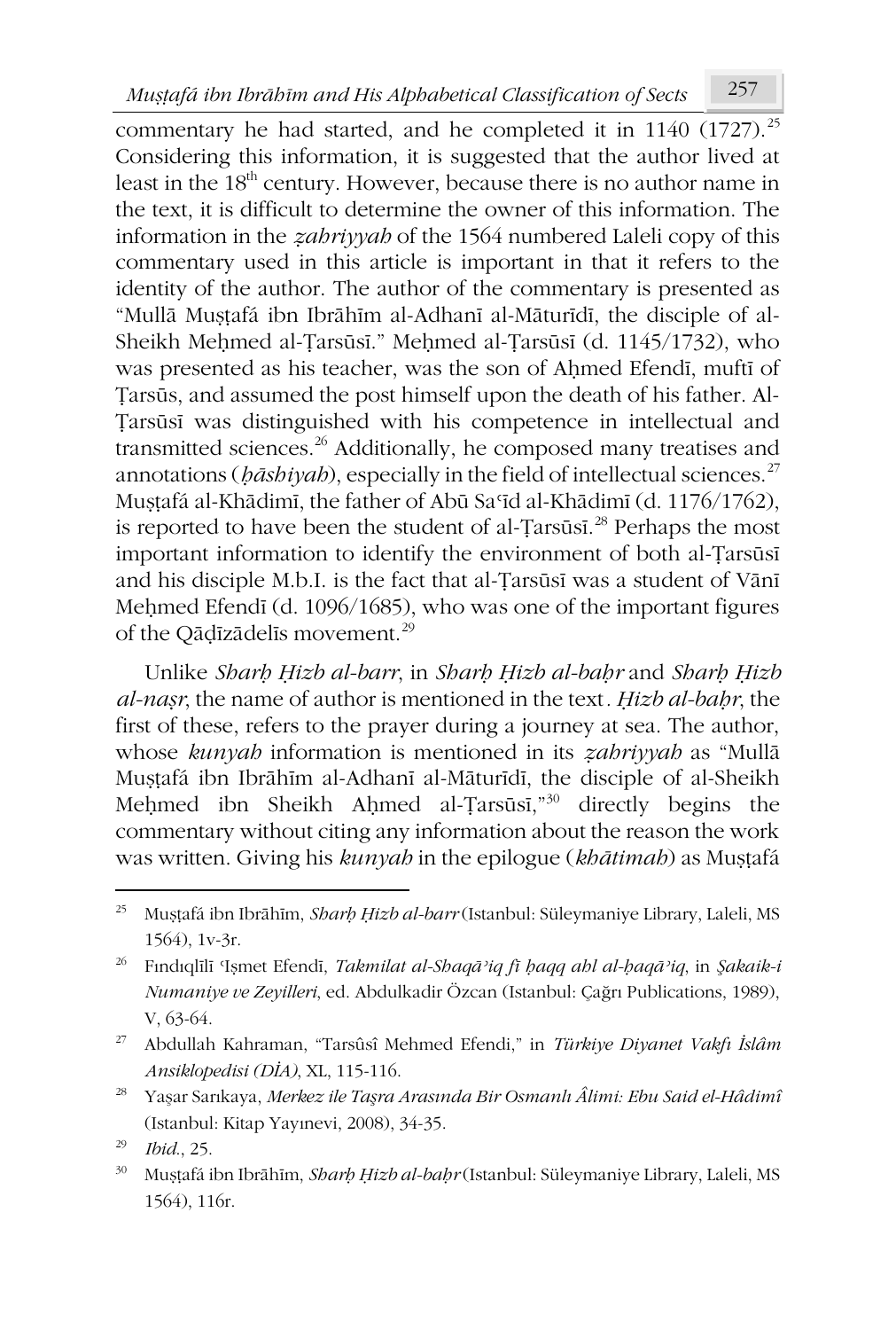ibn Ibrāhīm al-Adhanī al-Māturīdī al-Ḥanafī, the author associates the reason he wrote this commentary with the prevalence of prayer among the people and their reading it carelessly.<sup>31</sup>

Similarly, in *Sharḥ Ḥizb al-naṣr*, the author mentions his name in the *khātimah* of the commentary as "Muṣṭafá ibn Ibrāhīm al-Adhanī al-Ḥanafī." Differences like those in the above works about the *nisbah* of the town are seen in the various copies of the commentary. In some this *nisbah* is al-Adhanī, <sup>32</sup> and in some it is al-Adanawī. <sup>33</sup> The information he shares under four headings is about how to read and pay attention to this prayer. The fourth heading is the analysis of whether reading this prayer or similar prayers is hypocrisy. The author quotes from al-Birgiwī's *al-Ṭarīqah* that "it is not hypocrisy to demand a worldly benefit from God by performing an otherworldly deed."<sup>34</sup>

The seventh work is called *Ḥāshiyah ʿalá Sharḥ Ādāb al-Birgiwī*. The commentary that is the subject of the *Ḥāshiyah* was written by Qāzābādī Aḥmed Efendī (d. 1163/1750) on *Ādāb* of al-Birgiwī and gained general acceptance. In the introduction of *Ḥāshiyah*, the author presents himself as al-Sharīf Muṣṭafá ibn al-Sayyid Ibrāhīm.<sup>35</sup> Apart from this, there is no information reflecting who the author really is. The author states in the preamble of the commentary that the commentary written by Qāzābādī, whom the author describes as unique in his time, on the treatise of al-Birgiwī contains highly important information. Nevertheless, there are many obscure points; thus, he composed his *Ḥāshiyah*. Qāzābādī, who is reported to have been a disciple of ʿAyntābī Meḥmed Efendī (d. 1111/1699), is also the teacher of Abū Saʿīd al-Khādimī. Al-Khādimī learned from him in Istanbul for almost eight years.<sup>36</sup> It is reported that Qāzābādī, who

<sup>31</sup> *Ibid*., 147v-148v.

<sup>32</sup> Muṣṭafá ibn Ibrāhīm, *Sharḥ Ḥizb al-naṣr* (Istanbul: Süleymaniye Library, Hacı Mahmud, MS 4202), 19r; (Ankara: National Library, MS A 5133), 16r.

<sup>33</sup> Muṣṭafá ibn Ibrāhīm, *Sharḥ Ḥizb al-naṣr* (Ankara: National Library, MS A 5198), 47v; (Ankara: National Library, Zile, MS 113), 97v.; (Ankara: National Library, Adana, MS 311), 150v.

<sup>34</sup> Muṣṭafá ibn Ibrāhīm, *Sharḥ Ḥizb al-naṣr* (Hacı Mahmud, 4202), 19v-20r.

<sup>35</sup> Muṣṭafá ibn Ibrāhīm, *Ḥāshiyah ʿalá Sharḥ Ādāb al-Birgiwī* (Istanbul: Süleymaniye Library, Laleli, MS 2943), 1v; (Çorum: Hasan Paşa Library of Manuscripts, MS 4726), 12v.

<sup>36</sup> Mustafa Yayla, "Hâdimî, Ebû Saîd," in *Türkiye Diyanet Vakfı İslâm Ansiklopedisi (DİA)*, XV, 24.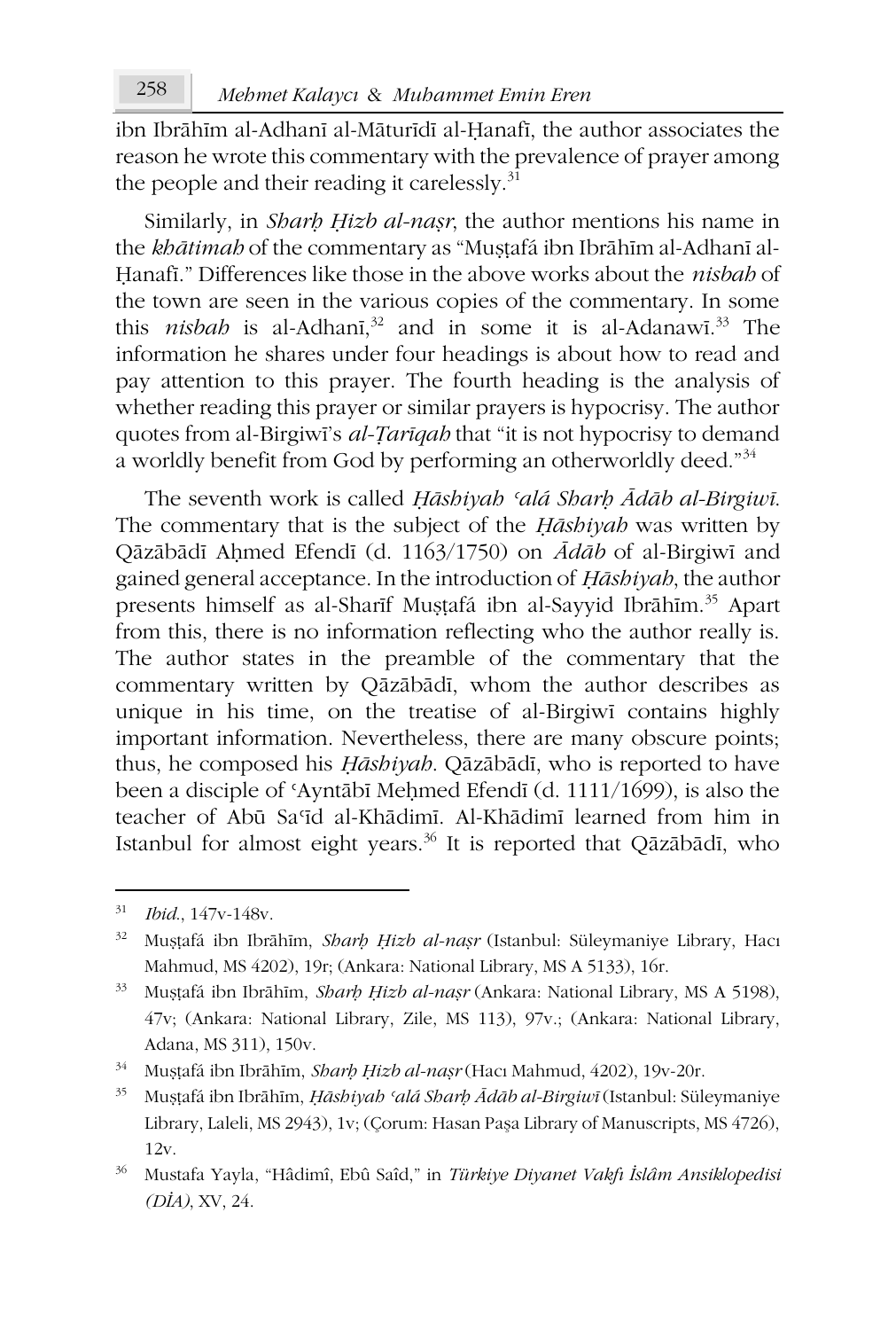wrote a commentary on *al-Qaṣīdah al-nūniyyah*, a poetical text of *ʿaqāʾid*, and composed a ḥāshiyah on *al-Muqaddimāt al-arbaʿah*, posed an opposing stance against the Sufis.<sup>37</sup> Since the first of the seven works above is dedicated to Murād III, there is no possibility that it belongs to the author we are seeking. The content of the remaining six works, the context and the period in which they were produced seem compatible with the heresiographical treatise and the author's portrait reflected in *Sharḥ Ayyuhā l-walad*. Meḥmed al-Ṭarsūsī, mentioned in the *ẓahriyyah*s of *Sharḥ Ḥizb al-barr* and *Sharḥ Ḥizb al-baḥr* as his student, had an *ijāzah* from Vānī, the leader of Qāḍīzādelīs in his time. Additionally, the affiliation of al-Māturīdī mentioned in the *ẓahriyyah* in question corresponds to the context of the heresiographical treatise and *Sharḥ Ayyuhā l-walad*. <sup>38</sup> His work *Tuḥfat al-ikhwān* is a commentary written on al-Birgiwī's *al-ʿAwāmil*. The fact that al-Birgiwī is also a great respectable person in the Qāḍīzādelī line suggests that there might be a similar perception in the mind of the author who wrote the commentary on *Tuḥfat al-ikhwān*. The quotation in *Sharḥ Ḥizb al-naṣr* from *al-Ṭarīqah* of al-Birgiwī makes the existence of a similar interaction more visible. The *Ḥāshiyah* composed on the commentary that Qāzābādī wrote on the *Ādāb* of al-Birgiwī is likely to be written by the same author. Considering the fact that Qāzābādī did not have good relations with the Sufis of his time and that he was also the teacher of Abū Saʿīd al-Khādimī, who had a similar discourse with the Qāḍīzādelīs on such matters as *al-dhikr al-jahrī*, it can be suggested that the author of *Ḥāshiyah*, which was written with praise of this commentary and its author Qāzābādī, is in harmony with the portrait of M.b.I.

Although it is quite possible that the man who wrote the commentary on al-Shādhalī's *ḥizb*s also wrote the commentary *Sharḥ al-Awrād al-Bahāʾiyyah*, it seems that the M.b.I. reflected in *Mḥmb* and *Sharḥ Ayyuhā l-walad* remained distant from the Sufis of his time. In this case, it may seem strange that he wrote commentaries on the *ḥizb*s of al-Shādhalī, the founder of al-Shādhaliyyah, and on the *awrād* of Bahāʾ al-Dīn Naqshband, the founder of al-Naqshbandiyyah. This may seem to contradict the author's portrait. However, while at first glance it may seem to be a contradiction, in fact, it can be said that it is

<sup>37</sup> Bursalı Mehmed Tahir, *Osmanlı Müellifleri*, ed. A. Fikri Yavuz and İsmail Özen (Istanbul: Meral, n.d.), I, 374.

<sup>38</sup> Muṣṭafá ibn Ibrāhīm, *al-Madhhab al-ḥaqq*, 153v.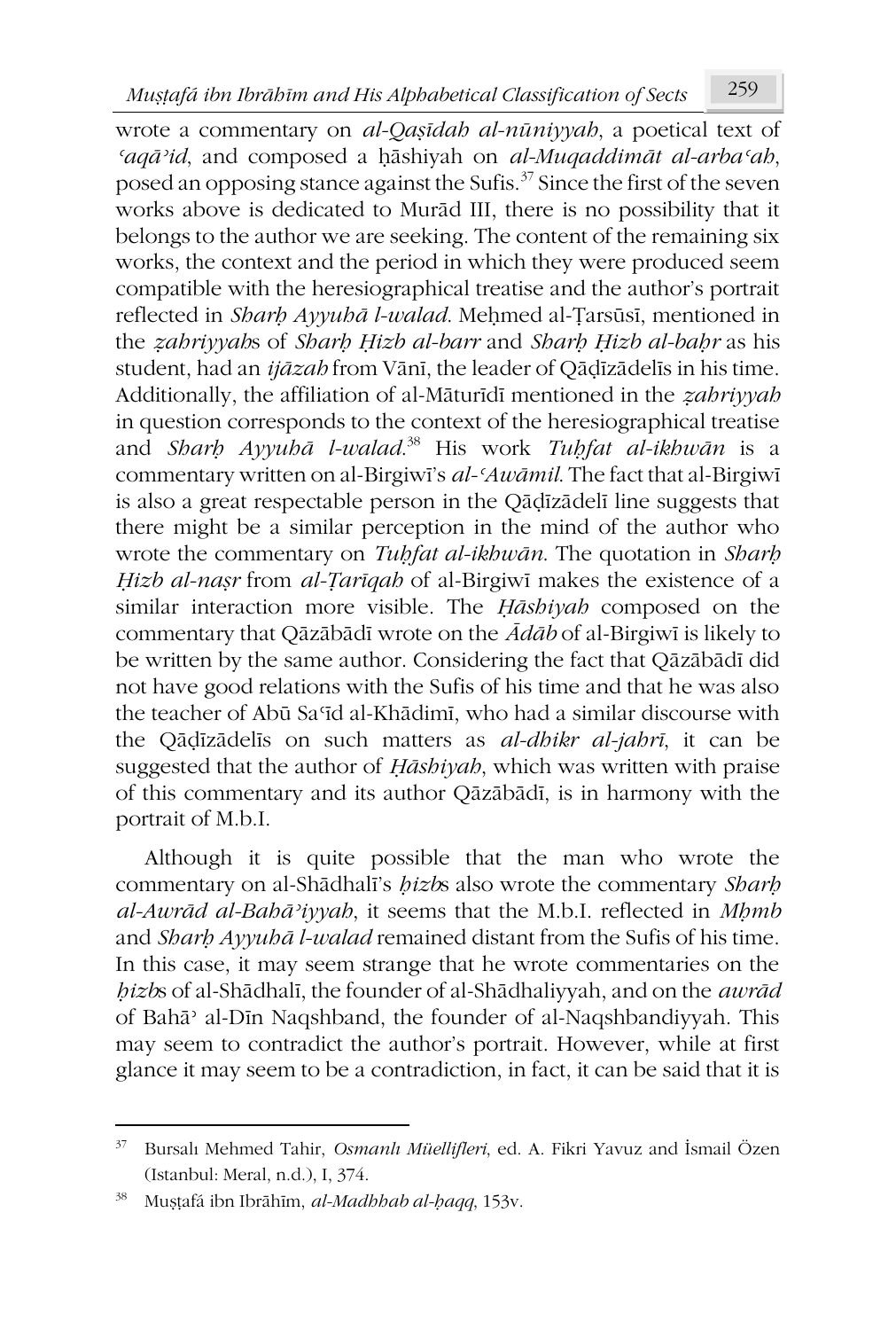not a contradiction but rather a point that completes the portrait of author. Al-Naqshbandiyyah, especially the Mujaddidī line led by al-Imām al-Rabbānī (d. 1034/1624), had a sharīʿah-centered religious understanding. In the Ottoman neighborhood, the Mujaddidī-Naqshī line most often sympathized with the Qāḍīzādelīs in the struggle against the other side, the Khalwatīs, and positioned itself next to them.<sup>39</sup> For example, Sheikh al-Islām Fayḍ Allāh Efendī (d. 1115/1703), the disciple and son-in-law of Vānī, is one of the figures whose Qāḍīzādelī and Naqshī identities correspond.<sup>40</sup> Likewise, al-Khādimī, who positioned himself in the line of Qāḍīzādelīs with the treatises he wrote, is one of the most influential names of the Naqshbandiyyah order in Anatolia. A small treatise of al-Khādimī is the most concrete example of the Qāḍīzādelī-Naqshbandī intersection.<sup>41</sup> Therefore, *Sharḥ al-Awrād al-Bahāʾiyyah* does not contradict the fact that our author opposes Sufism in the Malāmatī line. This opposition does not mean to oppose all of Sufism and its essence. In fact, the content reflected in *Sharḥ Ayyuhā l-walad* confirms this. The fact that he quoted Muḥammad Khwājah Pārsā, a prominent figure in the Naqshbandiyyah,<sup>42</sup> when he listed the qualities of Ahl al-sunnah wa-ljamāʿah at the end of *Mḥmb* may suggest that M.b.I. may have looked at Naqshbandiyyah with sympathy.

The M.b.I. we are seeking in this article and M.b.I. the author of six works may be the same person. Some of the six works, perhaps all of them, may actually not belong to the author of the heresiographical work. However, this possibility does not invalidate the author's close stance to the environment of the authors of these six works. Even if only *Mḥmb* and *Sharḥ Ayyuhā l-walad* are taken into account, it can be understood that our author lived between the second half of the  $17<sup>th</sup>$ century and the first half of the 18<sup>th</sup> century, had a Ḥanafī and Māturīdī identity, opposed the Malāmatī Sufi tradition, especially the Khalwatīs, and remained close to the Qāḍīzādelī environment. When we assume that the other six works were written by the same author, it can be suggested that M.b.I. is a person who was born at the end of the  $17<sup>th</sup>$ century, learned from al-Ṭarsūsī, adopted the perspective of the

<sup>39</sup> Dina L. Gall, *A Culture of Sufism: Naqhsbandis in the Ottoman World 1450-1700* (Albany, NY: State University of New York, 2005), 152.

<sup>40</sup> *Ibid*., 154.

<sup>41</sup> Abū Saʿīd Muḥammad ibn Muḥammad al-Khādimī, *Risālah fī māhiyyat al-ṭarīqah* (Istanbul: Süleymaniye Library, Esad Efendi, MS 3543), 54r-v.

<sup>42</sup> Muṣṭafá ibn Ibrāhīm, *al-Madhhab al-ḥaqq*, 154r.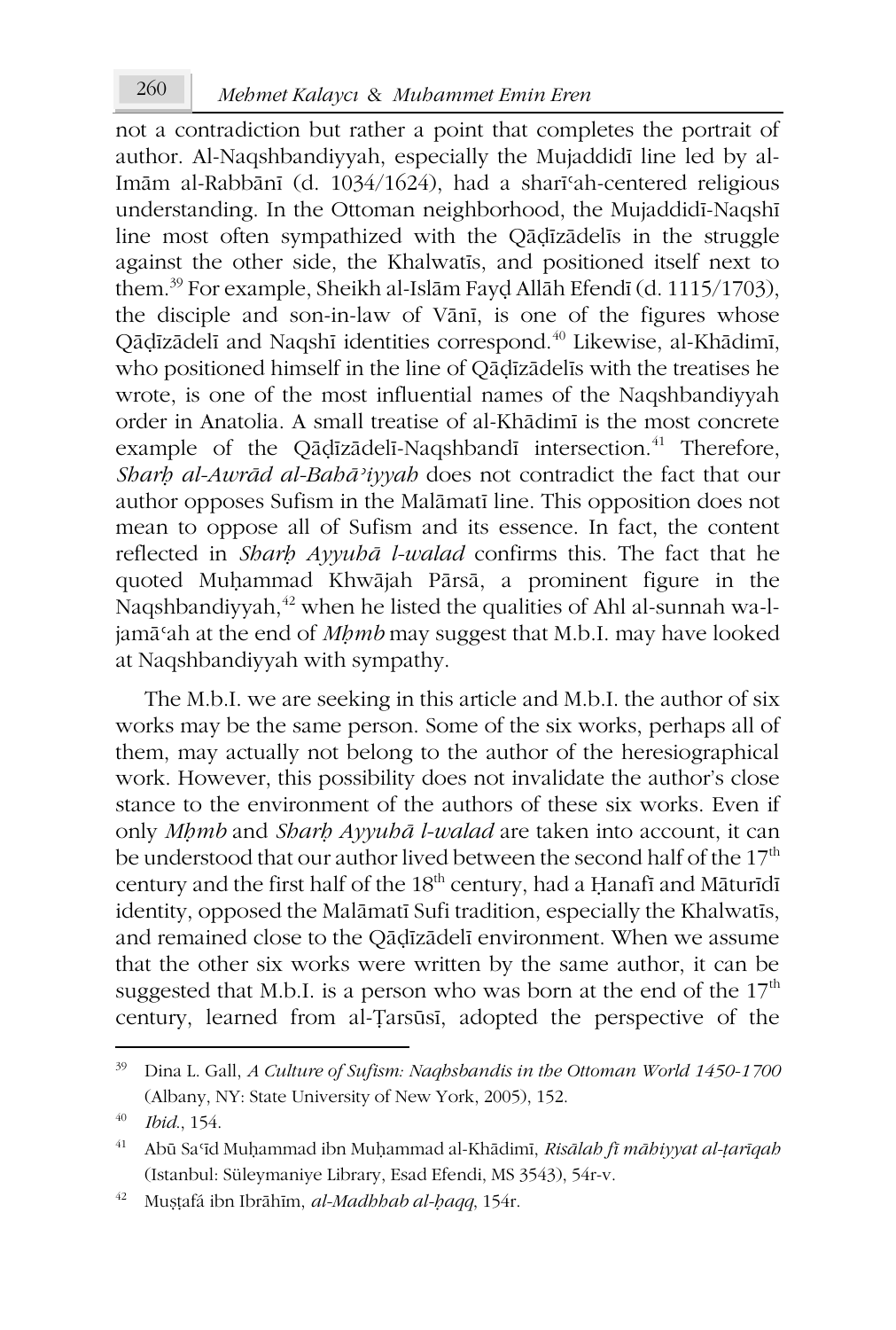Qāḍīzādelīs, took a dissenting attitude against the Sufi movements in the Malāmatī line but sympathized with the Sufi tendencies that had high sensitivity toward sharīʿah (such as al-Naqshbandiyyah), came to the fore with his Māturīdī and Ḥanafī credentials, became busy with educational activity and passed away in the second half of the  $18<sup>th</sup>$ century. At this point, in terms of completing the final picture, we can perhaps focus on the meaning of the fact that his town *nisbah*s show variability (i.e., al-Adhanī, al-Edirnewī and al-Adanawī). Among these *nisbah*s, the most reasonable one is probably the *nisbah* of al-Adanī or al-Adanawī. It is recorded that in Islamic sources, Adana was written as Ardana, Adana, Adhana, Azana, and Batana.<sup>43</sup> It is likely that the previous usages of Arabic spelling alternately remained in circulation, and the author was described as al-Adhanī. Considering that he was a student of Mehmed al-Tarsūsī and the copies of the above-mentioned works are available in the Adana Provincial Public Collection as Muṣṭafá ibn Ibrāhīm al-Adanawī, it is possible to identify the final name of author as al-Sheikh Mullā Muṣṭafá ibn Ibrāhīm al-Adanī/al-Adanawī al-Ḥanafī al-Māturīdī.

## **II. Content Analysis of the Treatise**

M.b.I.'s heresiographical treatise *Mḥmb* differs considerably from the earlier classifications of sects in the Islamic tradition of thought. Previous classifications are usually based on the completion of the number given in the ḥadīth of 73 sects. The seventy-third group is often recorded as Ahl al-sunnah wa-l-jamāʿah according to the definition given in the hadīth. $44$  The remaining 72 sects are usually mathematically listed, and sometimes they are randomly placed under the defined supra-identities.<sup>45</sup> Although mathematical classification patterns seem to be quite suitable for those who want to classify the sects, it becomes inconceivable to comprehend the reality as time progresses and the intellectual imagination expands. In particular, the attempt to realize this in the number 73 led sects to be kept abstractly

<sup>43</sup> Yusuf Halaçoğlu, "Adana (İslamî Devir)," in *Türkiye Diyanet Vakfı İslâm Ansiklopedisi (DİA)*, I, 349.

<sup>44</sup> For more information on this issue, see Muhammet Emin Eren, *Hadis, Tarih ve Yorum: 73 Fırka Hadisi Üzerine Bir İnceleme* (Istanbul: KURAMER, 2017).

<sup>45</sup> Gömbeyaz tabulated his templates of classification in accordance with different tendencies and presented them as an appendix at the end of his doctoral work. Cf. "İslam Literatüründe İtikâdî Fırka Tasnifleri" (PhD diss., Bursa: Uludağ University, 2015), 262-310.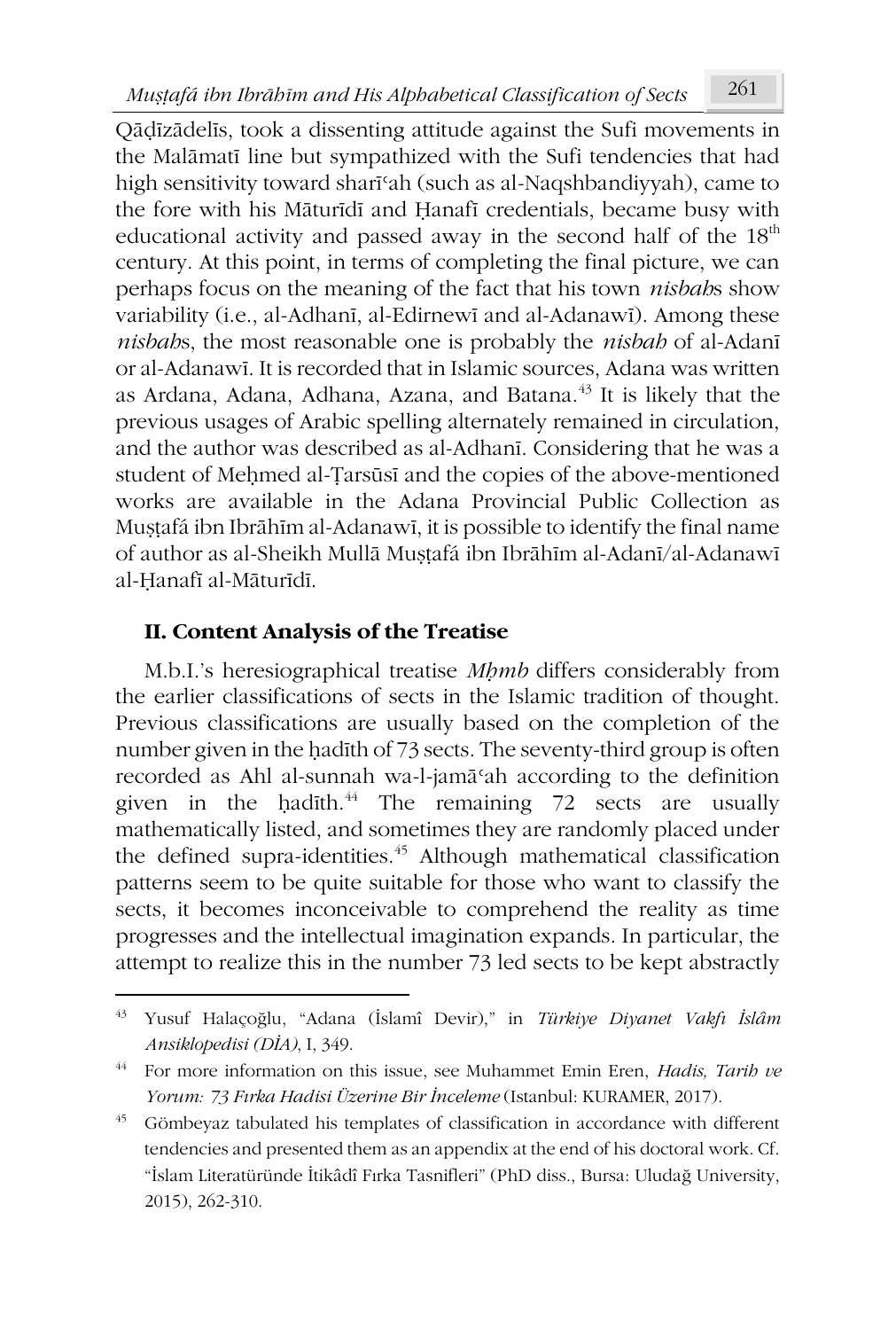alive that never existed or could not survive and prevented new sects or movements from being part of the classification.

M.b.I. also starts by referring to the ḥadīth of 73 sects but does not reveal an enumeration of sects based on the number. It is certain that the motivation for doing so is his attempt to make an alphabetical classification because in such a classification, all sects are made part of a supra-cluster (in his words, "al-madhāhib al-bāṭilah") without needing any sub- or supra-classification. This is significant because the most remarkable point in group classifications is that some later philosophical and Sufi differentiations cannot be associated with any of the early accepted supra-sect categories. Sufi differentiations are the most remarkable example of this. There is usually no supra-identity with which these differentiations can be associated. For example, it is often not possible to cluster them under such traditions as Muʿtazilah, Khawārij, Shīʿah, or Murjiʾah. However, as time passed, the fact that these differentiations were not only confined to Sufism but were also the powerful carriers of doctrinal views led them to be taken into consideration. In such cases, these differentiations are given separately.<sup>46</sup> In an alphabetical classification, there is no need for these differentiations or the search for a new place separate from the theological sects in the classical literature; rather, a flexible framework is formed that allows them to be positioned as separate.

An attempt to create such a flexible framework is evident in M.b.I.'s *Mhmb*. The information he presents about writing the treatise also supports this. He regards the sects other than the saved sect as demons of humans and thinks that they are worse than demons of elves. According to him, these sects infiltrated both those who have knowledge among Ahl al-sunnah wa-l-jamāʿah and those who are people of foolishness (*ahl al-ḥamāqah*). It is not possible to distinguish them from their appearance and clothing; recognition is possible by knowledge of their behavior and words. The author states that he clarifies the beliefs and words of these sects in order to find out who they really are. By doing so, he aims to protect people who are unaware of inner face of the affair, who fall in the darkness of heresy, and who cannot distinguish the scrawny and the fat or the right and

<sup>46</sup> For example, in the classification of the Ṣadr al-Dīn-zādah al-Shirwānī, the Sufi sects are mentioned under the title of *malāḥidat al-ṣūfiyyah*. See Mullāzādah Muḥammad Amīn ibn Ṣadr al-Dīn al-Shirwānī, *Mukhtaṣar fī bayān al-madhāhib al-mukhtalifah* (Istanbul: Süleymaniye Library, Harput, MS 11), 113v-114r.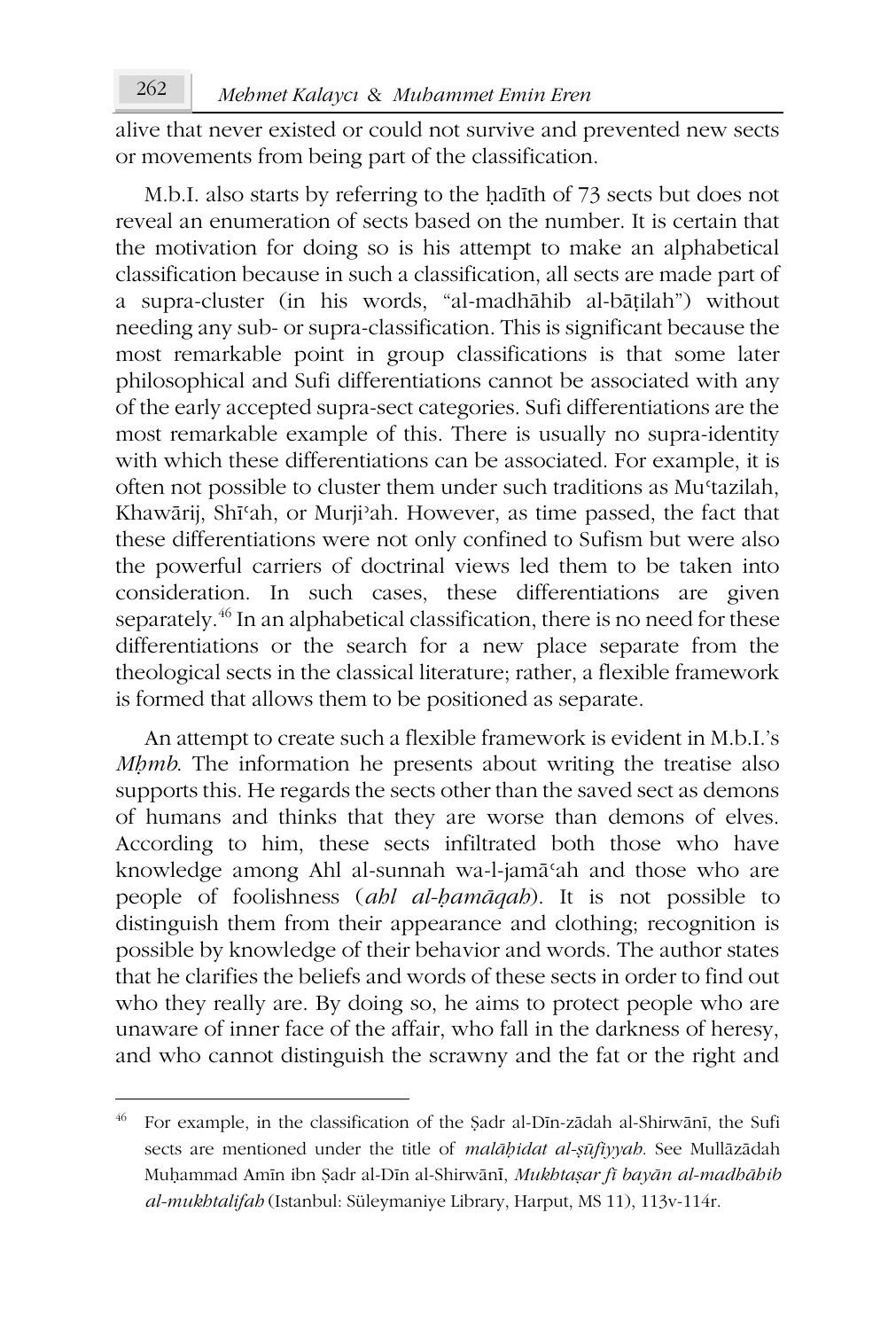the left from the damages of these sects. $47$  It can be understood that M.b.I. opposed the depravation of the mind of people who did not have enough knowledge on religious matters; in this respect, he attributed a functional mission to his treatise. It is clear that this opposition fed on an actual reality and pointed to a group with whom he struggled. Although he indirectly expressed this as the demons of the people, there should be some advocates of non-legitimate views among the people in his time. Who were those in reality who caused M.b.I. to make an alphabetical classification of sects? Considering the author's portrait above, it is not difficult to guess that his actual interlocutors were the Malāmatī Sufis. The flexible framework provided by the alphabetical classification also allows the persons who infiltrated the Ahl al-sunnah wa-l-jamāʿah to be positioned under the guise of Sufism as a superstitious sect. In fact, ten sects included in his work in this context are related to Sufism. In the alphabetical classification of M.b.I., the Shīʿī sects have an actual equivalent at least as much as Sufis. In fact, twenty-four sects in the classification consisting of one hundred and three sects in total are associated with Shīʿism. Since the Shīʿī sects were extensively included from the beginning of the heresiographical tradition, it is not strange that M.b.I. included twenty-four Shī<sup>c</sup>ī sub-sects in his classification. However, when the sectarian struggle between the Ottomans and the Iranians is taken into consideration, the existence and totality of the Shī'ī sects in the treatise becomes more important than the other groups because he wrote his treatise with a functional aim (i.e., to prevent the minds of people from being depraved). In this case, it would be a deficiency to think that the Shīʿī-Sunnī tension, which was vivid in his lifetime, had no effect. This tension is particularly evident in the Ottoman-Iranian relations under Aḥmed III and the later period. When the struggle against the Iranians after Sheikh al-Islām Yenişehirlī ʿAbd Allāh Efendī's *fatwá* is compared with the struggles in the previous period, its intellectual aspect can be understood as hard and strong.<sup>48</sup> On the Iranian side, when Nādir Shāh became the ruler and asked the Shīʿīs to put an end to some of practices disturbing the Sunnīs and, in return, asked the Sunnīs to recognize Jaʿfarism as the fifth true madhhab, this

<sup>47</sup> Muṣṭafá ibn Ibrāhīm, *al-Madhhab al-ḥaqq*, 140v.

<sup>&</sup>lt;sup>48</sup> In this process, Meḥmed Fiqhī el-ʿAynī, vice of ʿAbd Allāh Efendī, summarized this tension in the beginning of his treatise written to declare the apostasy of the Rāfiḍīs. See al-ʿAynī, *Kashf al-ghawāmiḍ fī aḥkām al-Rawāfiḍ* (Istanbul: Âtıf Efendi Library, MS 1179), 334v-335r.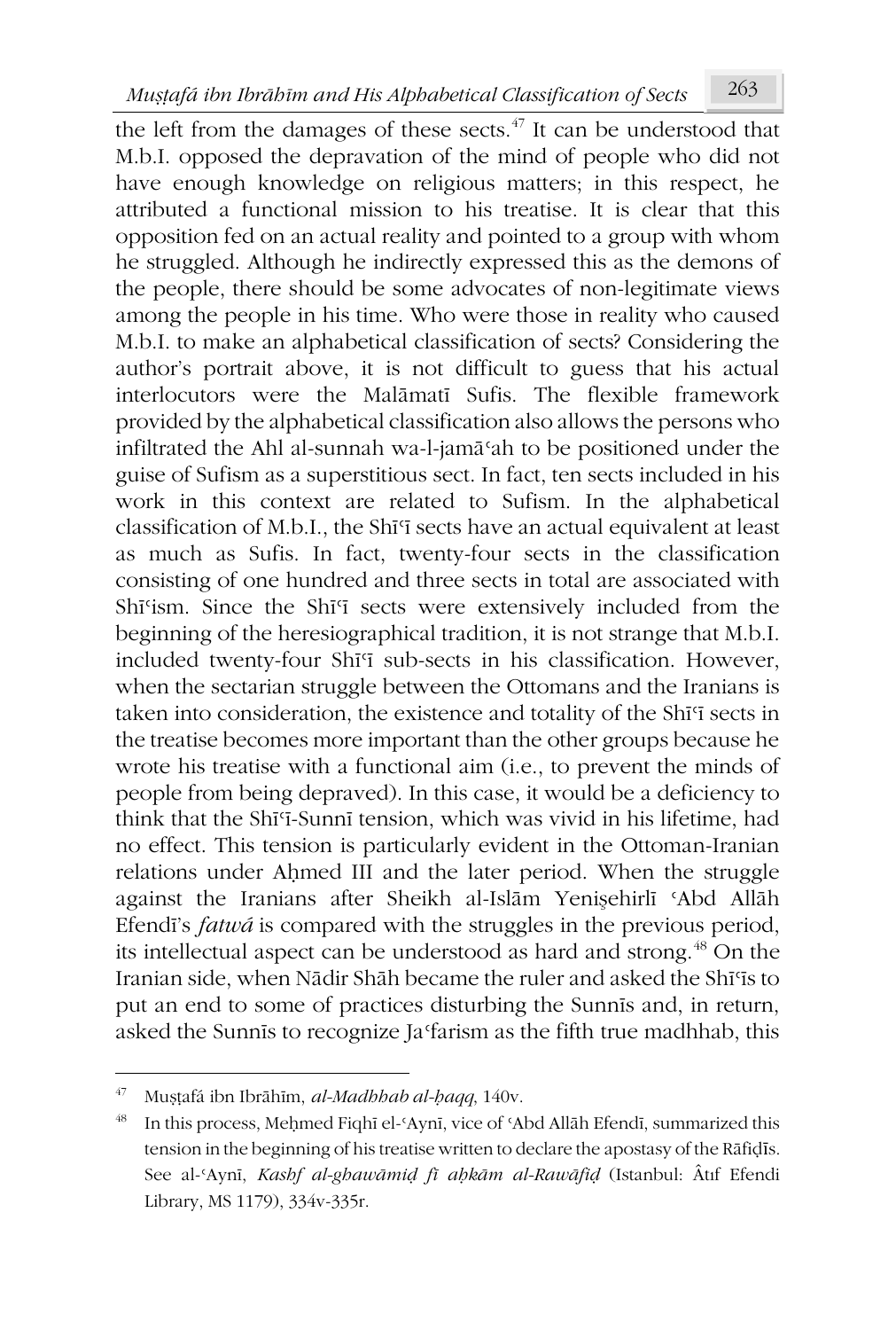# *Mehmet Kalayc* 264 *ı* & *Muhammet Emin Eren*

caused a new debate on the Ottoman side. While those who asserted that sectarian strife should be terminated approved of this initiative, those who remained distant from the recognition of Ja<sup>c</sup>farism as the right sect strongly opposed this initiative. For example, Rāghib Pāshā (d. 1176/1763), who was in the office of Raʾīs al-kuttāb, was one of those who declared an opinion about the termination of this kind of sectarian strife and the recognition of the Ja fariyyah as a correct sect. This attitude caused tension between him and Bashīr Āghā (d. 1159/1746), who was in the post of eunuch under Aḥmed III and Maḥmūd I for a total of twenty-nine years and had a great influence on the palace under Maḥmūd I. Therefore, Rāghib was dismissed from his post in 1144.<sup>49</sup> In the classification of M.b.I., it is possible to find traces of this discussion in the sect called al-Ittiḥādiyyah. He presents the members of this sect as "those requiring the unity among Muslims as the condition of Islam, and, in case of disagreement, those arguing that everyone is infidel." The concept of al-Ittiḥādiyyah is also mentioned in other classifications; however, in these classifications, the contents are classified as expressing an integration that refers to the unity of the lover and the loved.<sup>50</sup> It is not possible to see it, as M.b.I. meant, in another classification of sects. This situation suggests that an actual event was reflected in the treatise in the process of writing.

M.b.I. keeps the considerations of the sects as short as possible and attempts to highlight their most distinctive features. He states in the introduction that unless it is mentioned in the works of the experts, it is not possible to reveal a feature that can distinguish all the sects from the others. He mentions some of them under some others provided that the procedures and principles are observed. The author, who draws attention to the difficulty of dealing with all sects in a treatise of this kind, states that he confined himself to the most common and famous sects. Because of the reluctance of the people to consider the voluminous older texts, he clarifies the distinctive features of the sects he examines in a short treatise.<sup>51</sup> Considering the information given in his work, it can also be said that he was successful in this to a certain extent. It is as if he chose the most characteristic ones among a great deal of information, which suggests that he made a comprehensive

<sup>49</sup> Mesut Aydıner, "Râgıb Paşa," in *Türkiye Diyanet Vakfı İslâm Ansiklopedisi (DİA)*, XXXIV, 404.

<sup>50</sup> For example see *Risālah fī tafṣīl al-firaq al-ḍāllah* (Diyarbakır: Ziya Gökalp Library of Manuscripts, MS 553), 87r.

<sup>51</sup> Muṣṭafá ibn Ibrāhīm, *al-Madhhab al-ḥaqq*, 140v-141r.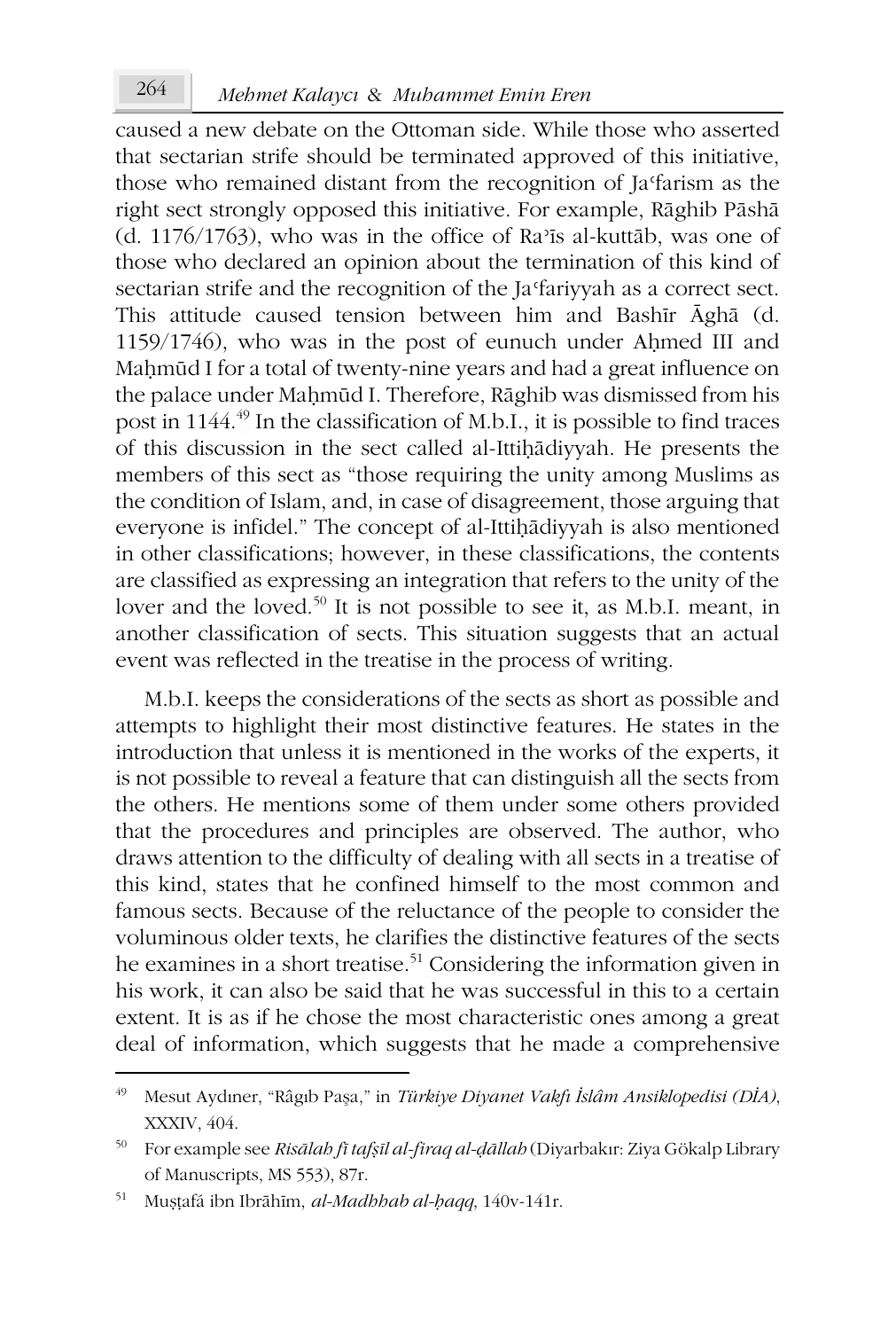reading of the sects. However, when examined carefully, it can be seen that this information does not entirely belong to him and uses other texts. In this context, the most frequently referenced source is *al-Taʿrīfāt*, the alphabetical dictionary of al-Jurjānī (d. 816/1413). It may be considered an indirect reference to al-Jurjānī that M.b.I. stated that he took the lead by making an alphabetical classification in this field and that, therefore, he positioned himself in the line of the virtuous 'ulamā'.<sup>52</sup> In his treatise, he referred to the work of al-Jurjānī in the context of four sects, al-Jabriyyah, al-Khārijiyyah, al-Mushabbihah, and al-Muʿaṭṭilah. However, when the texts are compared, the quotations from al-Jurjānī are not limited to these four sects; the number of sects he quotes from al-Jurjānī is more than sixty. The fact that the number of groups he mentioned exceeds one hundred also shows that he was not based solely on al-Jurjānī. In the text, he refers to *al-Mawāqif* of al-Ījī only once in the context of the fact that al-Rāfiḍiyyah is divided into twenty-three groups. However, it can be understood that he used *al-Mawāqif* for other sects. For example, the information related to al-Shayṭāniyyah, al-Mufawwiḍiyyah, al-Maymūniyyah, and al-Najjāriyyah exactly overlaps with the information in *al-Mawāqif*. 53

It remains unclear which work or works are the source of the information about the remaining sects. Sufi groups are also mentioned under similar names in other works; however, the explanations given sometimes differ from those of the works in question.<sup> $54$ </sup> Sometimes this situation is also valid for other sects. The information in the context of al-Bābakiyyah is remarkable in this respect. Bābak al-Khurramī (d. 223/838), the founder of the sect, is known in the sources as someone who appeared in the mountainous regions of Azerbaijan during the Abbasid period, struggled against the Abbasid rule for nearly two decades, spread the doctrine of antinomianism (*ibāḥah*) among his supporters and finally was captured and executed in the time of Caliph

<sup>52</sup> *Ibid*., 141r.

<sup>53</sup> Cf. Abū l-Faḍl ʿAḍud al-Dīn ʿAbd al-Raḥmān ibn Aḥmad al-Ījī, *al-Mawāqif fī ʿilm al-kalām* (Beirut: ʿĀlam al-Kutub, n.d.).

<sup>54</sup> See Gömbeyaz, "Bir Fırak Müellifi Olarak Fahreddin er-Râzî," in *İslam Düşüncesinin Dönüşüm Çağında Fahreddin er-Râzî*, ed. Ömer Türker and Osman Demir (Istanbul: ISAM, 2013), 356-357, 365; Ethem Ruhi Fığlalı, "İbn Sadru'd-Din eş-Şirvânî ve İtikâdî Mezhepler Hakkındaki Türkçe Risâlesi," *Ankara Üniversitesi İlahiyat Fakültesi Dergisi* 24 (1981): 270-271; Âdem Arıkan, *Hanefîliğin Bidat Karşıtı Söylemi: Dâmiğatu'l-Mübtedi'în Örneği* (Ankara: Ilahiyat Yayınları, 2016), 59-69.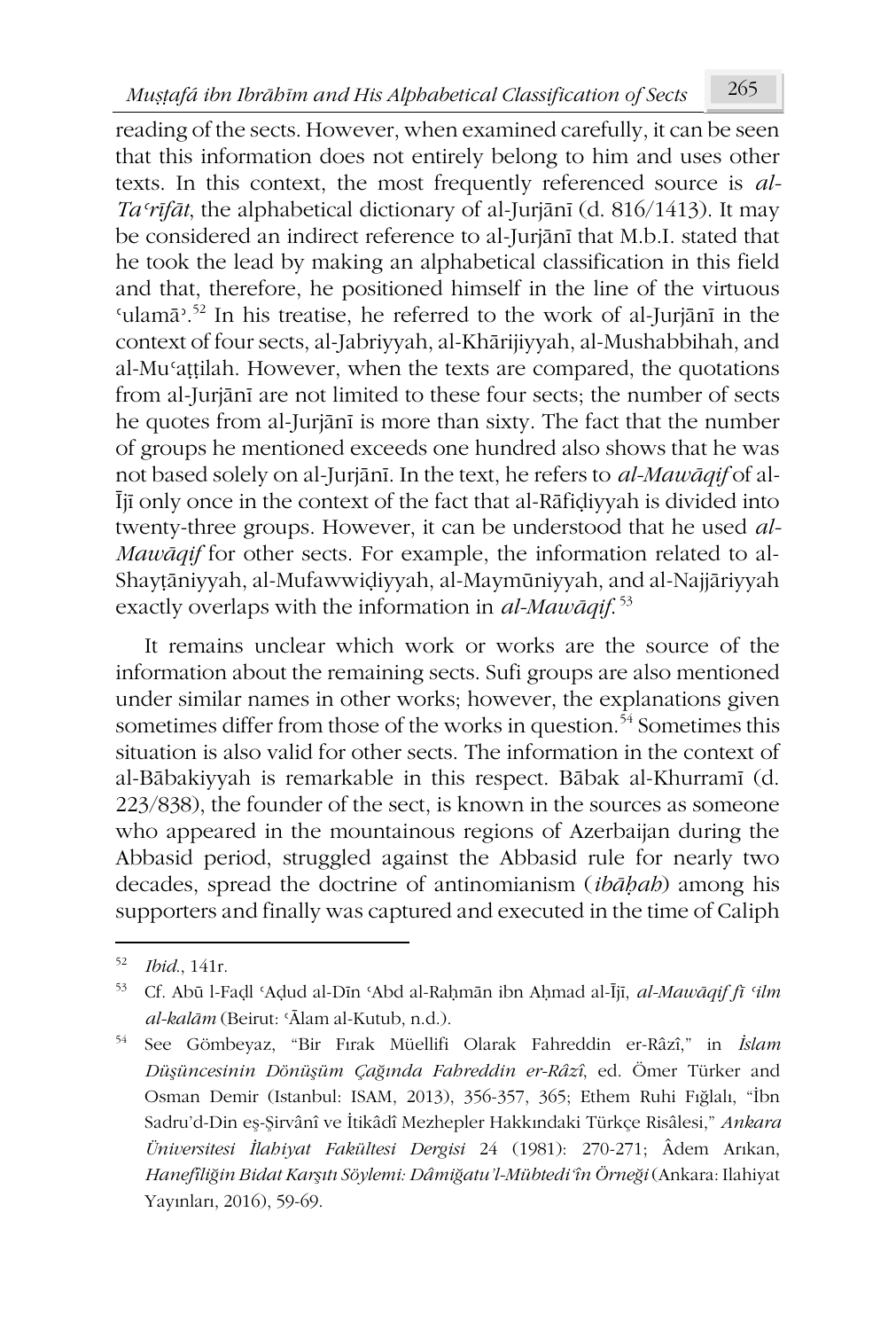al-Muʿtaṣim.<sup>55</sup> In the heresiographical work *Mḥmb*, he records that Bābak appeared in the time of Ja'far ibn Ghāzī Husayn, known as Sayyid Ghāzī al-Malaṭī, and claimed prophecy and that his supporters argued that with his prophecy, the prophecy of the Prophet Muhammad came to an end. The figure he presented as Sayyid al-Ghāzī al-Malaṭī is the famous Baṭṭāl Ghāzī. In fact, following his statement, he also stated that Baṭṭāl killed Bābak calamitously.<sup>56</sup> This information is noteworthy because Baṭṭāl Ghāzī lived during the Umayyad period, a hundred years before Bābak's appearance. The association of Bābak with Baṭṭāl Ghāzī is not included in the sources. The only exception to this is the *Manāqibnāmah* of Sayyid Baṭṭāl Ghāzī. Here, as the author of the heresiographical work stated, Baṭṭāl's struggle with Bābak was mentioned separately; finally, he killed him.<sup>57</sup> In this case, it is highly probable that the author used the *Manāqibnāmah* in question as the source for the information about this sect.

It can be understood that M.b.I. compiled his treatise by using information from several different sources. In addition to the information he quoted, it provides an explanation about the exact meaning of statements he quoted about the relevant sect's supraidentity and often refers to the prayer "we seek refuge in God" from the views of the sect in question. It cannot be said that he is always successful in associating the sects he mentions with the supraidentities. In fact, this seems to be an inevitable consequence of his alphabetical classification. Because they are not classified mathematically, each sect is seen as an equal part of the supra-identity perverted sect (*al-firqah al-ḍāllah*). When the sects are given separately, the supra-identities to which they belong must also be mentioned separately. M.b.I. tries to abide by this in the context of the sects he mentions. Sometimes, however, he makes mistakes in associating them. For example, stating that al-Zaydiyyah is followers of Zayd ibn Yazīd, he positions it under Khawārij. He shows al-Shuʿaybiyyah, which we know as a Khārijī sect, under the title of al-Rawāfiḍ. He mentions al-Shaybāniyyah as a sub-sect of al-Jabriyyah, which argued that they held determinism (*jabr*) and rejected fate

<sup>55</sup> Hakkı Dursun Yıldız, "Bâbek," in *Türkiye Diyanet Vakfı İslâm Ansiklopedisi (DİA)*, IV, 376-377.

<sup>56</sup> Muṣṭafá ibn Ibrāhīm, *al-Madhhab al-ḥaqq*, 143v.

<sup>57</sup> Necati Demir and Mehmet Dursun Erdem, "Türk Kültüründe Destan ve Battal Gazi Destanı," *Turkish Studies/Türkoloji Dergisi* 1, no. 1 (2006): 124-125.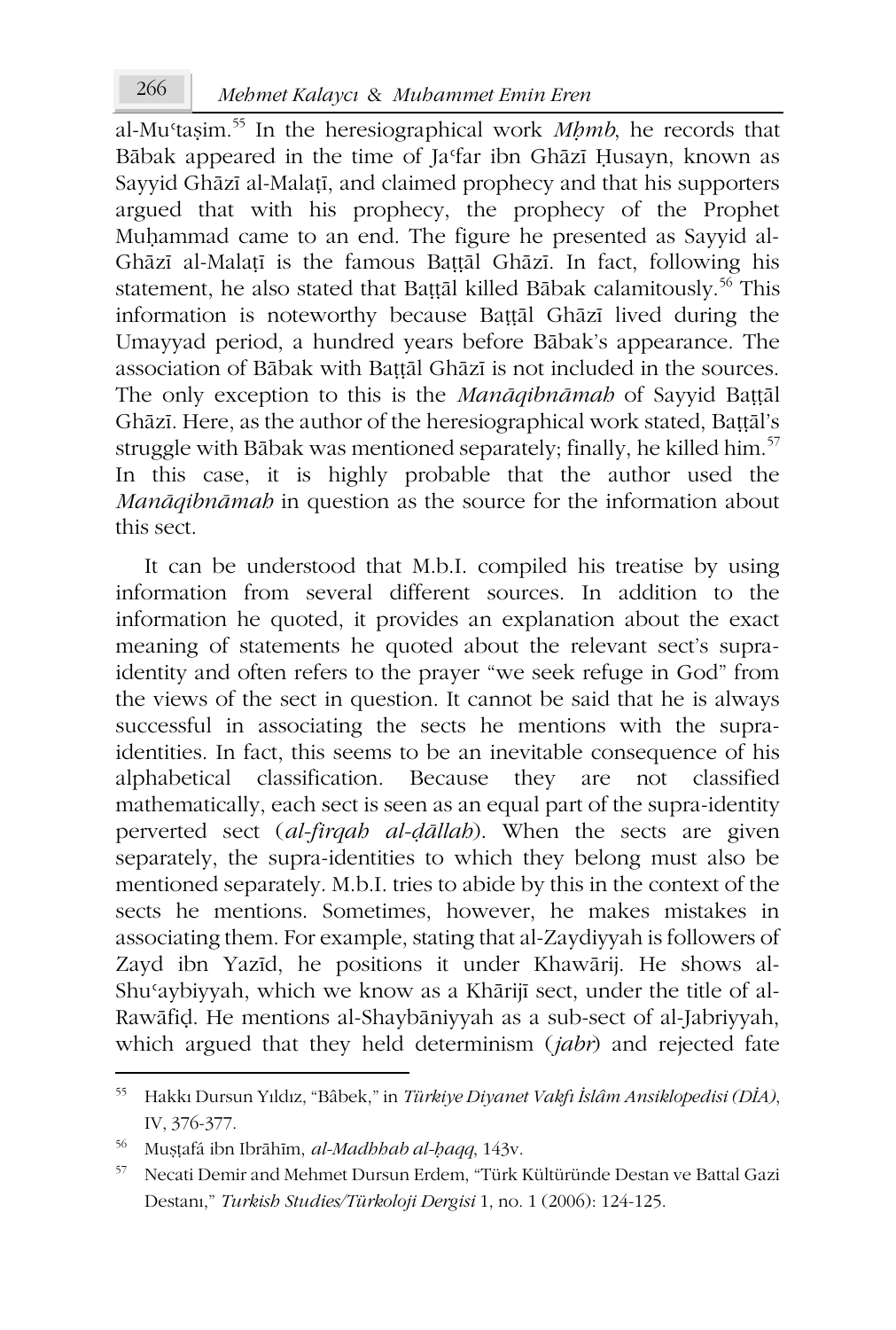(*qadar*), whereas this sect is one of the Khārijī sects, and there is no information in the sources that it advocated determinism. He also mentioned al-Shamrākhiyyah under the Rawāfiḍ and said that they were of the same opinion as al-Shūriyyah, except that they claimed ʿAlī's divinity. However, al-Shamrākhiyyah is generally defined as a Khārijī and sometimes a Sufi sect. In both cases, the divinity of ʿAlī is not associated with al-Shamrākhiyyah. This situation shows serious inconsistencies and errors between the sect he mentioned and the information given about it. Additionally, a sect under the name of al-Shūriyyah cannot be identified. So, it cannot be understood to whom the author referred with al-Shūriyyah.

There are some problems in his quotations, which are probably caused by typographical errors in the manuscripts or by his misreading. For example, the information in *al-Taʿrīfāt* as " ملجم وابن :<br>.. وكفر ابن مُلجم بقتله " is mentioned in the heresiographical treatise as"محقّ ّ different meanings. The expression in the treatise is probably due to علي. "It is clear that these two pieces of information have completely misreading. A similar situation can be found in the context of al-ʿInādiyyah. The author of the treatise probably read the word "الأشياء" in the sentence "وينكرون حقائق الأشياء" mentioned in *al-Taʿrīfāt* as "رأسا".<br>--However, since the meaning of the phrase probably did not satisfy him, he felt the need to explain this word as "ً ًوخارجا Misspelling" . أي ذهنا or misreading errors due to the copy he used can also be found in the context of the sect names and the founding names of the sects. For example, al-Khāzimiyyah in *al-Taʿrīfāt* is read as al-Jāzimiyyah by the author of the heresiographical treatise. Similarly, al-Ḥābiṭiyyah is recorded as al-Ḥāʾiṭiyyah, al-Sabaʾiyyah as al-Sabāʾiyyah, and al-Kāmiliyyah as al-Kāhiliyyah.

M.b.I. sometimes could not escape minor errors of classification. Although he makes an alphabetical classification, shifts are sometimes observed in the alphabetical classification of sect names. For example, where he should present al-Aswāriyyah after al-Isḥāqiyyah, al-Iskāfiyyah, and al-Ismāʿīliyyah, he mentions it before them. Sometimes a sect can be seen to be mentioned in several different ways. For example, although he mentions a sect as al-Shayṭāniyyah and states that its founder was Shayṭān al-Ṭāriq [al-Ṭāq], he also presents a sect

<sup>58</sup> Abū l-Ḥasan ʿAlī ibn Muḥammad ibn ʿAlī al-Sayyid al-Sharīf al-Jurjānī, *al-Taʿrīfāt*, ed. Ibrāhīm al-Abyārī (Cairo: Dār al-Rayyān li-l-Turāth, 1403), 32.

<sup>59</sup> *Ibid*., 203.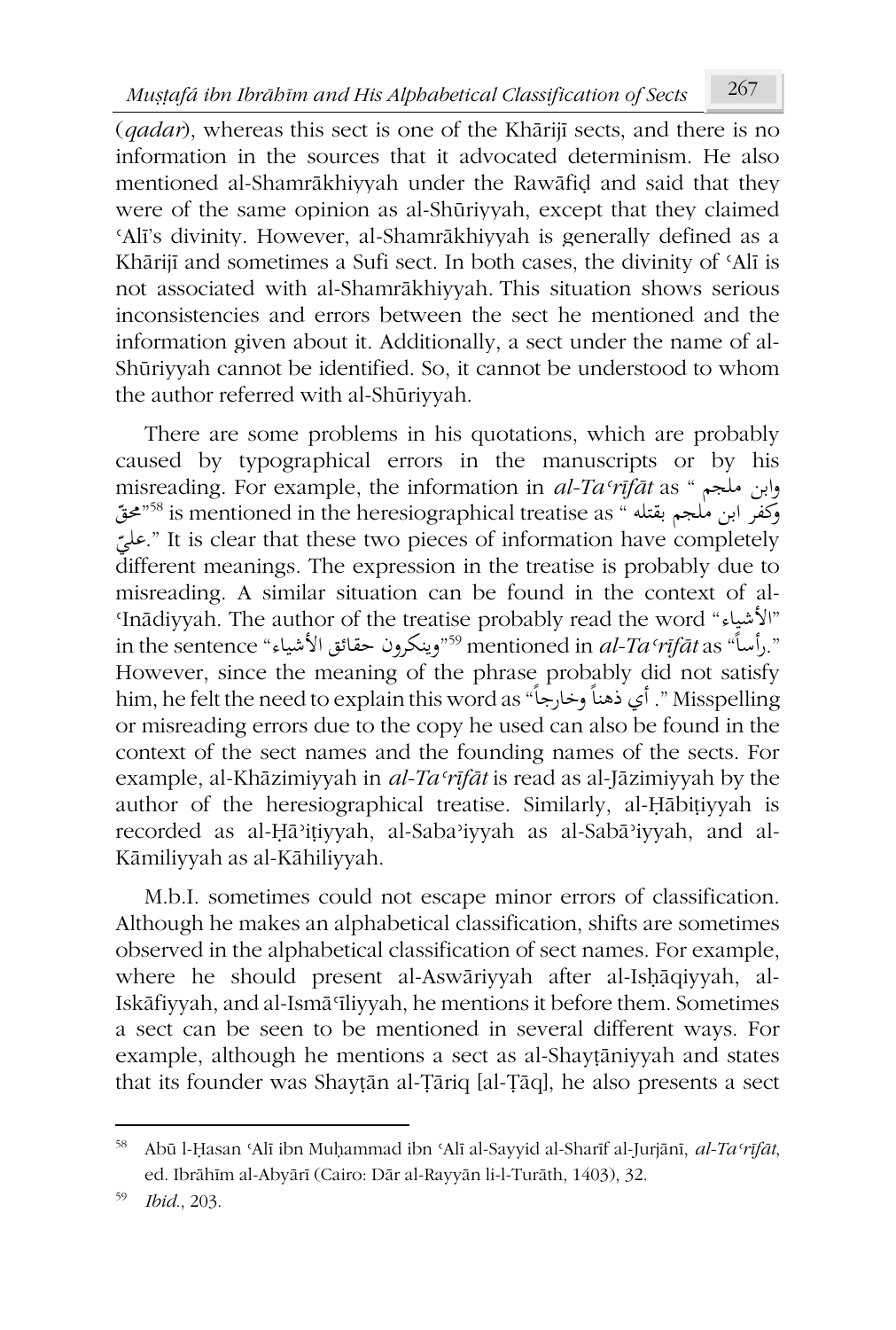# *Mehmet Kalayc* 268 *ı* & *Muhammet Emin Eren*

called Shayṭān al-Ṭāriq [al-Ṭāq]. Considering that the information he provides for clarification overlaps, it can be understood that this is a mistake caused by carelessness. One of these types of careless mistakes can be seen in the context of al-Balkhiyyah and al-Kaʿbiyyah. A similar mistake and carelessness is seen in the context of the Imāmiyyah. The information given about this sect should be divided into two parts. In the first part, he gives information about the Imāmiyyah; however, elsewhere he gives information starting with " هم and does not overlap with "الذين يكفرون عامة الصحابة وهم الذين خرجوا على على the information above. This information is about the Khārijīs and, at the end, an account is also given that is often used in the sources to denigrate the Khārijīs. In this case, two possibilities can be mentioned. The first possibility is that there was a section about the Khārijīs in the source the author quotes immediately after the Imāmiyyah and that the author reported it as a whole without separating it. The second possibility is that the author mixed the notes he had for the purpose of transforming them into separate parties and that he combined the information of two different sects as if they were the same group. Finally, the author beginning the treatise with attribution to the ḥadīth of 73 sects initially implies that he will only mention Muslim sects. In his classification, however, he refers to such non-Muslim sects as al-Barāhimah, al-Sumaniyyah, and al-Sūfisṭāʾiyyah. This fact, which can be seen in other classifications of sects, shows that he did not take this hadīth in his own classification as a strict framework of evaluation.

#### **III. Edition of the Text**

بسم الله الرحمن الرحيم

أحمدك يا من هديتنا لصحيح الاعتقاد واليقين وأنعمت علينا بإرشاد طريق حبيبك يا رب العالمين. وأصلي على مَن بيّن المنهج القويم من الإسلام والدين وأوضح سبيل أهل  $\overline{a}$ السنة والجماعة من بين الفرق أجمعين، وعلى من اتبعه من الصَحْب الكرام البررة المتقين **∫** ْ الذين هم اتصفوا بإرشاد الخلق بأن بينوا سير الصالحين.

وبعد فيقول العبد الضعيف والمذنب المفرط النحيف، المفتقر إلى غفران ربه الغني الكريم الشيخ مصطفى بن إبراهيم: لمّا رأيت كُتب الفضلاء المؤلفين الذين هم كالنجوم في **<sup>** $\overline{a}$ **</sup>** الأفق المبين، قد أبقوا آثار علومهم تخليدا لها لمن بعدهم من الطالبين وابتغاء جزيل الثواب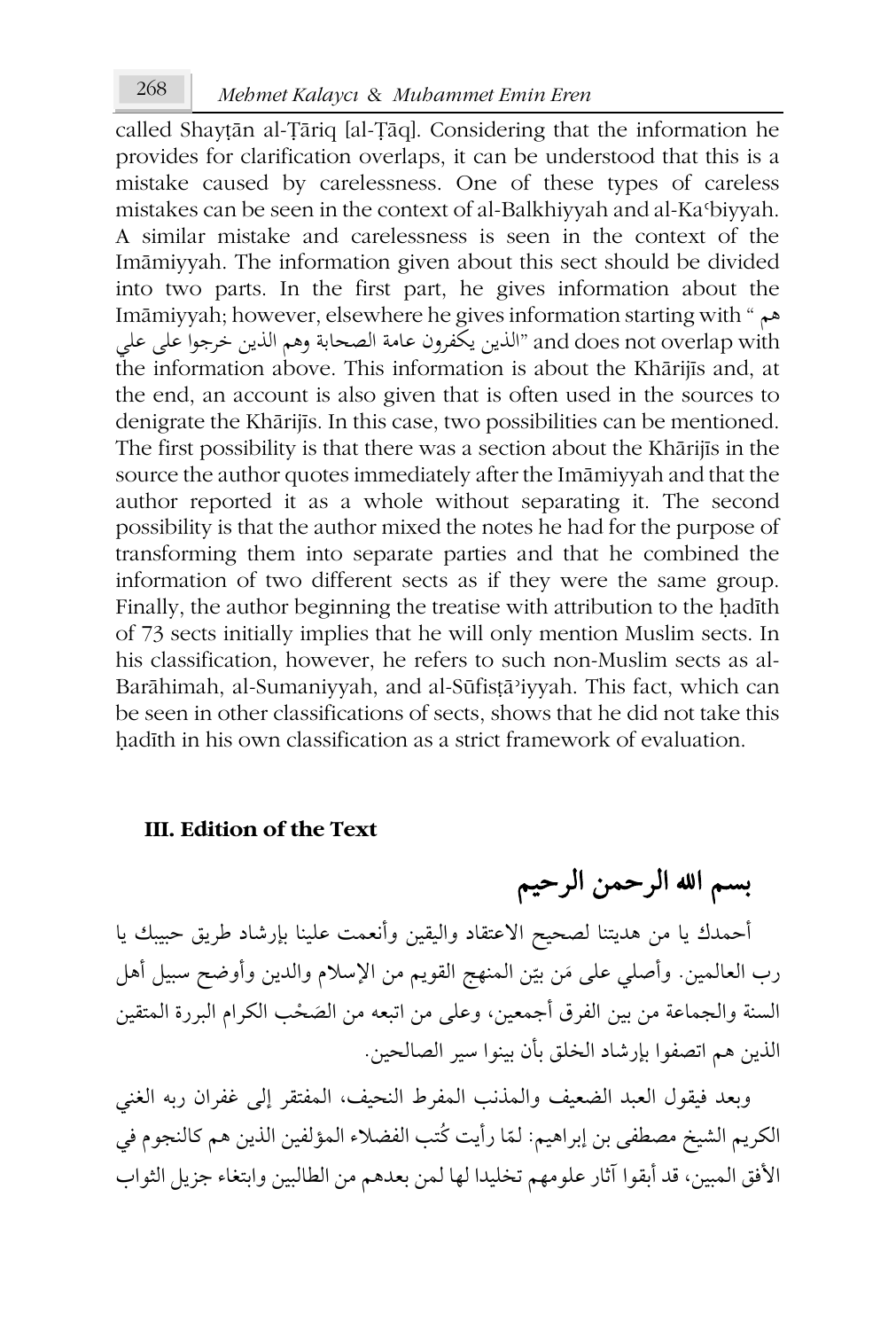*Muṣṭafá ibn Ibrāhīm and His Alphabetical Classification of Sects* 269

من رب العالمين، حرّكني بالي وشوّقني خيالي مع ما في مِن قلة البضاعة وجزوة الدراية أن .<br>. ؙ أكتب أوراقا أبيّن فيها المذهب الحق والمذاهب الباطلة، وأملي بها معتقدات الفرق الضالة .<br>ا َ الكاسدة العاطلة رجاءَ أن أسلك مسلك المصنفين، وأندرج في زمرة المؤلفين. وأنا أسأل الله تعالى أن يبلغني إلى ما آمله وأن يجعلني كمن هو لعطايا خالقه نائله.

فاعلم أن الأمة قد افترقت إلى ثلث وسبعين فرقة كلهم في النار إلا فرقة واحدة، وهي  $\overline{a}$  $^1$ مَن على ما عليه رسول الله صلى الله تعالى وسلم وأصحابه رضوان الله تعالى عليهم أجمعين ومن اتبعهم من التابعين والسلف الصالحين رحمة الله تعالى عليهم أجمعين. فباقى الفرقة الناجية كلهم شياطين الإنس الذين هم شرٌّ من شياطين الجن. إلا أنهم لما انتشروا فيما بين ƭ أهل السنة والجماعة ممن هو ذو علم ومن هو أهل الحماقة، ولم يُفرقوا من جُثَّتهم وزيّهم، با<br>ا ׇ֧֡֡֬<u>֕</u> وإنما يُعرفون من أحوالهم وأقوالهم وغيّهم، فأردتُ أن أبين اعتقاداتهم وأقوالهم ليظهر فيما ؘ<br>ؖ .<br>ا بين المسلمين عاقبة أحوالهم صيانةً لمن لم يعلم حقيقة الحال وتردى بالجهل غياهب الضَّلال، ووقايةً لمن لم يميز الغثَّ من السّمين، ولا يفرّق الشمال عن اليمين. لما أن **∕** ٔ .<br>نم أشخاص الإنسان بالذات متحدة، لكنها بالكبفيات والحالات متفاوتة، فاللأئق لمن له أدنى حصة من العلوم وأردى قصعة من الدراية والفهوم أن يعلّم لمن لم يعلم مناهج دياناته .<br>ا ويرشد من جهل مفاسد الدّين وجناياته، خصوصاً منها طريق أهل السنة والجماعة، وسبيل أهل الطغيان والضلالة ،لكى [لا]<sup>2</sup> يمشوا عن الحق أعشى ولم يذهبوا على الباطل أعمى. ولكن لمّا لم يكن بيان مجموع المذاهب بعلامات فارقة بعضها من بعض غير مذكور في **م** تصانيف الفحول وإن ذكر بعضها في بعض، وبعضها في بعض حسبما اقتضاه القوانين والأصول، وكان اللاّئق أن يبين أكثرها وأشهرها لما أن في ذكر كلهم من العسرة التي لا يرتكب في مثل هذه الأوراق إلا أيسرها، بيّنتها من حيث المجموع بتمييز بعضها من بعض **:** في رسالة موجزة؛ لما في قلوب الناس من الفتور من مطالعة المطوّلات القديمة. وها أنا ؙ أتشمّر بزيلي لأخذ قصب السبق في هذا الميدان. وإن سبقني في القدم في مثل هذا الشأن **^** أفاضل الأمة وأكامل الإنسان الذين هم أساتيذنا. أيها الإخوان وأنا لا أرجو من الناس الثناء

<sup>1</sup> يشير المؤلف إلى الحديث المعروف عند أهل العلم بـ"حديث الافتراق" الذي روي بألفاظ مختلفة. انظر للاطّلاع على جميع طرق الحديث وللحصول على دراسة مفصلة تحليلية لهذا الحديث إلى (Eren, *Hadis, Tarih ve Yorum*, 61-155 )

<sup>2</sup> ما بين المعقوفتين لا يوجد في الأصل، ولكن المعنى الصحيح يقتضيه، كما يدل عليه عطف الفعل المنفى بعده عليه، أعنى عطف "لم يذهبوا" عليه.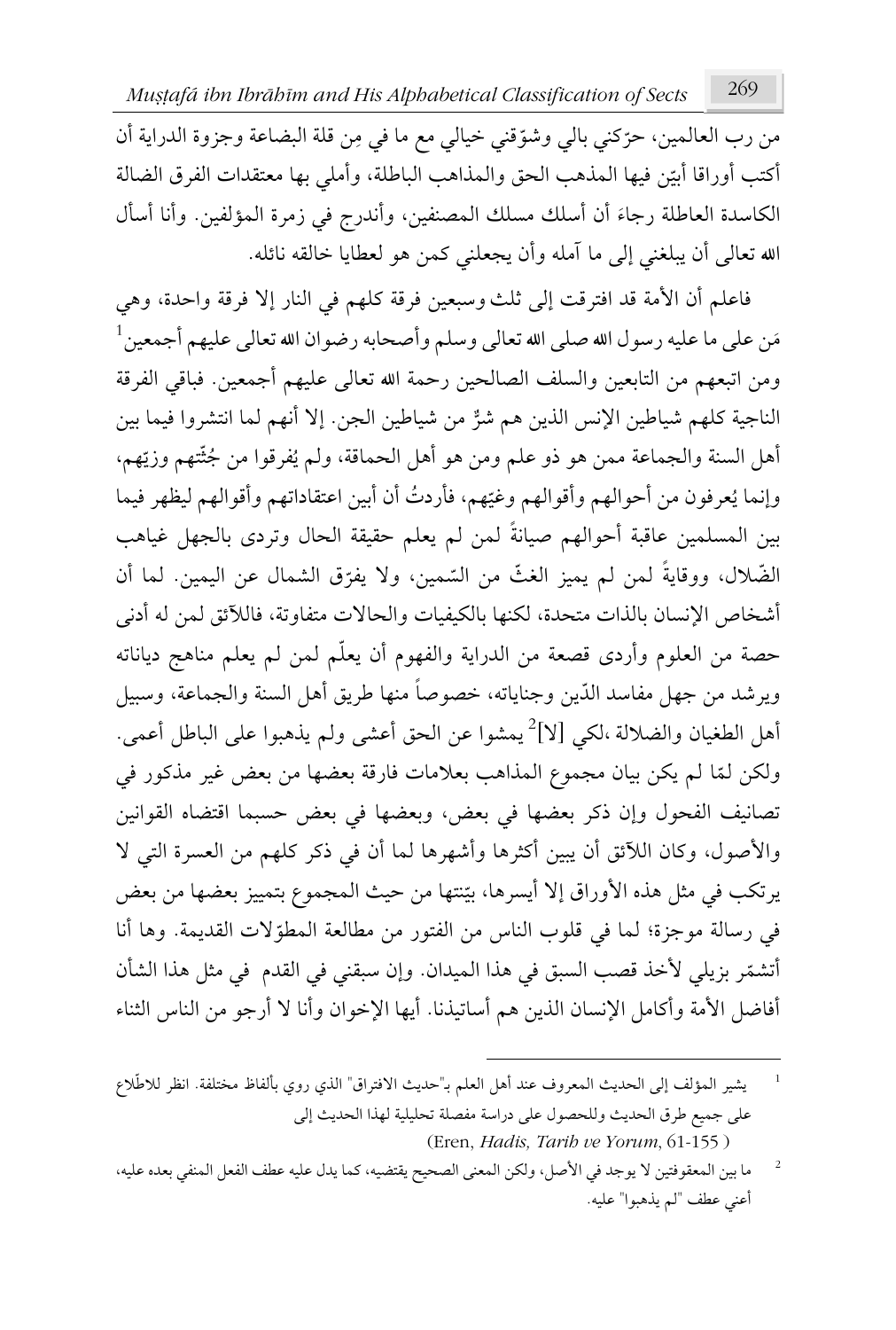والشهرة، بل من الله تعالى ثواب الحسبة وأداء حق العلم والمعرفة، لأنه قدماً قد قال لي سري وناداني خلدي، ألم يجدك ربك يتيما فآوي،ووجدك ضالاً فهدي، وعلمك ما لم تعلم<sup>3</sup> وكان فضل الله عليك عظيماً، فقام عزمي وانتهض جزمي على أن أحرّر ما أردت، .<br>ن ijİ ÓĨ ĵĥĐ ءÓåıĤا ÕĻÜóÜ ĵĥĐ Ó×ÜóĨ ً تïāĜ ÓĨ ُ َ ÕÝĠأ أن ĵĥĐ ĹÝ Ļĩè ģĩĠو ĹÝĻĬ çĀو .<br>ا دأب الكُمّل من العلماء، ومستعينا بالله المعين الهادي. لأنه الحقيق بتيسير مرادي، ومتهيأ ما ُ **^** أمليته فارق الحق والباطل وطارح الصدق من الرذائل، وراجياً من الله اختتامه وكشفه عن وجه القلب لثامه. والمرجو ممّن ينظر نحو عبارته أن لا ينظر بعين السخط تلقاء نضارته، **´** ولا بعين الحب والرضى كيلا يمضي عن العيب أعمى، بل اللائق لمن كان من الناظرين أن يعمل فيه عمل الصالحين، بأن يصلح فيه ما يقبل الإصلاح، ابتغاء جزاء الحمل على الصلاح، وأن ينظر فيه بعين الإنصاف، لكي أحرز من الله تعالى الألطاف. اللهمّ اهدنا سواء ّ الطريق كما هو أليق لشأنك والحقيق، وخلصنا من الأوزار والخطايا وأدْخلنا في عموم <u>ٔ</u> العطايا، ولا تضرب وجوهنا بسواد الوجوه بين العباد ولا تخزنا يا ربنا بين الأنام يوم التناد بحق أسمائك وصفاتك وبحرمة النبيين واصفيائك من أهل السموات وأهل الأرضين وأهل ֡֩֓**֟**֟֡֡֝ طاعتك من الخلق أجمعين. آمين، اللّهمّ آمين، يا من بيده التصرف في العالمين.

اعلم أن أهل القبلة فرق كثيرة تكاد لا تضبط، كلهم شياطين الإنس إلا من اقتفى أثر الرسول على ذاته الشريف عليه الصلوة والسلام في أمور أربعة: وهي الفعل والقول والخلق والاعتقاد. وهذه الفرقة هي المرادة بأهل السنة والجماعة فيما بين الأنام. وباقي الفرقة يسمى أهل البدعة والضلالة وأصولهم على ما ذكره الشريف ستة: الجبرية والقدرية والروافض والخوارج والمعطلة والمشبهة. فتفرقوا إلى ما تفرقوا فصاروا فرقا كثيرةً جدًّا، لكن المشهور فرق عديدة.

[١] فمنهم الإباحية:<sup>4</sup> وهم طائفة يقولون إن الأشياء مباحة لأن الأصل فيها الإباحة، والحل والحرمة وغيرهما عارضات، والاعتبار للأصل، والعارض كالمعدوم؛ فلا اعتبار له، فلا حرمة علينا ولا كراهة؛ فيحلون ما حرم الله تعالى. نعوذ بالله.

[٢] ومنهم الإباضية: وهم المنسوبون إلى عبد الله بن إباض ،وهم طائفة يقولون: "مخالفونا من أهل القبلة كفار، ومرتكب الكبيرة موحد غير مؤمن" بناءً على أن الأعمال ً

<sup>3</sup> اقتباس المؤلف من الأيات الكريمة في سورة الضحى (الأية 6-7) وسورة النساء (الأية 113).

<sup>4</sup> في الأصل "الإباهية"، وهو خطأ.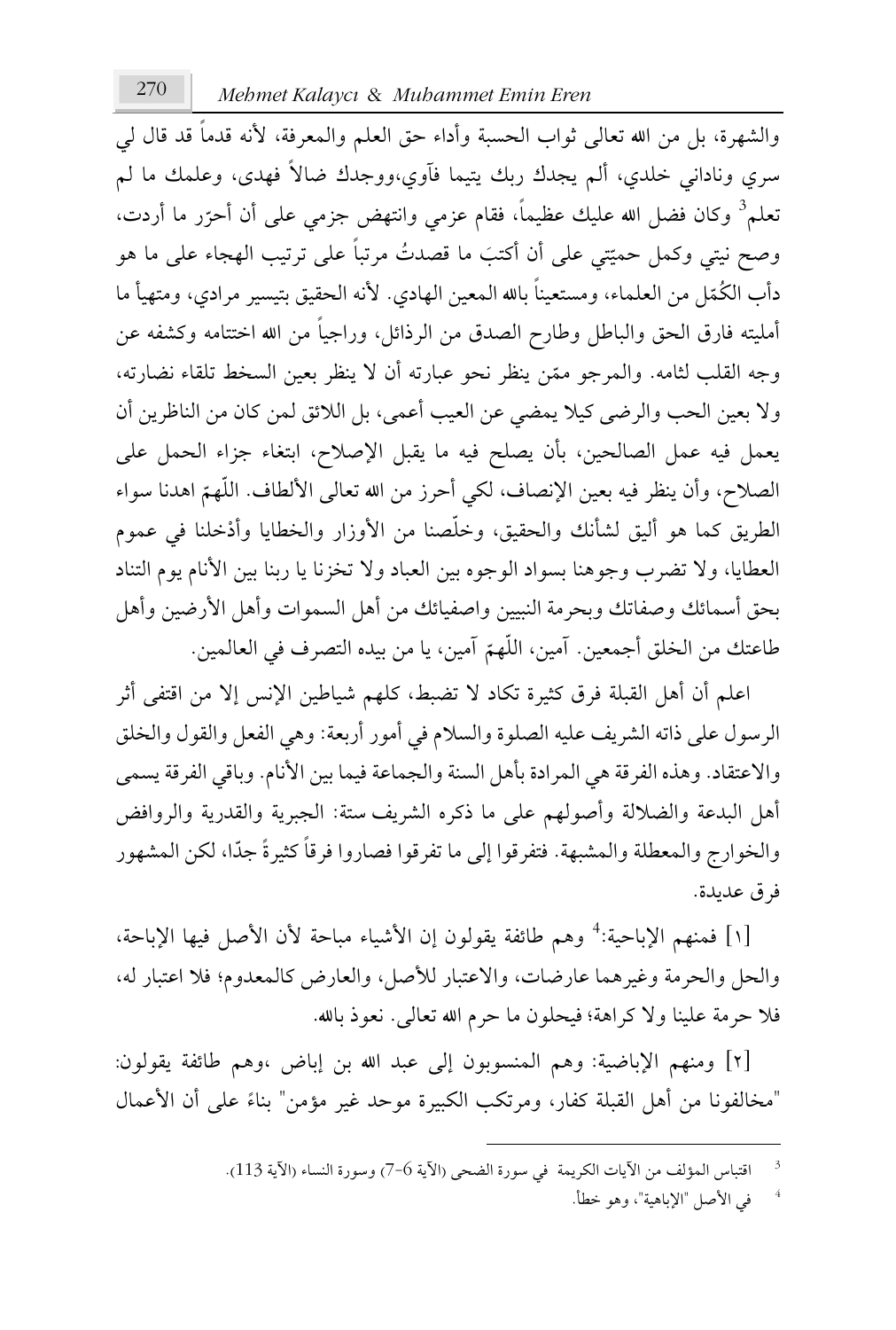*Muṣṭafá ibn Ibrāhīm and His Alphabetical Classification of Sects* 271

داخلة في الإيمان. وكفّروا عليا وأكثر الصحابة رضوان الله تعالى عليهم أجمعين.

[٣] ومنهم الاتحادية: يقولون إن الاتحاد فيما بين المسلمين شرط الإسلام؛ فمتى كان الاختلاف بينهم صاروا كفاراً.

[٤] ومنهم الأزلية: يقولون الأمور أزلية، لا قدرة لأحد أن يدفع ما قدر في الأزل. فلا إرادة للعبد؛ فلا يدفع عن نفسه الشر ولا يستجلب إليها الخير.

[٥] ومنهم الأزارقة: وهم أصحاب نافع بن الأزرق.<sup>5</sup> يقولون: كفر علي بالتحكيم، وكفر ابن ملجم بقتله علياً، وكفر الصحابة أجمعين. وقضوا بتخليدهم في النار.

[٦] ومنهم الأسوارية: وهم أصحاب الأسواري يقولون: إن الله لا يقدر على المعدوم، ولا يعلمه تعالى الله عن ذلك علوا كبيرا. ويقولون: إن الإنسان يقدر على المعدوم. ويقولون مثل قول النظام لا يقدر الله أن يفعل في الدنيا ما لا صلاح لهم فيه، ولا يقدر في الآخرة أن ينقص<sup>6</sup> من ثواب وعقاب لأهل الجنة والنار.

ومنهم الإسكافية: وهم أصحاب أبي جعفر الإسكافي<sup>7</sup> يقولون: إن الله تعالى لا يقدر [v] على ظلم العقلاء بخلاف ظلم الصبيان والمجانين، فإنه يقدر عليه.

[٨] ومنهم الإسحاقية: وهم مثل النصيرية يقولون: حلَّ الله في عليٍّ رضي الله عنه، وعليٌّ ƭ **∶** إله، وهو في السّحاب، والرعد صوته. تعالى الله عن ذلك علوّا كبيرا.<br>. ا ؛

[٩] ومنهم الإسماعيلية: وهم الذين أثبتوا الإمامة لإسماعيل بن جعفر الصادق. ومذهبهم أن الله تعالى لا هو موجود ولا معدوم ولا عالم ولا جاهل ولا قادر ولا عاجز، وكذلك في جميع الصفات. وذلك لأن إثبات الحقيقة يقتضى المشاركة بينه وبين الموجودات وهو تشبيه، والنفي المطلق يقتضى المشاركة للمعدومات وهو تعطيل، بل هو واهب هذه الصفات ورب للمتضادات. فهم أرادوا بذلك إضلال المسلمين نعوذ بالله من مقالاتهم.

[١٠] ومنهم الأطرافية: وهم الذين يزعمون أن أهل الأطراف معذورون فيما لم يعرفوا من أحكام الشريعة، ووافقوا أهل السنة في أصولهم، وأرادوا بذلك كيدهم وإضلالهم.

- 5 في الأصل "ازرق"، وهو خطأ.
- 6 في الأصل "ينقض"، وهو تصحيف.
- 7 في الأصل "الإسكاف" ولعل الصواب كما أثبتناه.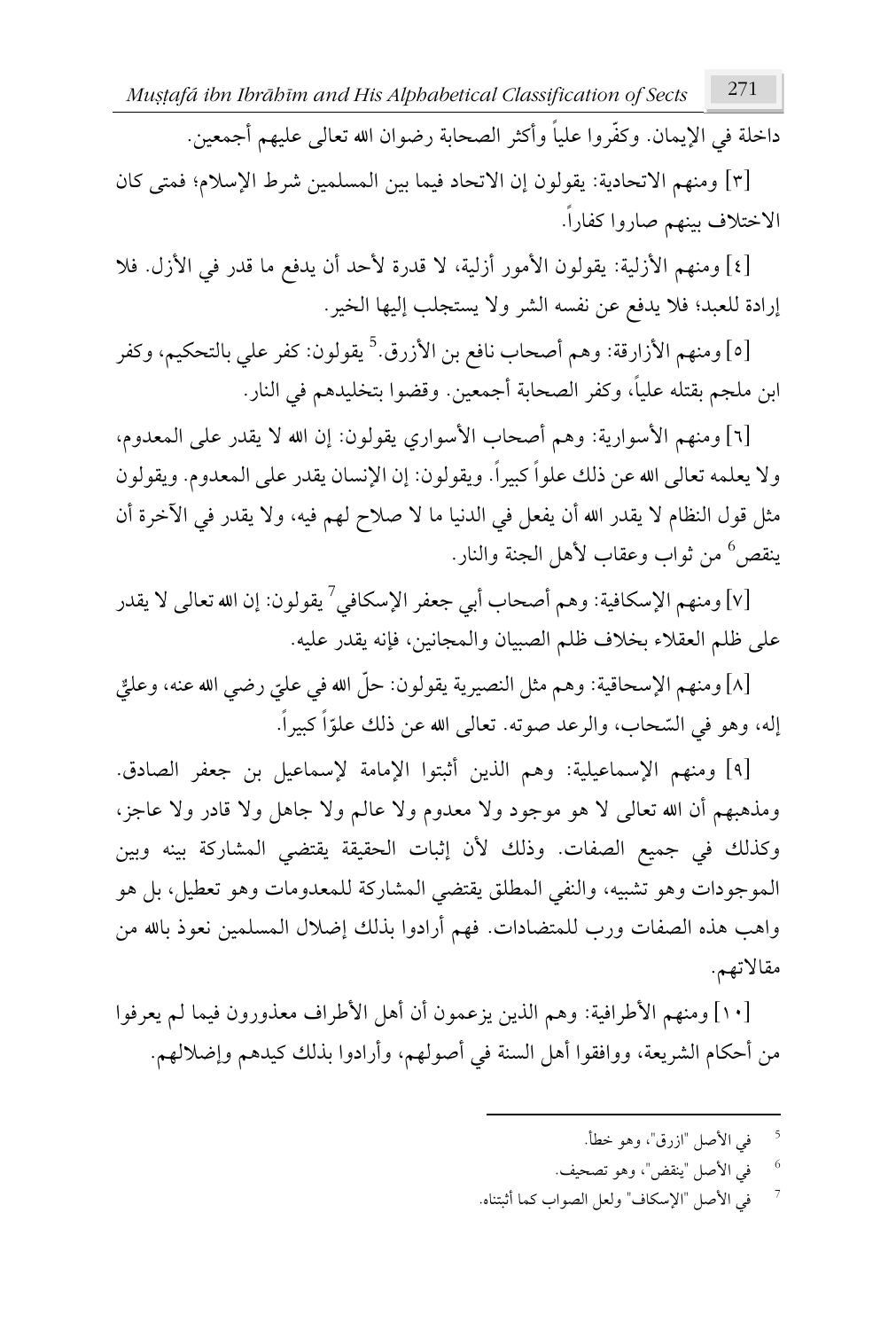[١١] ومنهم الأقطعيّة: وهم الذين يقولون يلزم لمن كان مسلما أن ينقطع إلى الله تعالى Ĭ. عن الخلق، ومن خالط الخلق لا يكون مسلماً. وهم صنف من المتكاسلة الذين هم يتركون الاكتساب ويطلبون مما في أيدي الناس.

[١٢] ومنهم الإلهامية: وهم الذين يقولون: الإلهام مثبت للحكم مطلقاً، أي سواء كان من الأنبياء أو غيرهم. وهم صنف من المتصوفة يتركون الكتاب والسنة، واعتبروا الإلهام يريدون به إضلال الخلق وتحويلهم.

[١٣] ومنهم الإمامية: الذين هم صنف من الروافض يقولون بخروج الإمام الباطن، ومتى لم يخرج لا يلزم الأمر بالمعروف والنهى عن المنكر. ويقولون الإمامة منصوصة لعلى وأولاده إلى أن ساقوا الإمامة إلى جعفر الصادق واختلفوا في المنصوص عليه بعده، والذي  $^{10}$ استقر عليه رأيهم أنه ابنه موسى الكاظم $^8$  وبعده على الرضا بن موسى الكاظم على النقي بن محمد التقي<sup>11</sup> وبعده الحسن الزكي بن على النقي<sup>12</sup> وبعده محمد بن الحسن وهو الإمام الباطن المنتظر فيه خروجه عند صلاح الزمان وانقطاع الجور والطغيان قد اختفى من شرهم وعنادهم؛ فلا يجب الأمر والنهي حتى خرج. وقال أهل الحق بوجوبه مطلقاً لأنه من فروض الكفاية؛ فإذا قام به البعض سقط عن الباقين وإلا أثم الكل. وهم الذين يكفرون عامة الصحابة وهم الذين خرجوا على على رضي الله عنه عند التحكيم وكفروا وهم كانوا مقدار اثني عشر ألف رجل كانوا أهل صلوة وصيام. وفيهم قال النبي صلى الله تعالى عليه وسلم لأصحابه: "سيجيئ قوم من أمتي يحقر أحدكم صلوته في جنب صلوتهم وصومه في جنب صومهم، ولكن لايتجاوز إيمانهم تراقيهم."<sup>13</sup>

[١٤] ومنهم الانتظارية: وهم صنف من الإمامية، ومقالاتهم مقالاتهم إلا أنهم ما قالوا

8 .ėĻéāÜ ijİو ،"ħĄÓġĤا "ģĀŶا ĹĘ 9 ."ĵĄóĤا ĵøijĨ īÖ ĹĥĐ" ģĀŶا ĹĘ 10 .ģĀŶا ĹĘ ïäijĺ ź īġĤو ،ÓĄóĤا ĹĥĐ īÖ ĹĝÝĤا ïĩéĨ ĹÜÉĺ ÓĄóĤا ĹĥĐ ïđÖ 11 ."ĹĝÝĤا ïĩéĨ īÖ ĹĥĐ" ģĀŶا ĹĘ 12 ."ĹĠñĤا ĹĥĐ īÖ īùéĤا "ģĀŶا ĹĘ <sup>13</sup> ÙĺواóĤا هñİ īĨ ÕĺóĝĤا ĵĭđĩĤÓÖ ßĺدÓèا ïäijĺ īġĤو , ÙĻĥĀŶا ßĺدÓèŶا ÕÝĠ ĹĘ ċęĥĤا ñıÖ ÙĺواóĤا هñİ ïåĬ ħĤ ďĨ اŻÝìف اÓęĤŶظ. اóčĬ: اçĻéāĤ ħĥùĩĤ،"اÓĠõĤة 48"، رħĜ اßĺïéĤ: .1066 و ïĺóĬ أن ĭĬ×į ĵĥĐ أن ñİه اóĤواÓĺت تÓĨijĥđĩĤا و تÓĺواóĤا ćÖóì ïĜ ėĤËĩĤا أن وï×ĺ .ăĘواóĤا ěè ĹĘ óĠñÜ źو ارجijíĤا ذم ĹĘ درÓāĩĤا ĹĘ óĠñÜ .ÙøراïĤا ħùĜ ĹĘ įĻĤا ÓĬóüأ ÓĩĠ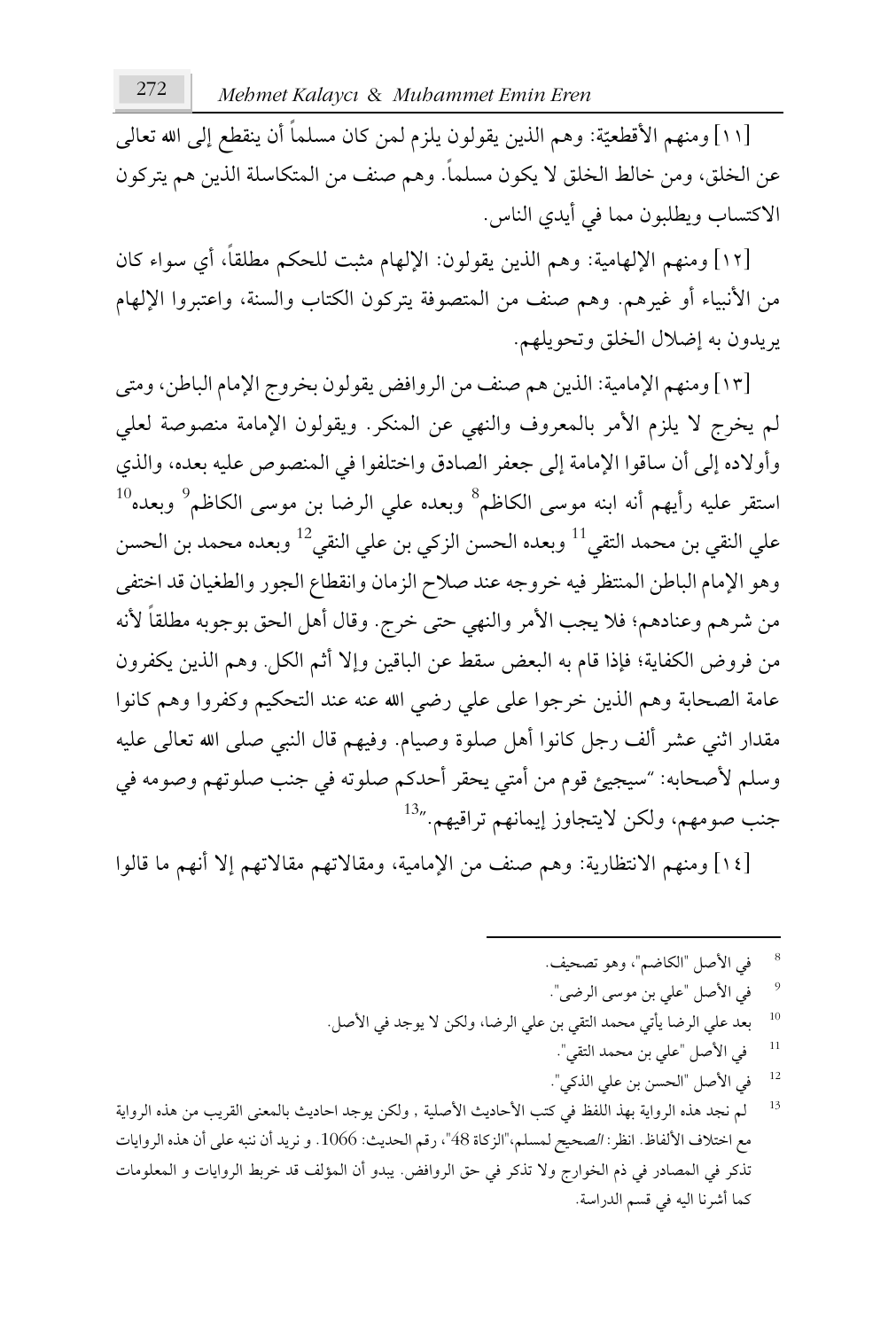*Muṣṭafá ibn Ibrāhīm and His Alphabetical Classification of Sects* 273

بكفر على رضي الله عنه وهم ينتظرون الإمام الباطن فلا يصلون الصلوة خلف أحد إلى أن يخرج الإمام الباطن.

[١٥] ومنهم الأوْليائِيّة: وهم الذين يقولون: إن العبد إذا بلغ مرتبة الولاية يسقط عنه <u>بہ</u> ِ **ٔ** الأمر والنهي، وهو مقرّب عند الله تعالى، يكون شره عنده كخير الآخرين، والأمر والنهي في القرآن والحديث يراد بهما غير الولي.

[١٦] ومنهم البابكيّة: وهم أصحاب بابك اللعين الذي ظهر زمن جعفر بن غازي حسين Ĭ. وهو السيد [الغاري]<sup>14</sup> الملاطي. وادعى هذا اللعين النبوة فقتله البطاّل شر قتله. فهم يقولون بنبوة البابك اللعين وانقطاع نبوة محمد عليه الصلوة والسلام.

[١٧] ومنهم الباطنيّة: وهم الذين يقولون نحن أهل التصوف لنا علم الباطن ولا نحتاج .<br>ا إلى الكتاب والسنة بل إن احتجنا إلى شيئ من الأفعال والتروك نذهب إلى محمّد، فإن **م** حصل لنا من جوابه قناعة فبها وإلا فنذهب إلى الله تعالى بالذات فنستفتى منه إلى آخر ما يقولون من الترهات الباطلة.

[١٨] ومنهم الباقرية: وهم الذين ادعوا لمحمد بن على الباقر الألوهية. وهم صنف من الجناحية الذين قالوا بتناسخ الأرواح –وسَتقِف ما هو المراد من التناسخ إن شاء الله تعالى– َ فقالوا إن روح الله تعالى قد انتهى إلى محمد بن علي الباقر. تعالى الله عن ذلك علوا كبيرا.

[١٩] ومنهم البُتيرِيّة: وهم أصحاب [بتير بن النوى]<sup>15</sup>يقولون الإمامة شورى فيما بين ؘ<del>ؚ</del> .<br>ا الخلق، وإنما ينعقد برجلين من خيار المسلمين، وأبو بكر وعمر إمامان وإن أخطأ الأمة في البيعة لهما مع وجود عليّ، لكنه خطأ لم ينته إلى درجة الفسق. فجوزوا إمامة المفضول مع **:** وجود الفاضل، وكفّروا طلحة والزبير وعائشة وتوقّفوا في عثمان رضوان الله تعالى عليهم أجمعين.

Demir-Erdem, "Türk Kültüründe Destan ve Battal Gazi Destanı", 124-125.

هكذا في الأصل ، والصواب : الغازي ، وهو البطال الغازي كما يفهم من السياق، و نسبته ببابك خطأ أيضا؛ لأنه عاش في العهد الأموي وقاتل النصارى في البلاد الرومية، ولكن بابك ظهر في ناحية آذربيجان في عهد المعتصم من العباسيين، لعل المؤلف أخذ هذه المعلومات من مناقب البطال الغازي؛ لأنها لم نجدها في مصدر آخر إلا في هذه المناقب. راجع:

 $^{\rm 15}$  هكذا في الأصل، وهو خطأ. والصواب "بتير النوى" او "كثير النوى". واسم الفرقة التي تنسب اليه تختلف: البُتيريّة ֖֖֖֖֖֖֖֖֖֧֖֧֧֧֪֪֪ׅ֧ׅ֧֪ׅ֧֪ׅ֧֚֚֚֚֚֚֚֚֚֚֚֚֚֚֚֚֡֡֡֬֬֝֟֓֡֬֬֟֓֡֬֬֩֕֓֟֓֡֬֓֓֬֬֬֩֓֓֬֬֓<del>֛</del> ؘ<br>ۘ او البُتْرية او أَبْتريّة… وهذه الفرقة هي من فرق الزيدية. **: ٔ** <u>:</u> ٔ.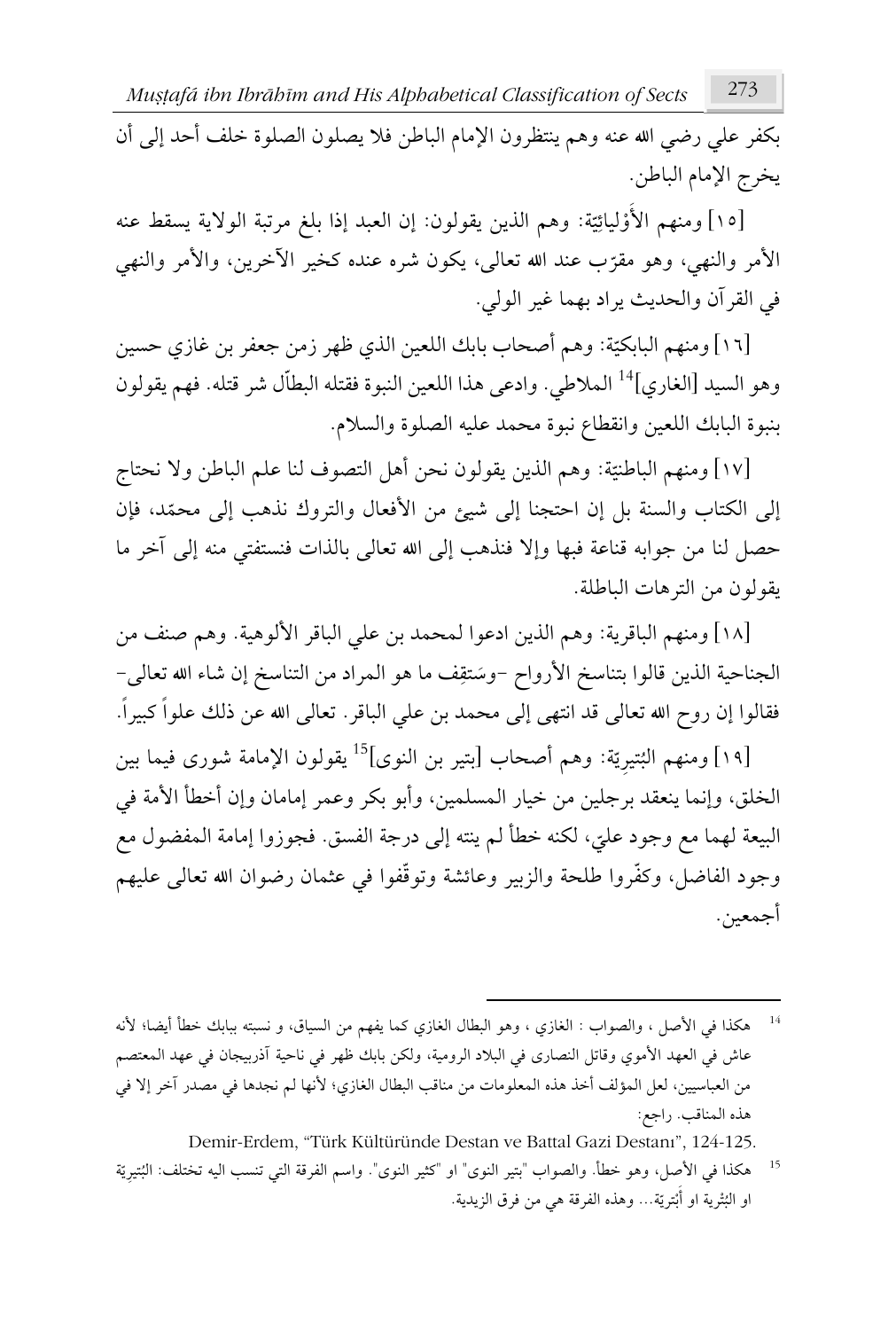[٢٠] ومنهم البدائية:<sup>16</sup> وهم الذين يجوّزون على الله تعالى البداء، يعنون به ظهور الرأي ّ له تعالى بعد العدم وينفون قدم علمه وإحاطته جميع الموجودات والمعدومات من الأزل إلى الأبد. تعالى الله عمّا يقول الظالمون علوا كبيرا. **م** 

[٢١] ومنهم البراهمة: ينكرون حكمة إرسال الرسل على الله تعالى ويقولون إن منافع الإرسال إن كان مما يقبله العقل فصاحب العقل يفعله فلا حاجة إلى الرسول، فإرساله عبث، فهو ممتنع على الله تعالى وإن لم يقبله لا يفعله فلا حاجة إلى إرسالهم أيضاً فلا حكمة فىه.

[٢٢] ومنهم البُرغوثية: وهم الذين قالوا كلام الله تعالى إذا قُرئ عَرضٌ، وإذا كُتب فهو .<br>أ جِسمٌ. î,

[٢٣] ومنهم البشرية:<sup>17</sup> وهم أصحاب بشر<sup>18</sup>بن المعتمر، وهو كان من أفاضل المعتزلة، وهو الذي أحدث القول بالتوليد. قالوا الأعراض والطعوم والروايح وغيرها تقع متولدة في الجسم من فعل الغير، كما إذا كان أسبابها من فعله. يعنون به أن هذه الأشياء حاصلة بغير صنع الله تعالى بل بصنع الخلق، لما علمت من ان المعتزلة يقولون العباد خالقون لأفعالهم.

[٢٤] ومنهم البلخية: وهم الذين يقولون الله تعالى لا يقدر على مثل مقدور العبد فيثبتون لله تعالى عدم القدرة في بعض الموادّ، مع أنه تعالى على كل شيئ قدير وبكل شيئ عليم.

[٢٥] ومنهم البيانية:<sup>19</sup> وهم أصحاب بيان<sup>20</sup> بن سمعان التميمي الرافضي. وهم يقولون إن الله تعالى على صورة إنسان، وروح الله حلت في عليّ، ثم في ابنه محمد بن الحنفية ثم ֖֖֖֖ׅ֖֖֧֚֚֚֚֚֚֚֚֚֚֡֡֡֡֡֡֬֬<u>֚</u> في ابنه هاشم<sup>21</sup> ثم في بنان تعالى الله عن ذلك علواً كبيراً.

[٢٦] ومنهم البيهسية: وهم أصحاب أبي بيهس بن الهيضم بن جابر. يقولون الإيمان هو الإقرار والعلم بالله تعالى وبما جاء به الرسول. ثم يقولون إن أفعال العباد منسوبة إليهم لا إلى الله تعالى. وهم صنف من القدرية.

- في الأصل "البدئية"، وهو خطأ.
	- <sup>17</sup> في الأصل "البشيرية". في الأصل "بشير".  $^{18}$
	- 19
- في الأصل " البنانية "، وهو تصحيف. 20
	- في الأصل "بنان"، وهو تصحيف. 21
	- في الأصل "جاثم"، وهو تصحيف.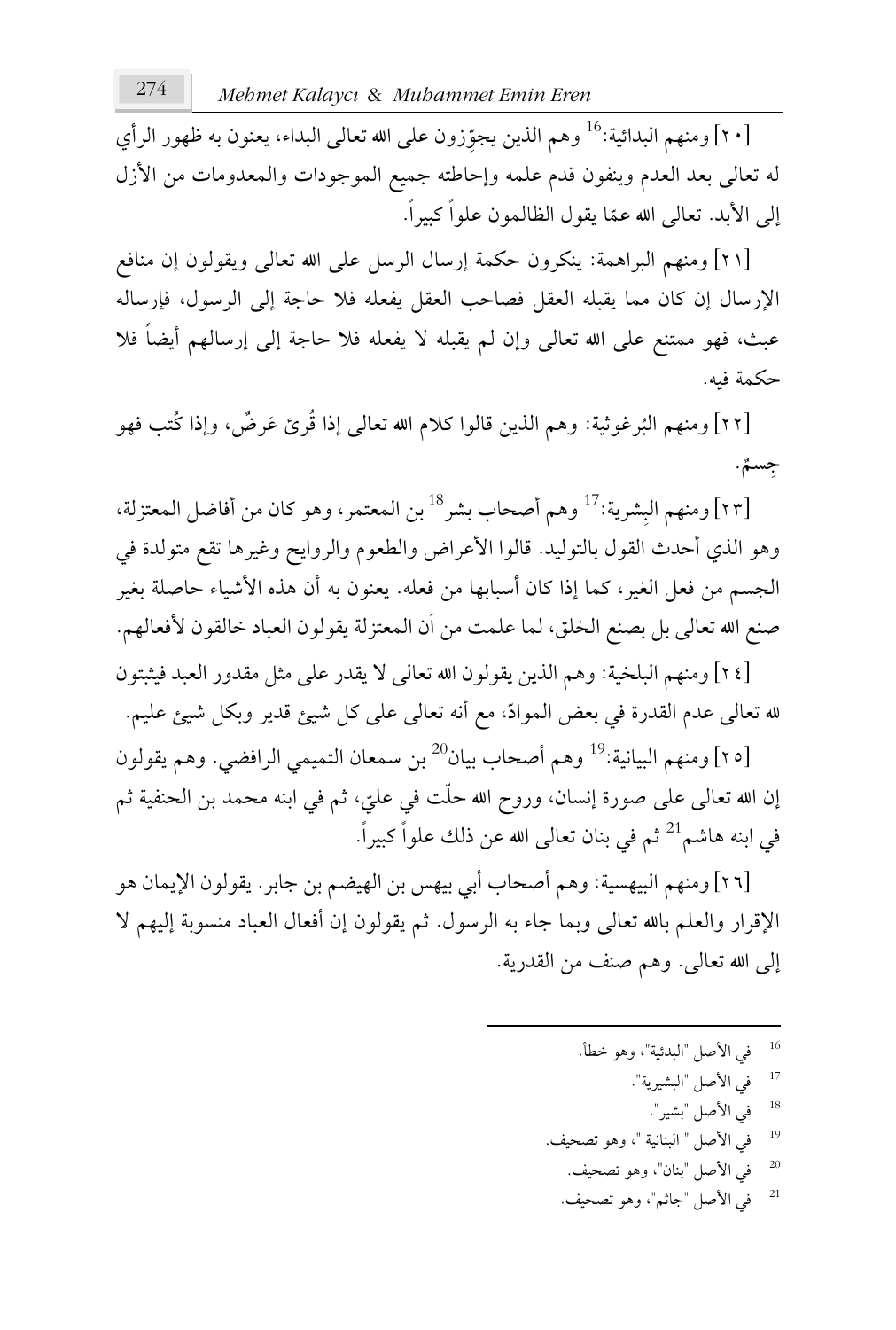*Muṣṭafá ibn Ibrāhīm and His Alphabetical Classification of Sects* 275

[٢٧] ومنهم الثَمامية: وهم أصحاب ثمامة بن أشرس، قالوا إن اليهود والنصاري والزنادقة يصيرون في الأخرة ترابا لا يدخلون جنة ولا نارا، فهم ينكرون النصوص الواردة في حق الكفار بدخول النار فضلاً عن خلودهم في دار البوار. فهم أشدّ كفرا من أهل الشرك، يا أولى الأبصار؛ لأن الكفار يعترفون بدخول جنة أو نار. نعوذ بالله من الجهل الذي هو عار على العار.

[٢٨] ومنهم الجارودية:<sup>22</sup> وهم أصحاب أبي جارود.<sup>23</sup> قالوا بالنص عن النبي عليه Ĭ. السلام في الإمامة على علىّ رض وصفاً لا تسميةً، وكفّروا الصحابة بمخالفته، وتركهم الاقتداء بعليّ بعد النبي عليه الصلوة والسلام. **.** 

[٢٩] ومنهم الجازمية: وهم أصحاب جازم بن عاصم يقولون الاستطاعة قبل الفعل، وإن الله تعالى يريد الخير دون الشر، وأطفال المشركين في الجنة، ويروى عنهم تجويز نكاح البنات للبنين، وإنكار سورة يوسف.

[٣٠] ومنهم الجاهلية: وهم الذين يقولون العلم حجاب بين العبد والرب، فما دام لا يترك العلم لا يصل إلى الله فلا حرام لهم ولا كراهة.

[٣١] ومنهم الجُبَّائية: وهم أصحاب أبي على محمد بن عبد الوهاب الجبّائي من معتزلة **:** ƪ .<br>. البصرة<sup>24</sup>. قالوا إن الله تعالى متكلِّم بكلام مركّب من حروف وأصوات يخلقه الله تعالى في جسم، ولا يرى الله تعالى في الآخرة، والعبد خالق لفعله، ومرتكب الكبيرة لا مؤمنٌ ولا كافرٌ وإذا مات بلا توبة يخلد في النار، ولا كرامة للأولياء. ُمُ<br>ُ

[٣٢] ومنهم الجبرية: وهم اثنتا عشرة<sup>25</sup> فرقة على ما في *التعريفات.* وهم صنفان أحدهما متوسطة، وهم الذين أسندوا فعل العبد للعبد كسباً كالأشعرية. وثانيهما خالصة، وهم الذين لا يثبتون له لا كسبا ولا خلقا كالجهمية، بل يقولون الإنسان كالجمادات ما لم يحرّكه محرّك .<br>ن ز<br>ا لا يتحرك كالأوراق لا تتحرك ما لـم تحركها<sup>26</sup> الريح، مثبتون لله تعالى جبراً صرفاً فهم شرّ الصنفين وشيطان الفريقين.

- 22 في الأصل "الجاروزية"، وهو تصحيف. 23
	- في الأصل "الجاروز"، وهو تصحيف.
		- في الأصل "بصرة".  $^{24}$
		- <sup>25</sup> في الأصل "أثنتا عشر". في الأصل "يحركه".  $^{26}$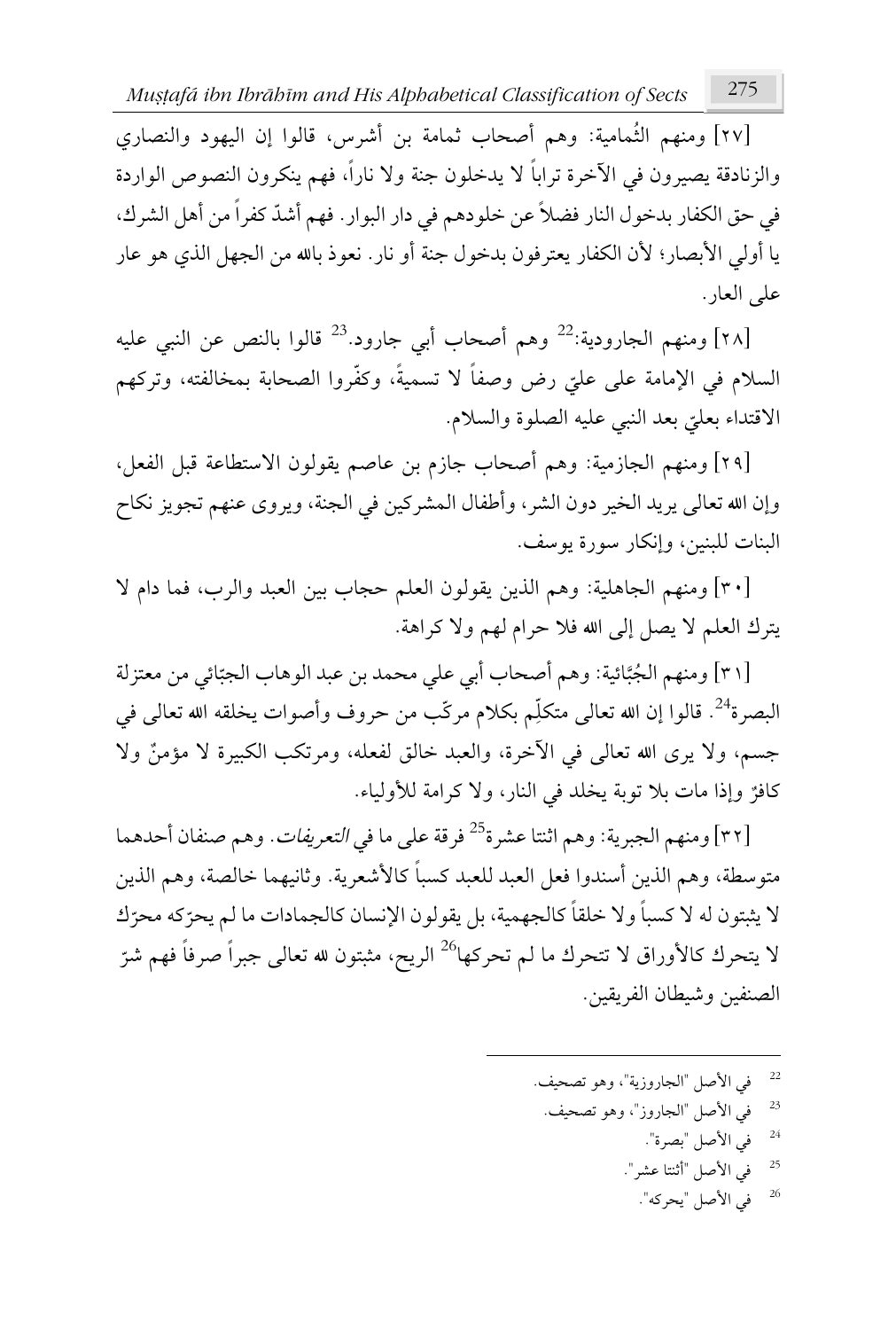[٣٣] ومنهم الجعفرية: وهم أصحاب جعفر بن مبشَّر بن حرب. قالوا إن في فسَّاق الأمة .<br>ا من هو شرٌّ من الزنادقة والمجوس. والإجماع من الأمة على حدّ الشرب خطأ، لأن المعتبر ƭ في النص حرمته لا حدّه، وسارق الحبة فاسق منخلع من الإيمان. ويقولون إن الله تعالى لا يقدر على ظلم العقلاء بخلاف الصبيان والمجانين؛ فإنه يقدر على ظلمهم. وهم في هذه المقالة كالإسكافية القائلين هكذا.

[٣٤] ومنهم الجَناحية: وهم أصحاب عبد الله بن جعفر ذي الجناحين. قالوا الأرواح .<br>. **∶** متناسخة فكان روح الله في آدم ثم في شيت ثم في الأنبياء والأئمة حتى انتهت إلى عليّ وأولاده الثلثة ثم إلى عبد الله هذا.

[٣٥] ومنهم الجهمية: وهم صنف من الجبرية، وهم أصحاب جهم بن صفوان. يقولون لا قُدرة للعبد أصلاً، لا مؤثِّرة ولا كاسبة بل هو بمنزلة الجمادات. والجنة والنار تفنيان بعد : دخول أهلهما حتى لا يبقى موجود سوى الله تعالى. ويقولون أيضاً إن الله لا يسمى شيئاً وإن الاسم غير المُسمّى وغير التسمية. **م ُ** 

[٣٦] ومنهم الحائطية: وهم أصحاب أحمد بن الحائط وهو من أصحاب النظام الزنديق. وهم قالوا للعالم إلهان: قديمٌ، وهو الله تعالى، وحادثٌ وهو المسيح. والمسيح هو الذي î يحاسب الناس في الآخرة، وهو المراد بقوله تعالى ﴿وجاء ربك والملك صفاً صفاً﴾ وهو المعنى بقوله ″إن الله خلق آدم على صورته″<sup>27</sup> وهم أشد من مشركي الكفرة لكونهم من المرتدّين.

[٣٧] ومنهم الحارثية: وهم أصحاب أبي الحارث. خالفوا الإباضية في القدر أي في كون أفعال العباد مخلوقة<sup>28</sup> لله تعالى وفي كون الاستطاعة قبل الفعل أي اتفقوا معهم في سائر مقالاتهم واختلفوهم في المسئلتين.

r٨] ومنهم الحالية: وهم يقولون: ما يدور على الإنسان من الأحوال فهو من الله تعالى فلا مدخل للعبد فيه، سواء كانت خيرا أو شرا. فهم صنف من الجبرية.

[٣٩] ومنهم الحبّية: وهم يقولون: إنا محبّون لله تعالى فأفعالنا مرضيّ عنها له تعالى ֖֖֖֖֚֚֚֚֡֡֡֬֬֬֓֬֓֕֓֬֓֬֓֬֓֬֓֬֝֬֓֬֝֬֓֬֓֬֓֓֬֓֓֬֓֓֬֓֓֬֓֓֬֓֬֓֓֬֝֬ .<br>أ .<br>أ خيرا أو شرا.

> 27 راجع الى الحديث ف*ي الصحيح* لمسلم،"البر والصلة والأداب 32"، رقم الحديث: 2612. في الأصل "مخلوقا".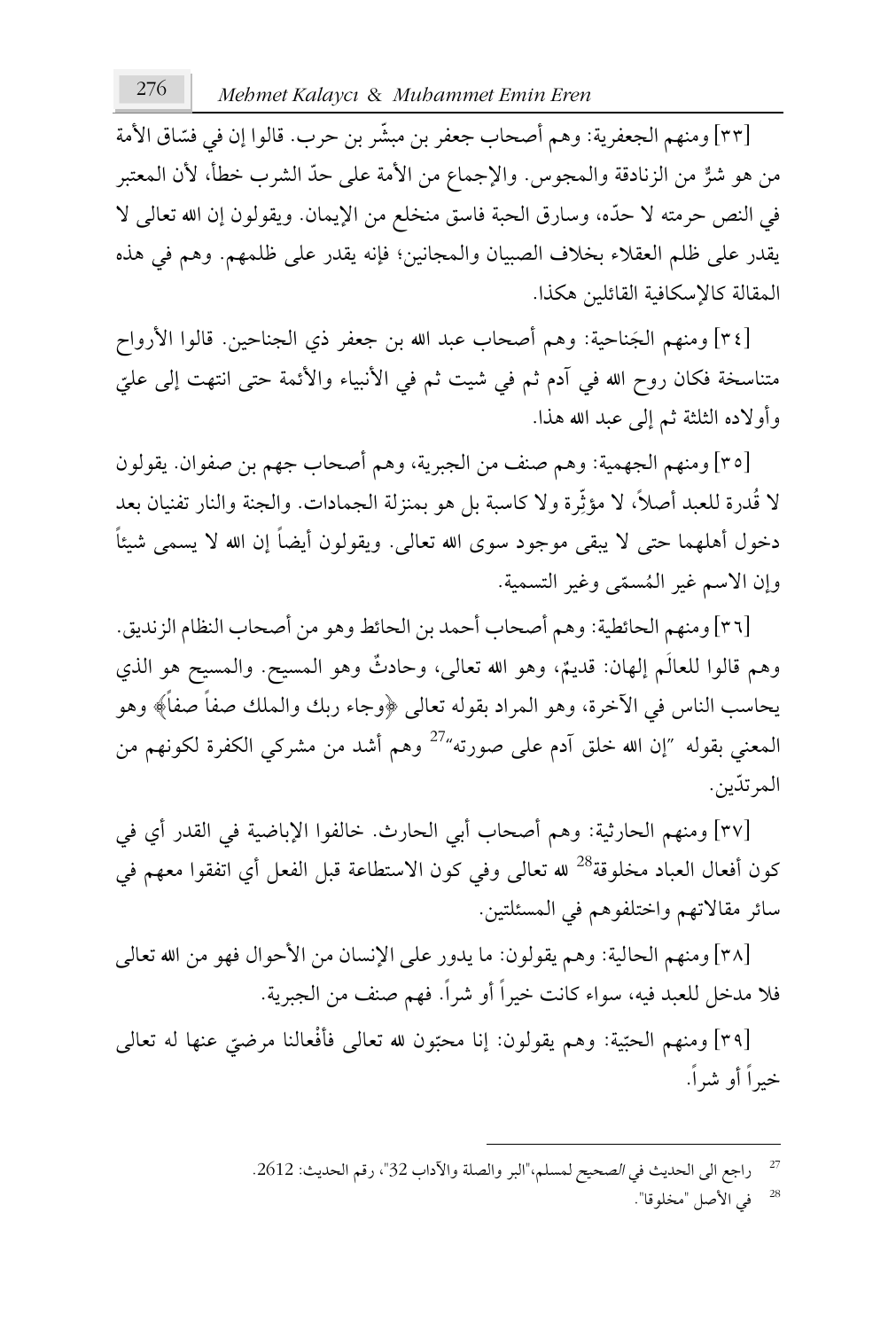*Muṣṭafá ibn Ibrāhīm and His Alphabetical Classification of Sects* 277

[٤٠] ومنهم الحروفية: وهم يقولون: الألوهية فينا كالحروف العاليات التي هي الشؤن الذاتية الكائنة<sup>29</sup> في غيب الغيوب كالشجرة في النواة. وهم صنف من الوجودية الذين يقولون كل شيئ عين وجود الله تعالى.

[٤١] ومنهم الحشوية: وهم يقولون: الله تعالى على العرش، بمعنى استقراره عليه. تعالى الله عن ذلك علوا كبيرا.

[٤٢] ومنهم الحفصية:<sup>30</sup> وهم طائفة [حفص بن أبي المقدام].<sup>31</sup> يقولون مثل ما يقول الإباضية، وزادوا عليهم أنّ بين الإيمان والشِّرك معرفة الله تعالى؛ فإنها خصلة متوسطة بينهما. يعنون به أن العبد ما دام عارفاً بالله تعالى لا يكفر، وإن فعل بأقوال الكفر وأفعاله. نعوذ بالله.

[٤٣] ومنهم الحُلوليّة: وهم صنف من الروافض. وهم يقولون: الألوهية حلت لعلي بن .<br>ا ُ أبي طالب وأولاده، فهم آلهة. نعوذ بالله.

[٤٤] ومنهم الحمزِيّة: ويقال لهم الحمزَويّة وهم أصحاب حمزة بن أدرك. قالوا: أطفال **: :** الكفار في النار، والعبد خالق لفعله، والاستطاعة قبل الفعل، وإن الله يريد الخير دون الشر، ويروى عنهم تجويز نكاح البنات للبنين، وإنكار سورة يوسف.

[٤٥] ومنهم الحورية: وهم يدّعون أن الله تعالى قد زوج منهم الحور، وهم طائفة من .<br>ا المتصوّفة الخلوَتيّة. يقولون: القرآن حجاب بين العبد والربّ، وقرآن الطريقة أشعار وإنّا <u>י</u> Ĭ. َ ٔ<br>. بالخلوة وهمة الشيخ نصل إلى الله تعالى. وهذه الطائفة إذا فرغوا من الرقص اغتسلوا، لزعمهم أنهم وطؤا الحور في سكر الرقص. فهم شرّ من تحت أديم الأرض. .<br>.

[٤٦] ومنهم الخطّابية: وهم قوم تبعوا أبا الخطاب الأسدي. قالوا: الأئمة الأنبياء وأبو الخطاب نبتي، وهؤلاء يستحلون شهادة الزور لموافقيهم علي مخالفيهم، وقالوا الجنة نعيم **.** الدنيا والنار آلآمها.

[٤٧] ومنهم الخُلفيّة: وهم أصحاب خُلف الخارجي. حكموا بأن أطفال المشركين في <u>بہ</u> النار بلا عمل وشرك.

- <sup>29</sup> في الأصل "الكائينة".
- قى الأصل "الحفضية"، وهو تصحيف.  $^{30}$
- <sup>31</sup> في الأصل "أبي حفض بن أبي المقدام" ولعل الصواب كما أثبتناه.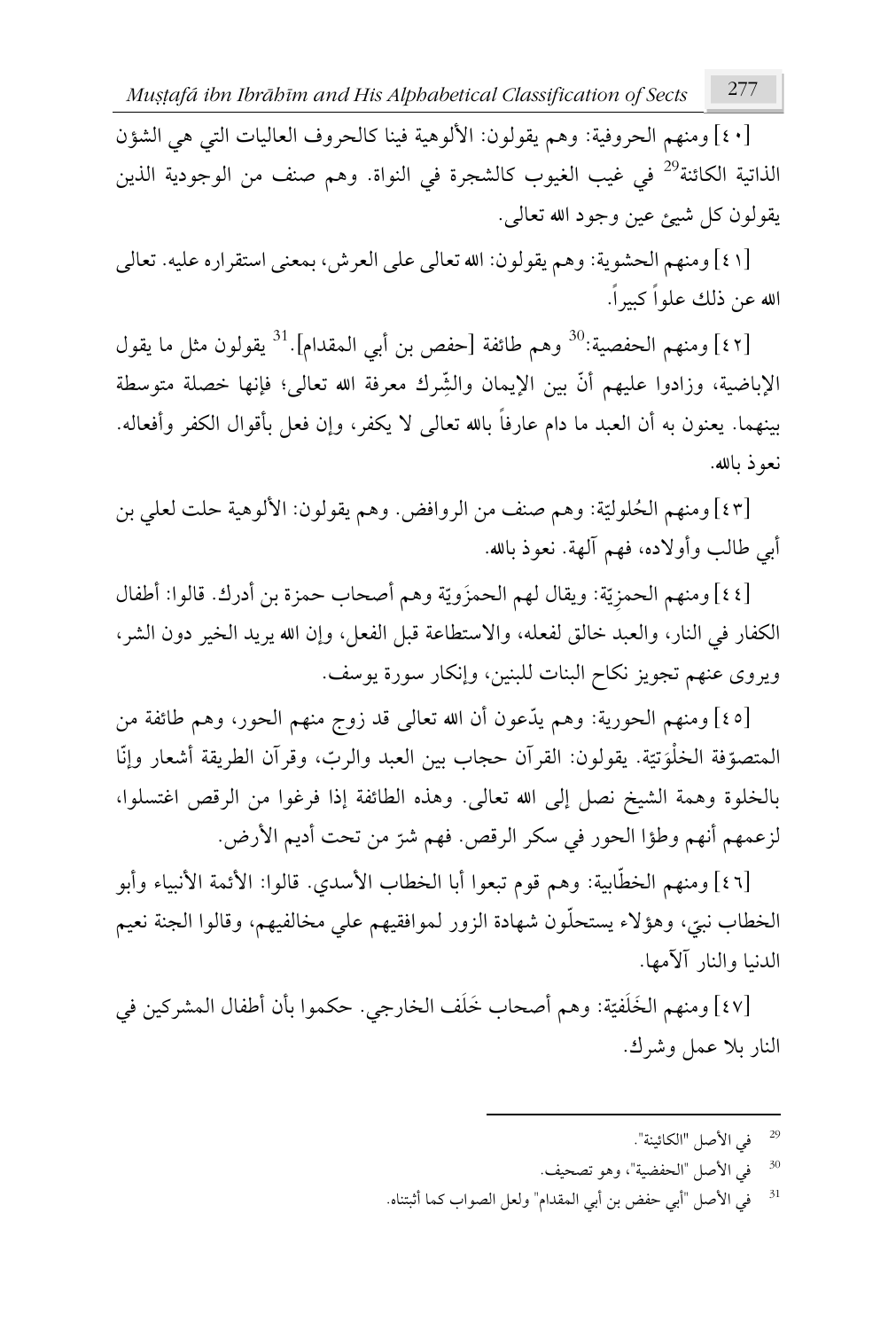[٤٨] ومنهم الخوارج: وهم طائفة خرجوا على عليّ بن أبي طالب بغيا وكفّروه، وكفّروا **:** من تبع علياً. وهم افترقوا إلى اثنتي عشرة<sup>32</sup> فرقة على ما ذكر في تعريفات الشريف. ويقولون إن من ارتكب الكبيرة والصغيرة فهو خارج من الإيمان وداخل في الكفر، ولهذا قال فيهم سيد البشر: "الخوارج كلاب اهل النار"<sup>33</sup>

[٤٩] ومنهم الخيّاطيّة: وهم أصحاب أبي الحسن بن أبي عمرو الخياط. قالوا بالقدر Ĭ. .<br>. وتسمية المعدوم شيئا، يعنون به أن المعدوم الممتنع الوجود شيئ ومرئتي لله تعالى. وهذه ֖֖֖֖֚֚֚֚֡֡֡֬֬֬֓֬֓֕֓֬֓֬֓֬֓֬֓֬֝֬֓֬֝֬֓֬֓֬֓֓֬֓֓֬֓֓֬֓֓֬֓֓֬֓֬֓֓֬֝֬ الطائفة والسالمِيّة والمُقنعِيّة والمعتزلة في هذه المسئلة متوافقة. Ĭ. ُ .<br>ا

[٥٠] ومنهم الدهرية: وهم طائفة أنكروا صانع العالَم، وقالوا وما يهلكنا إلا الدهر، وإن الإنسان يموت كجَفاف العُشْب والأشجار لمرور الزمان عليه. وصنفَ منهم يقولون إن الله ٔ<br>ٔ <u>م</u> لا يُعلم ذاته. .<br>ا

[٥١] ومنهم الرافضيّة: وهم كلهم ينكرون عذاب القبر وتنعيمه، كبعض المعتزلة وهم .<br>ا افترقوا إلى اثنتين وعشرين فرقة على ما ذُكر ف*ي المواقف*. وكلّهم يرون المسح على الأرجل بلا خفّ، وكلّهم يسبون الشيخين وعائشة،<sup>34</sup> وبعضهم زعموا أنّ جبريل عليه السلام غلط في الوحي إلى محمد دون علي بن أبي طالب، وبعضهم يزعمون الألوهية لعليّ كالجناحية ّ المتقدم ذكرها إلى غير ذلك. نعوذ بالله تعالى منهم.

[٥٢] ومنهم الزَزَّامية: الذين هم صنف من الروافض. قالوا: إن الإمام بعد علي بن أبي .<br>. طالب ابنه محمد بن الحنفية ثم ابنه عبدالله. وهم قوم استحلُّوا المحارم كلها. نعوذ بالله.

[٥٣] ومنهم الزُرارية: وهم صنف من الكرامية وهم أصحاب زُرارة بن أُغين. قالوا ِّ. بحدوث صفات الله تعالى.

[٥٤] ومنهم الزعفرانية: وهم صنف من الكرّامية أيضًا. قالوا: كلام الله تعالى غيره، وكل .<br>. ما هو غيره مخلوق فكلام الله تعالى مخلوق، ومن قال كلام الله تعالى غير مخلوق فهو كافر.

[٥٥] ومنهم الزيدية: وهم أتباع زيد بن يزيد، وهم صنف من الخوارج. كفَّروا أكثر

في الأصل "اثنتي عشر".  $^{32}$ 

33 الحديث أخرجه أحمد في مسنده من طريق ابن أبي أوفي 355/4، 382؛ ابن ماجة في مقدمة سنن0 1/1)؛ وابن أبي عاصم في كتا*ب السنة 438/2.* 

<sup>34</sup> في الأصل "العائشة".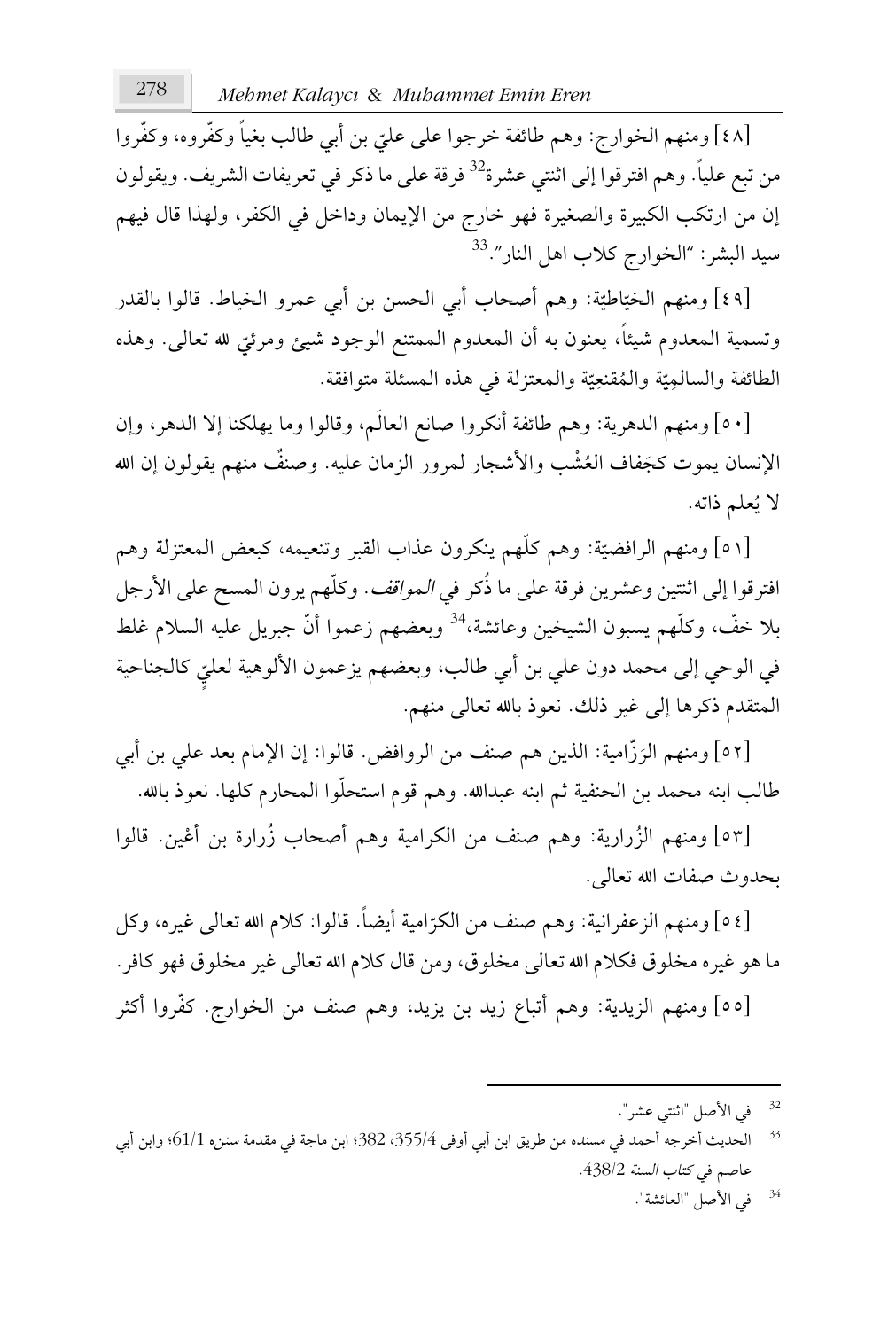*Muṣṭafá ibn Ibrāhīm and His Alphabetical Classification of Sects* 279

الصحابة رضوان الله تعالى عليهم أجمعين.

[٥٦] ومنهم السّالمية: وهم يقولون إن المعدوم الممتنع مرئي لله تعالى وهو شيئ. فهم ٚ أسندوا إلى الله تعالى المُحال. ُ

[٥٧] ومنهم السَبَائية: من الروافض وهم قوم عبد الله بن سبأ<sup>35</sup> الذي قال لعليّ رضي الله ֖֚֚֝֝֝֝֝֝֝֝֝֝֝֝֝֝֝<del>֖</del> ٔ ب **∶** عنه أنت الإله حقا، فنفاه عليّ إلى المدائن. وقال ابن سبأ: لم يمت عليّ ولم يُقتل، وإنما Ĭ. اب<br>ا ֖֖֖֖֚֚֚֚֡֡֡֬֬֬֓֬֓֕֓֬֓֬֓֬֓֬֓֬֝֬֓֬֝֬֓֬֓֬֓֓֬֓֓֬֓֓֬֓֓֬֓֓֬֓֬֓֓֬֝֬ قتل ابن ملجم قاتل علي شيطانا تصور بصورة علي، وعليّ في السحاب. والرعد صوته ֦֖֝֓֝֬֝֬֓֝֬֓֓֝֬֓֓֬֓֓**֓** والبرق سوطه وهو ينزل بعد هذا إلى الأرض فيملأها عدلاً وإنصافاً. وهؤلاء يقولون عند سماع الرعد "عليك السلام يا أمير المؤمنين وعليك عين الله يا على".

[٥٨] ومنهم السُليمانيّة: وهم صنف من الروافض، وهم أتباع سليمان بن جرير<sup>36</sup> قالوا: Ĭ. ا<br>ا الإمامة شورى فيما بين الخلق، وإنما ينعقد برجلين من خيار المسلمين، وأبو بكر وعمر إمامان، وإن أخطأ الأمة في البيعة لهما مع وجود عليّ، لكنه خطأ لم ينته إلى درجة الفسق، **∶** فجوّزوا إمامة المفضول مع وجود الفاضل، وذا لا يجوز. وهم الذين يكفرون عثمان بن عفان وطلحة والزبير وعائشة رضوان الله تعالى عليهم أجمعين.

[٥٩] ومنهم السُّمنيّة:<sup>37</sup> قالوا: إنّ في إرسال الرُسل لا حكمة فيه، لأن العقل حاكم في Ĭ. ƫ .<br>ن حسن الأشياء وقبحها، فلا حاجة لإرسالهم.

[٦٠] ومنهم الشُعيبية: وهم أصحاب شعيب بن محمد من الروافض. وهم كالميمونية إلا في القدر، أُعْني أنهم ما قالوا بالقدر، والميمونية قالوا به. وسائر مقالاتهم كمقالاتهم، ستقف عند ذكر الميم مع الياء إن شاء الله تعالى.

[٦١] ومنهم الشمراخية:<sup>38</sup> وهم قالوا ما قاله الشورية<sup>39</sup> إلا أنهم قالوا: إن في عليّ ألوهيّة ∶' ֧֦֦֦֦֦֦֧֧֧֦֧֦֧֝֝֝֝֝֝֝֬֬֝֬֬֓֟֓֟֓֬֬֓֬֬֬֓֬֓֟֓֬֬֓֟֓֬֬֓֬֓֬֓֬֓֟֓֝֬֬֬֬֬֬ ٔ مّا. فهم صنف من الروافض.

[٦٢] ومنهم الشيعية: وهم صنف من الروافض شايعوا علياً أي تابعوه. وقالوا: إن الإمامة

- <sup>35</sup> في الأصل "السباء".
- <sup>36</sup> في الأصل "حرير".
- <sup>37</sup> في الأصل "السُنميّة"، وهو خطأ. Ĭ. ٔ ب
- ق الأصل "الشمراحية". ذكر المؤلف هذه الفرقة من الروافض، لكن الصحيح ان الشمراخية هي من فرق الخوارج . ليست من الروافض، كما أشرنا الى هذا في قسم الدراسة.
	- 39 لم نطلع على الفرقة المسماة بالشورية في كتب المقالات و الفرق.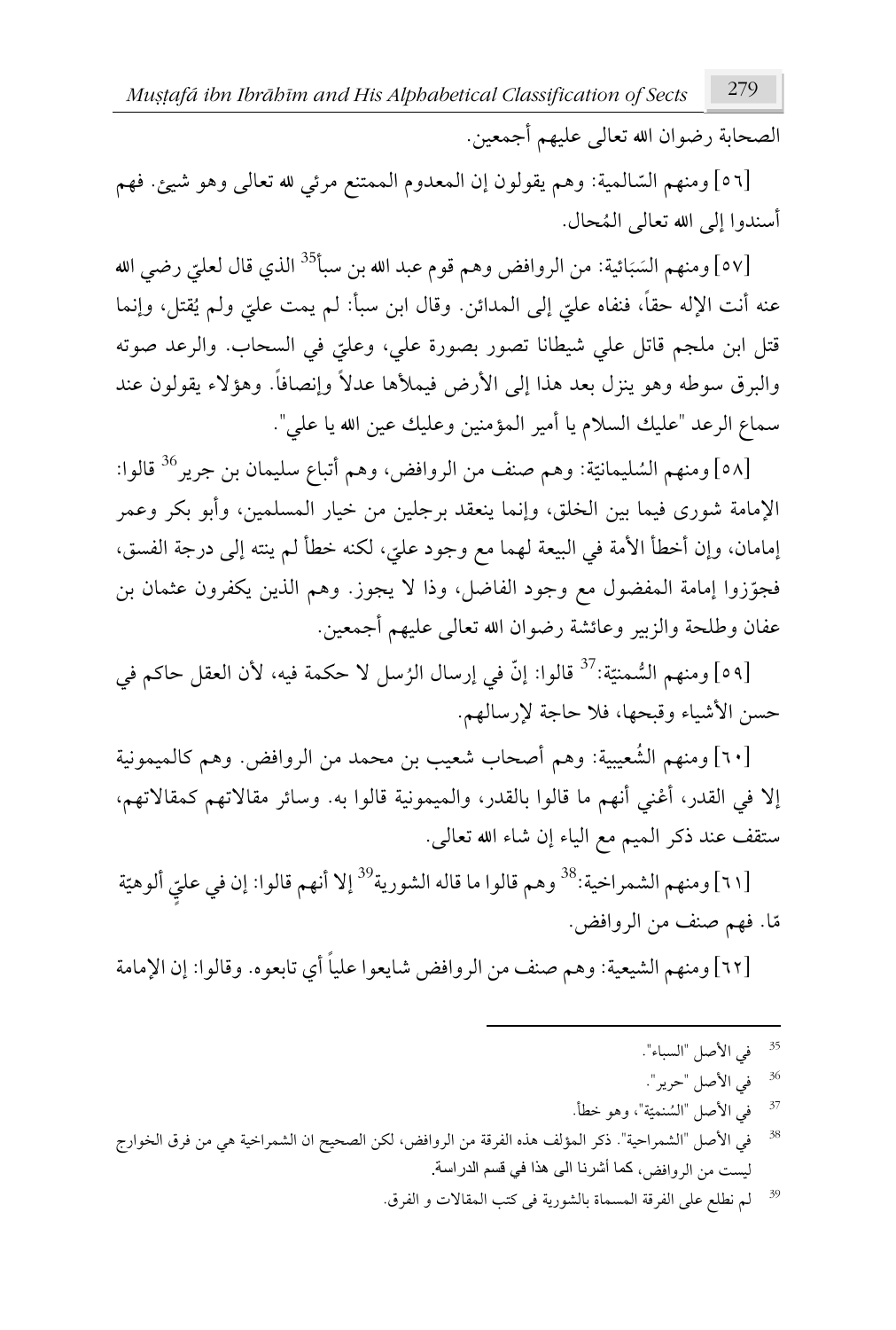لا تخرج<sup>40</sup> عنه وعن أولاده.

[٦٣] ومنهم الشيبانية: وهم أصحاب شيبان<sup>41</sup> بن سلمة. قالوا بالجبر ونفي القدر. فهم صنف من الجبرية.

[٦٤] ومنهم الشيطانية: وهم قوم منسوب إلى شيطان الطاق<sup>42</sup> يقولون: إن الله تعالى لا يعلم شيأ إلا إذا أراده وقدّره.

[٦٥] ومنهم الصالحية: وهم أصحاب الصالحي، وهم الذين جوّزوا قيام العلم والقدرة ؙ ؙ والسمع والبصر بالميّت، وهم صنف من المقابرية. وجوّزوا خلوّ<sup>43</sup> الجوهر عن الأعراض ؙ كلها.

[٦٦] ومنهم الصباحية: وهم أصحاب أحمد بن الصباح. يقولون: الجنّة والنّار حال ; <u>:</u> الرجل، إن كان له راحة فهو في الجنة وإلا فهو في النار.

[٦٧] ومنهم الصَّلْتية: وهم أصحاب عثمان بن أبي الصَّلْت، وهم كالعَجارِدة<sup>44</sup> قالوا: َ ƪ **م** من أسلم واستجار بنا تولّينا، وبريئنا من أطفاله حتى يبلغوا فيدعوا إلى الإسلام فيقتلوا.

[٦٨] ومنهم شيطان الطاق:<sup>45</sup> وهم أصحاب محمد بن النعمان من الشيعة. سكن في حصن في طبرستان، اسمه الطاق<sup>46</sup> فلقب بشيطان الطاق<sup>47</sup> والشيطانية صنف من الروافض منسوبة إليه، وهم يقولون إن الله تعالى لا يعلم شيئا إلا إذا أراده وقدّره.

[٦٩] ومنهم العَجارِدة: وهم يقولون مثل ما قالتْه الصَّلْتية كما عرفته من التشبيه. ƪ ٙ َ

[٧٠] ومنهم العَمروية: وهم أتباع عمرو بن عُبيد. وهم مثل الواصلية<sup>48</sup>إلا أنهم فسّقوا ُ َ .<br>أ الفريقين في قضية عثمان وعلى رض، وكان هذا عمرو<sup>49</sup> من رواة الحديث، معروفاً بالزهد

> في الأصل "يخرج". في الأصل "شيباء".  $^{42}$ في الأصل "الشيطان الطارق". في الأصل "حلو" بالحاء، وهو خطأ.  $^{43}$ <sup>44</sup> في الأصل "كالعجادرة".  $^{45}$ في الأصل "الشيطان الطارق" ، وهو خطأ. في الأصل "طارق".  $^{46}$ <sup>47</sup> في الأصل " الطارق". في الأصل "الوصلية". <sup>49</sup> في الأصل "العمرو".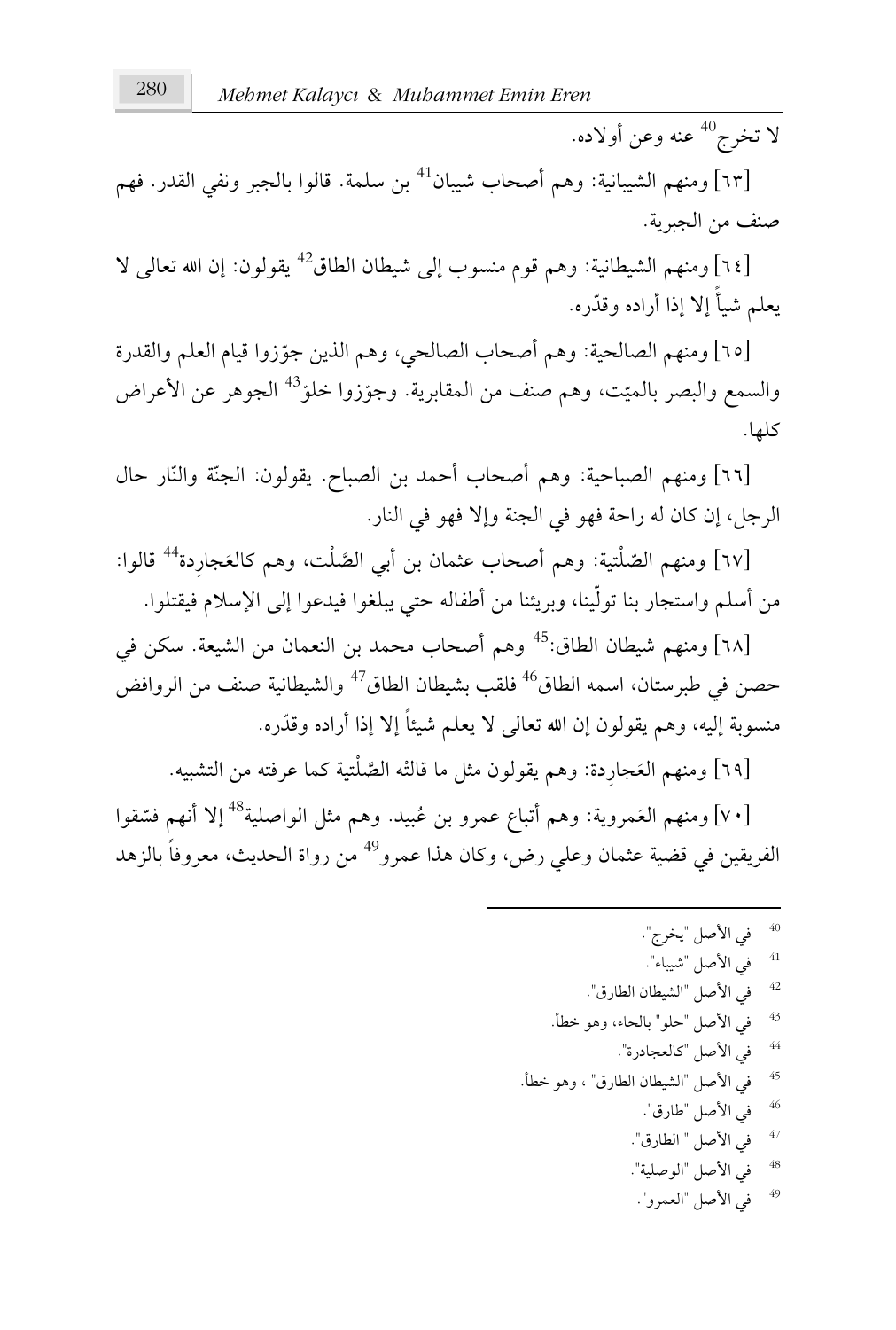*Muṣṭafá ibn Ibrāhīm and His Alphabetical Classification of Sects* 281

تابع واصل بن عطاء في القواعد، وزاد عليه بتعميم التفسيق. فهم صنف من أرباب الاعتزال.

[٧١] ومنهم العِنْدِيّة: وهم صنف من السوفسطائية. يقولون: إنّ حقائق الأشياء موجودة **:** <u>:</u> في الذهن، دون الخارج. فأنكروا ثبوت حقائق الأشياء وزعموا أنها تابعة للاعتقاد، حتى إن  $\overline{a}$ إعتقدْنا الشيئ جوهرا فجوهر، وإن عرضا فعرض، وإن قديما فقديم، وإن حادثا فحادث. ففي ضمن هذا الأصل أنكروا جميع الأشياء.

[٧٢] ومنهم العِناديّة: وهم أيضاً صنف من السوفسطائية. وهم أنكروا الحقائق رأسًا أي ً **:** ذهنا وخارجا، وقالوا: إنَّ الحقائق ليس لها وجود بل هي أوهام وخيالات باطلة.

[٧٣] ومنهم الغُرابية: من الروافض. يقولون: إن محمدا كان أشبه بعليّ من الغُراب .<br>أ ّ بالغُراب والذباب [بالذباب<sup>50</sup>، فبعث الله تعالى جبرائيل بالوحي إلى علي فغلط جبرائيل إلى محمد دون علي، فهم يلعنون صاحب الرّيش، يعنون به جبرائيل. ع م .<br>.

[٧٤] ومنهم القدرية: وهم إثنتا عشرة<sup>51</sup> فرقة، وهم طائفة يزعمون أن كل عبدٍ خالق لفعله، ولا يرَوْن الكفر والمعاصي بتقدير الله تعالى، ويقولون إن الله في كل مكان، ويقولون .<br>. أيضا إن الإيمان هو المعرفة فحسب.

[٧٥] ومنهم القُلنْدرية: وهم يقولون: الحياء يمنع الرزق، يتخذون السؤال مكاسب ولا <u>:</u> يرون الحرمة في السؤال وراء قوت اليوم؛ فهم خارجون عن السنة.

[٧٦] ومنهم الكاملية:<sup>52</sup> وهم أصحاب أبي الكامل<sup>53</sup> وهم يكفّرون الصحابة بتركهم بيعة على ر ض، ويكفرون علياً بتركه طلب الحق. وهم صنف من الروافض.

[٧٧] ومنهم الكرّامية: وابن الكرّام هو الذي جوّز وضع الحديث للترغيب والترهيب، ر<br>. .<br>. **ـ** وهم يقولون: إن الإيمان مجرد كلمتى الشهادة فحسب، وهم قالوا: إن الله تعالى على العرش استقر. وهم والمشبهة متفقة في هذا القول، وقالوا: إن القرآن حادثَ قائمٌ بذاته تعالى، إلى **ٔ** غير ذلك من الأباطيل.

[v۸] ومنهم الكعبية: وهم أصحاب أبي القاسم محمد بن كعب القرظي<sup>54</sup> كان من

- 50 ما بين المعقوفتين لم يوجد في الأصل، لكن الظاهر عندنا أن السياق يقتضيه.
	- <sup>51</sup> في الأصل "عشر".
	- 52 في الأصل "الكاهلية" وهو خطأ.
	- <sup>53</sup> في الأصل "الكاهل" وهو خطأ أيضًا.<br><sup>54</sup> مثالثات الثاقيف المعدية صرفين
	- في الأصل "القرضي" وهو تصحيف، والصواب كما ضبطناه.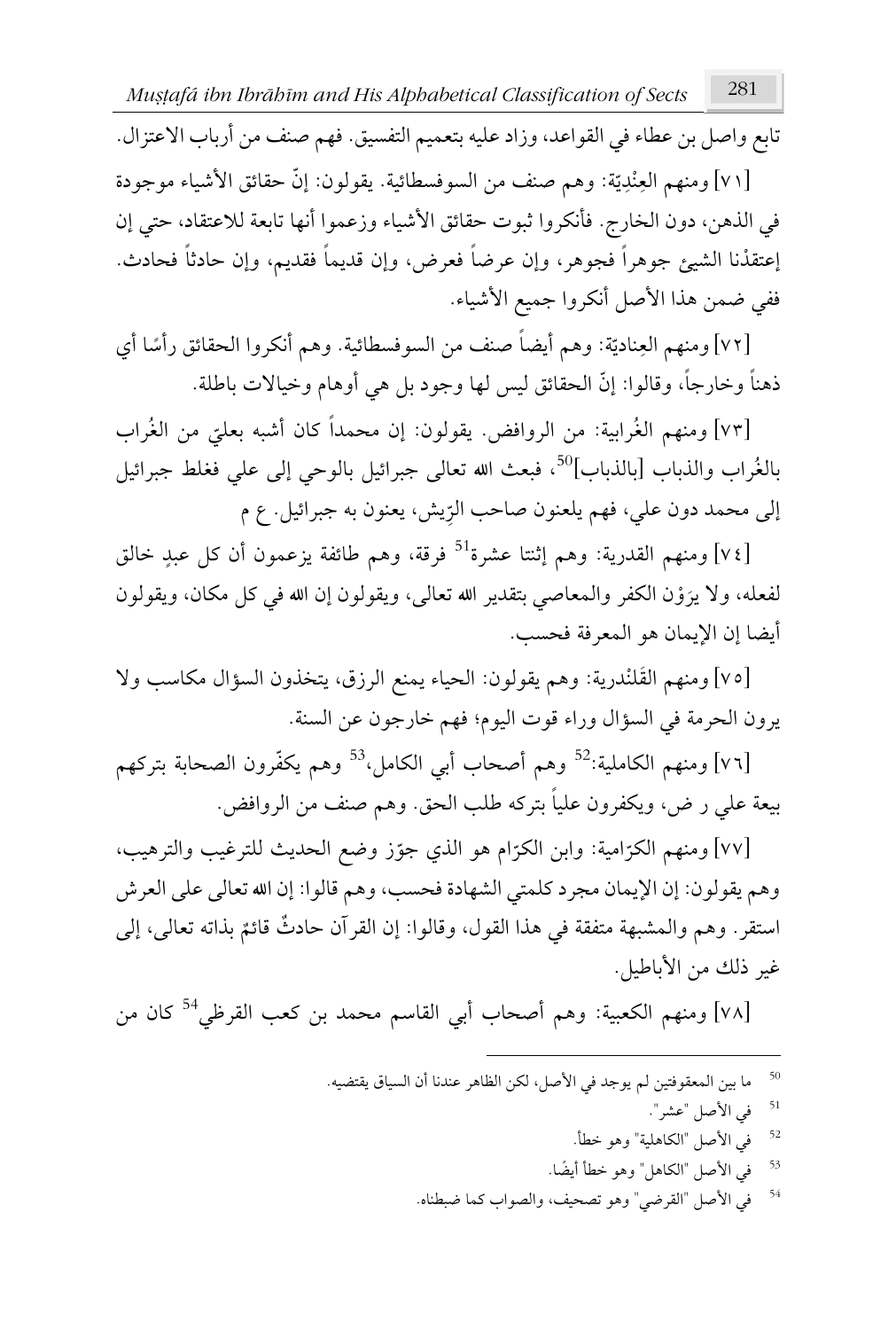المعتزلة. قالوا: فعل الرب واقع بغير إرادة، والله تعالى لا يرى نفسه ولا غيره إلا بمعنى أنه يعلمه، ويقولون إن للمقتول أجلين: القتل والموت؛ فإنه إذا لم يُقتل لُعاشُ إلى أجَله الذي ؘ .<br>ا هو الموت.

[٧٩] ومنهم الكيسانية: وهم أصحاب كيسان مختار بن أبي عبد الله أمير الكوفة من قبل عبد الله بن الزبير. قالوا بالبداء على الله تعالى، ومرادهم ظهور الرأى له تعالى بعد أن لم يكن. وهو تجويز الجهل له بعواقب الأمور. تعالى الله عن ذلك علوا كبيرا. وهو كفر وضلال، نعوذ بالله من سوء المقال ومن الجهل بحقيقة الحال.

[٨٠] ومنهم اللاأُدْرِيّة: وهم صنف من السوفسطائية، ينكرون العلم بثبوت شيئ ولا **: ٔ** بثبوته، ويزعمون أنهم شاكّون، وشاكون في أنهم شاكون، وهلم جرا.

[٨١] ومنهم المجهولية: مذهبهم كمذهب الجازمية إلا أنهم قالوا: يكفى معرفة الله تعالى ببعض أسمائه، فمن علمه كذلك فهو عارف مؤمن.

[٨٢] ومنهم المرجئة: وهم قوم يقولون: لا تضر مع الإيمان معصية كما لا ينفع مع الكفر طاعة. فهم أربعة أصناف. صنف يقولون: إنّ حسناتنا مقبولة وسيئاتنا مغفورة وليس في الأعمال فرائض ولا واجبات بل هي فضائل، من عمل فحسن ومن لم يعمل فليس عليه شيئ، فهم كُفَّار. وصنف يقولون: نرجي أمير المؤمنين والكافرين إلى الله تعالى يغفر لمن يشاء من المؤمنين والكافرين ويعذّب من يشاء منهما فكما أنه يفعل بهما في الدنيا من الإعزاز والإذلال فكذالك في الأخرة فيسوّون حكم الأخرة والأولى، فهم أيضا كَفَار. ؙ وصنف يقولون: لا نتولى المؤمنين المذنبين ولا نتبرأ منهم. فهؤلاء المبتدعة ولا يُخْرجهم ب<br>: بدعتهم من الإيمان إلى الكفر . وصنف يقولون: نرجى أمر المؤمنين إلى الله تعالى فلا ننزلهم جنة ولا نارا ولانتبرّأ منهم ونتولاهم في الدين. فهم على السنة، فَالزَمْ قولهم وفعلهم وخَذ ْ :<br>نم .<br>. .įÖ

[٨٣] ومنهم المردارية:<sup>55</sup> وهم أصحاب أبي موسى عيسى بن الصبيح المردار .<sup>56</sup> قالوا: الناس قادرون على مثل القرآن وأحسن منه نظمًا<sup>57</sup> وبلاغة. وكفّروا القائل بقدمه وقالوا: مَن ً َ لأزَم السلطان فهو كافر، لا يورث منه ولا يرث. وكذا من قال بخلق الأعمال، وكذا من قال

- في الأصل "المزدارية" وهو تصحيف.
- في الأصل "المزدار" وهو تصحيف أيضًا.
	- <sup>57</sup> في الأصل "نضماً" وهو تصحيف.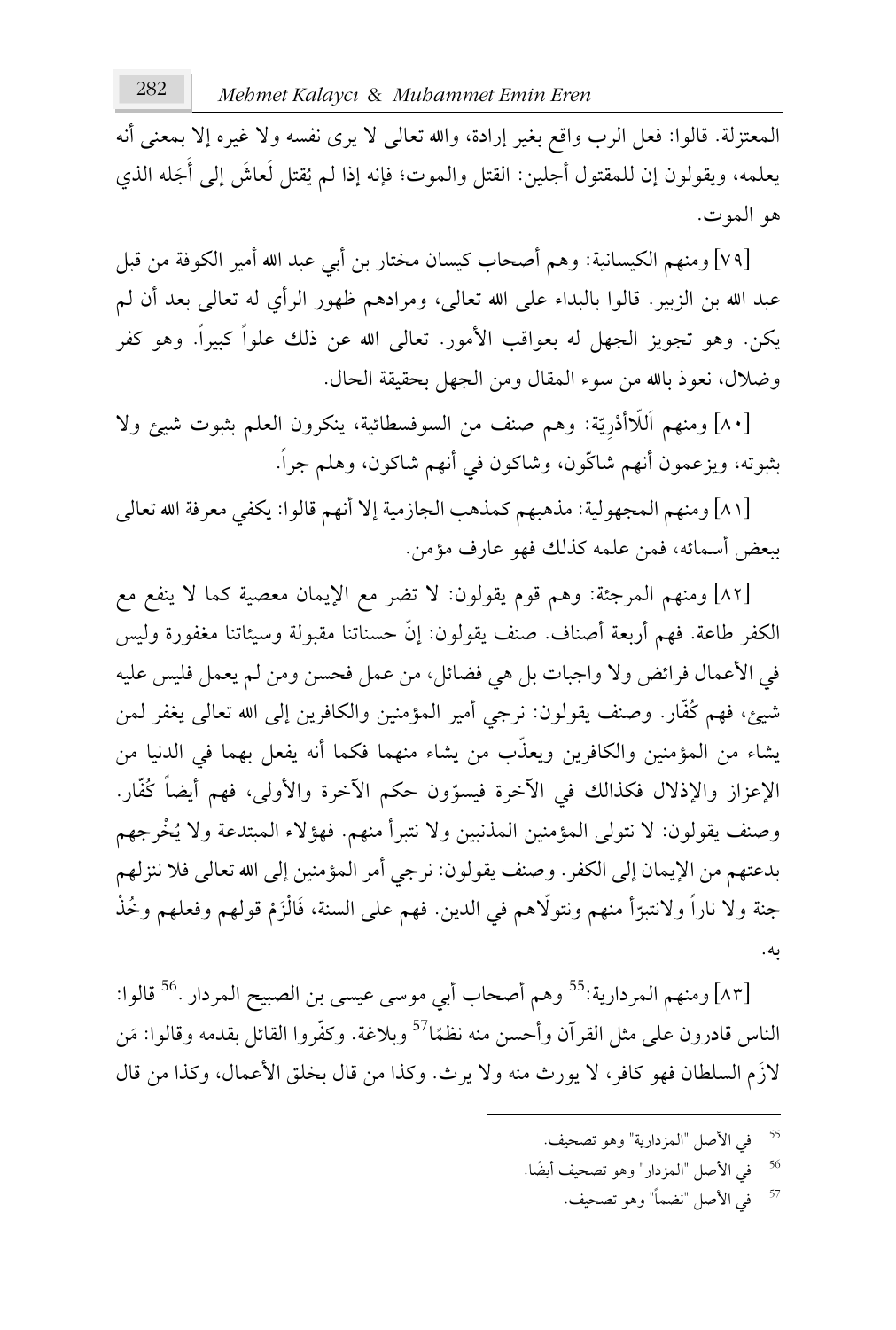*Muṣṭafá ibn Ibrāhīm and His Alphabetical Classification of Sects* 283

يالرؤية فهو كافر أيضاً. العياذ بالله تعالى.

[٨٤] ومنهم المُشْبّهة: وهم افترقوا إلى إثنتي عشرة<sup>58</sup> فرقة على ما ف*ي التعريفات*. وهم ؘ<br>ؖ **ُ** ؙ قومٌ شبهوا الله تعالى بالمخلوقات ومثلوه بالمحدثات. وقالوا: إن الله تعالى في جهة العُلوّ ُ ٌ على العرش اشتقرّ. **ـ** ْ

[٨٥] ومنهم المعتزلة: وهم أصحاب واصل بن عطاء الغزال،<sup>59</sup> اعتزل عن مجلس الحسن البصري. وهم يقولون: المعدوم يطلق عليه لفظ الشيئ، وإن الخير بإرادته دون الشر، وإن الله تعالى في كل جهة ومكان، وكذا قال به القدرية. ويقولون: إن الله تعالى عالـمٌ بذاته **ٌ** ولا نقول "له العلم"، وقادرٌ بذاته ولا نقول "له القَدرة"، وكذا في سائر الصفات. ويقولون: ٌ إن الوزن ليس بحق، وإن صحائف الأعمال ليس بواقع، وأكثرهم أنكر الصراط، وزعم أنّ الجنة والنار ليستا بمخلوقتين بل ستخلقان يوم الجزاء، وكلهم يزعمون أنّ من ارتكب الكبيرة فهو ليس بمؤمن ولا كافر بل في منزلة بين المنزلتين. ويقولون: إنّ العفو عن الصغائر جائز دون الكبائر إذا لم تقارن بالتوبة. ولا يجوز التعذيب<sup>60</sup> عن الصغيرة إن اجتنب عن الكبيرة. ويقولون: إن الشفاعة لأهل الكبائر غير جائز، وإن لم يستحل. وإنَّ من دخل النار يخلد فيها ولا يخرج منها أبداً، سواء كان بسبب الكبيرة أو الكفر. وإنّ المِعراج كان في المنام دون اليقظة. وبعضهم ينكرون عذاب القبر كما أنكره كل الروافض. وعامة المعتزلة يقولون: إن الله تعالى لا يقدر على مثل مقدور العبد، وزعموا أن صفاته غير ذاته ونفوا الصفات رأساً. وأن الله تعالى متكلم بكلام، هو قائم بغيره، لكن مرادهم نفي كون الكلام صفة له. إلى غير ذلك من أقاويلهم الباطلة العاطلة وليس مرادنا بيان جميع أقاويل أرباب المذاهب، بل بعضها ليتميّز بعضهم عن بعض. .<br>ا

[٨٦] ومنهم المُعطِلة: وهم طائفة قالوا بالتعطيل أي تعطيل صفات الله تعالى. وهم اثنتا ِ ُ عشر فرقة على ما في التعري*فات*.

[٨٧] ومنهم المُعمّرية: وهم أصحاب مُعمّر بن عباد السلمي. قالوا: إن الله تعالى لم **^ ُ م** ُ يخلق شيئا غير الأجسام، وأما الأعراض فيختز عنها الأجسام إمّا طبعا كالنّار للإحراق وإمّا .<br>. **م م** اختيارا كالحيوان للألوان. وقالوا: لا يوصف الله تعالى بالقدم، لأنه يدل على التقدم الزماني،

- <sup>58</sup> في الأصل "إثني عشر".
- في الأصل " الغزالي "، ولعل الصواب كما ضبطناه.
- 60 في الأصل " العذيب "، لكن الظاهر كما ضبطناه بالتاء.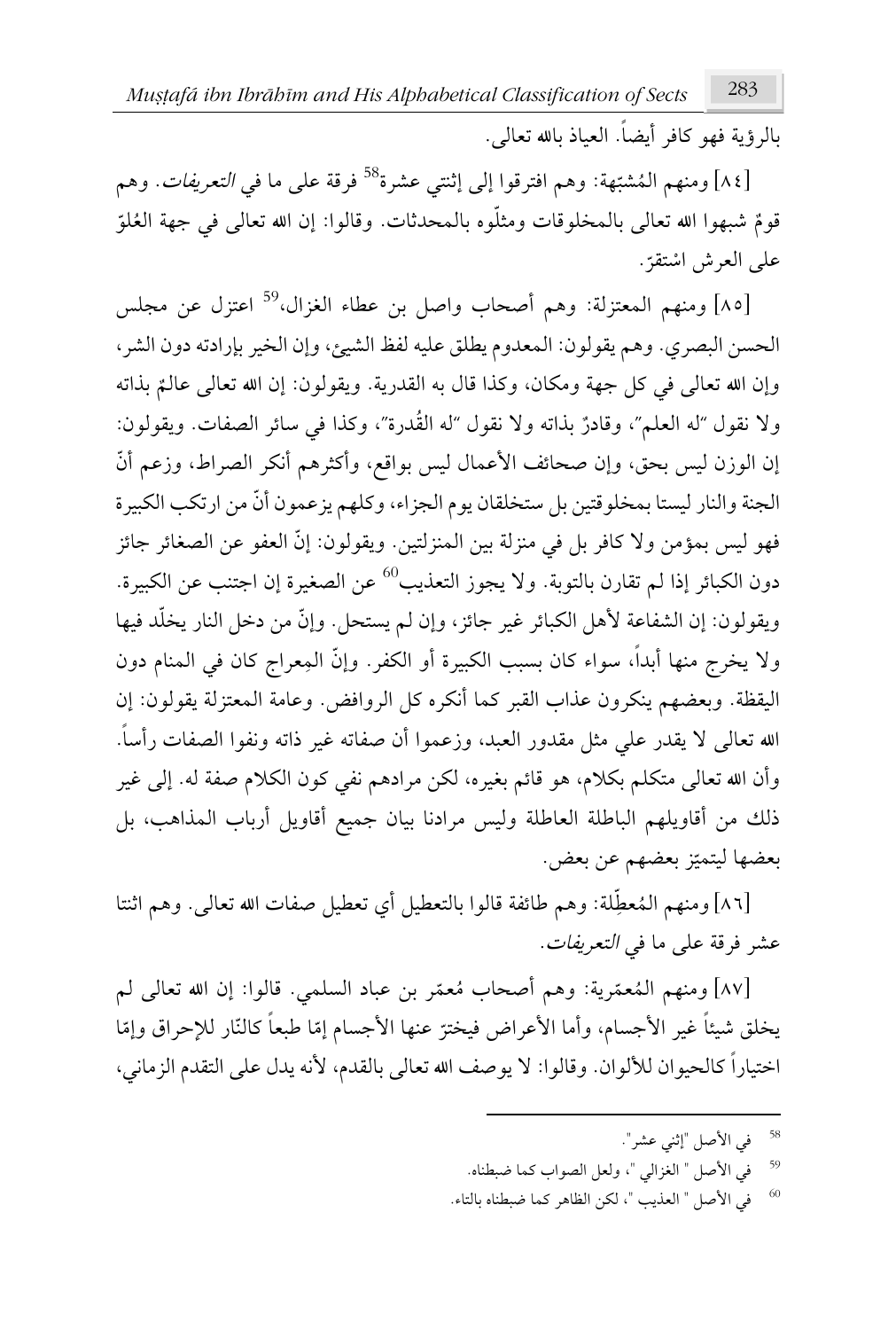والله سبحانه ليس بزماني. ولا يعلم نفسه وإلا اتَّحد العالم والمعلوم، وهو ممتنع. وقالوا: إن الإنسان غير الجسد وإنه حيٌّ قادرٌ مختارٌ وإنه ليس بمُتحرِّك ولا ساكن، ولا يجوز عليه .<br>نم **ُ** ٌ ٌ ƭ شيئ من الأوصاف الجائزة على الأجسام.

[٨٨] ومنهم المَعْلوميّة: هم كالجازمية إلا أن المؤمن عندهم من عرف الله تعالى بجميع .<br>ا ْ  $\ddot{\phantom{0}}$ أسمائه وصفاته، ومن لم يعرفه كذلك فهو جاهل لا مؤمن.

[٨٩] ومنهم المُغيريّة: هم أصحاب مغيرة بن سعيد العجلي. قالوا: إن الله تعالى جسم **:** ُ على صورة إنسان مِن نور، على رأسه تاج مِن نور، وقلبه منبع الحكمة.

> [٩٠] ومنهم المُفوِّضِيّة: قالوا: إن الله تعالى فوِّض خلق الدنيا إلى محمّد. ؛ .<br>ا ؛<br>ا ُ **<sup>** $\overline{a}$ **</sup>**

[٩١] ومنهم المقنعية: وهم يقولون: إن الله تعالى يرى المعدوم كما يرى الموجود.  $^{61}$ ".ونحن نقول: "وما المعدوم مرئياً وشيئا لفقه لاح في يمن الهلال."

[٩٢] ومنهم المَقابِريّة: وهم طائفة يستمدون من أصحاب القبور زعما منهم أنهم يعلمون **: ´** حالهم، ويسمعون مقالهم ويعطون ما يسألون منهم. كلا بل هم منقطعون عن التصرّف في .<br>. الأعمال والعلائق، ومنفردون تحت التراب عن الخلائق، فالاستمداد منهم للمؤمن ليس ىلائق.

[٩٣] ومنهم المنصورية: وهم أصحاب أبي منصور العجلي. قالوا: الرسل لا ينقطع أبدا، والجنة رجل أمرنا بموالاته<sup>62</sup> وهو الإمام، والنار رجل أمرنا ببغضه وهو ضد الإمام وخصمه، كأبي بكر وعمر . نعوذ بالله منهم وهم صنف من الروافض، وهم الذين يعلنون سب الشيخين ولغنهما. ْ

[٩٤] ومنهم الميمونية: وهم أصحاب ميمون بن عمران. قالوا بالقدر، وبكون الاستطاعة قبل الفعل، وأن الله تعالى يريد الخير دون الشر، وأن أطفال الكفار في الجنة، ويروى عنهم تجويز نكاح البنات للبنين، وإنكار سورة يوسف.

[٩٥] ومنهم النجّارية: وهم أصحاب محمد بن الحسين النجار. موافقون لأهل السنة י في خلق الأفعال، وأن الاستطاعة مع الفعل، وأن العبد يكتسب فعله. ويوافقون للمعتزلة في

<sup>62</sup> .ÙĥĐÓęĨ وزن ĵĥĐ ijİ يñĤا ċęĥĤا اñİ īĨ اوijĤا ïđÖ ėĤŶا Ûĉĝø "įÜźijĩÖ" ģĀŶا ĹĘ

<sup>61</sup> نقل المصنف هذا البيت من النظم المسمى بـ "*بدء الأمالى*" لسراج الدين على بن عثمان الأوشى الفرغاني ( ×هـ (569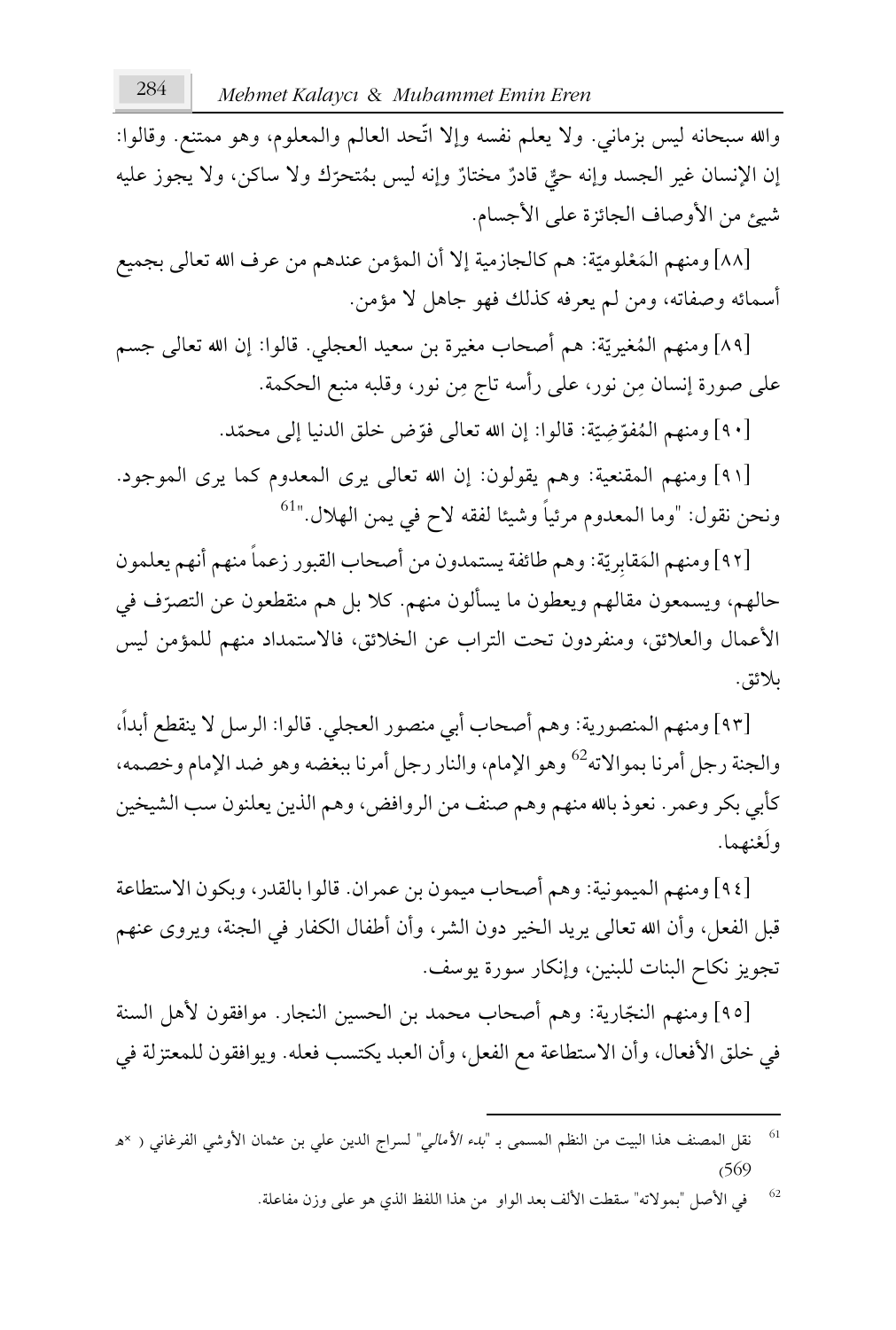*Muṣṭafá ibn Ibrāhīm and His Alphabetical Classification of Sects* 285

نفي الصفات الوجودية وحدوث الكلام، ونفي الرؤية. ويقولون: القرآن إذا كتب فهو جسم وإذا قرئ فهو عرض.

> [٩٦] ومنهم النصيرية:<sup>63</sup> قالوا: إن الله تعالى حلّ في عليّ. ֖֖֖֖ׅ֖֖֧֚֚֚֚֚֚֚֚֚֚֡֡֡֡֡֡֬֬<u>֚</u>

[٩٧] ومنهم النَظامية: وهم أصحاب إبراهيم النظام، وهو من شياطين القدرية، طالع <u>:</u> كتب الفلاسفة وخلط كلامهم بكلام المعتزلة. قالوا: إن الله لا يقدر أن يفعل بعباده في الدنيا ما لا صلاح لهم فيه، ولا يقدر أن يزيد في الآخرة ولا أن ينقص من ثواب وعقاب لِأهل الجنة والنار .

[٩٨] ومنهم الوجودية: وهم طائفة يقولون: جميع الأشياء عين وجود الله تعالى، وهم يرون اللألوهيّة في جميع الموجودات. تعالى الله عما يقول الظالمون علوا كبيرا. .<br>ا

[٩٩] ومنهم الهُذيلية: وهم أصحاب أبي الهذيل العلاف شيخ المعتزلة. قالوا بفناء ُ مقدورات الله تعالى، وأن أهل الخُلد ينقطع حركاتهم ويصيرون إلى خمود دائم وسكون.

[١٠٠] ومنهم الهشامية: وهم أصحاب هشام بن عمرو الفوطي.<sup>64</sup> قالوا: إن الجنة والنار لم تخلقا بعد، وقالوا: لا دلالة في القرآن على حلالٍ وحرامٍ، والإمامة لا تنعقد<sup>65</sup> مع الاختلاف.

[١٠١] ومنهم اليزيدية: وهم أصحاب يزيد بن [أبي] أنيسة<sup>66</sup> زادوا على الإباضية بأن قالوا: سيبعث نبيّ من العجم بكتاب سيكتب في السماء وينزل عليه جملة واحدة ويترك Ĭ. شريعة محمد إلى ملّة الصابئيّة<sup>67</sup> المذكورة في القرآن. وقالوا: أصحاب الأخدود مشركون، .<br>ا وكل ذنبٍ شركٌ [كبيرا كان أو صغيرا]<sup>68</sup>. فهؤلاء كفارٌ. العياذ ثمّ العياذ بالله العظيم، والغياث **'** ٌ ثم الغياث بالله القديم.

[١٠٢] ومنهم اليونسية: وهم أصحاب يونس بن عبد الرحمن. يقولون: إن الله على العرش تحمله الملائكة. نعوذ بالله تعالى مِن مقالات هذه الشياطين كلهم أجمعين، ولا

> <sup>63</sup> في الأصل "الناصرية". 64 في الأصل "القرضي"، وهو خطأ. <sup>65</sup> في الأصل "لا ينعقد". في الأصل "يزيد بن أنية"، وهو خطأ.  $^{66}$ <sup>67</sup> في الأصل " الصائبيّة".وهو تصحيف. Ĭ. <sup>68</sup> في الأصل "كبيرة كانت صغيرة "، والصواب كما ضبتناه.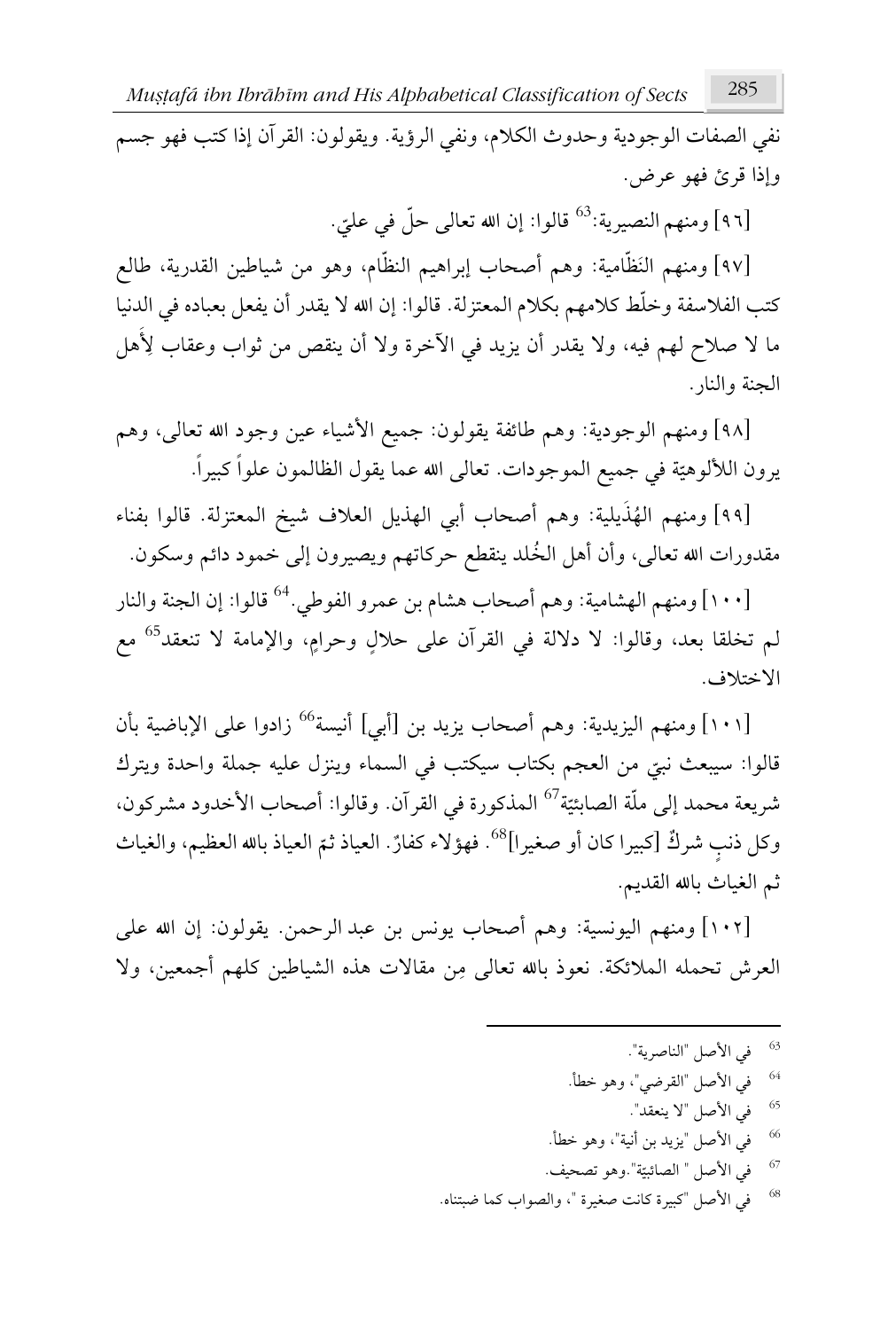حول ولا قوة إلا بالله العلتي العظيم. Ĭ.

ثم اعلم: أيها الطالب والسالك نحو المطالب أنّي قد ذكرتُ من أهل البدع في هذه .<br>ا الرسالة أكثر من مائة فرقة، وتركتُ ما عداها لما تلونا عليك فيما سلف أنهم [أكثر]<sup>69</sup> من أن يحصى بل من ألف، فإلى الله تعالى المشتكى ونستعيذ بالله العلى الأعلى. إن أهل البدع قد كثرت كما أن أهل الحق قد قلت. فلنختم الرسالة العُجالة بذكر أهل السنة والجماعة ُ تفألاً بذكره في الخاتمة لتيسير الله لنا حسن العاقبة.

[١٠٣] فاعلم أن أهل السنة والجماعة أهل الله وأهل رسول الله، وهم الذين قال فيهم رسول الله صلى الله تعالى: "كل أمتى يدخلون الجنة إلا من أبي"<sup>70</sup> فأهل السنة والجماعة كل من كان عمله وقوله وخلقه واعتقاده موافقاً لقول رسول الله صلى الله تعالى عليه وسلم وفعله وخلقه واعتقاده. وذلك إنما يوجد في إثنتي عشرة خصلة، كما أوصى بها إمامنا الأعظم وهمامنا الأقدم أصحابه عند مرض موته. أولها أن الإيمان هو التصديق بالجنان والإقرار باللَّسان بماجاء به الرسول من عند الله تعالى، والإيمان لا يزيد ولا ينقص بحسب المؤمن به، وأما بحسب القوة والضعف، فلا خفاء في زيادته ونقصانه، لأن القائلين به كثير . وأما الأعمال [قد تزيد وقد تنقص]<sup>71</sup> في نفسها، فهي ليست بجزء من حقيقة الإيمان عندنا آلماتريدية، خلافاً للمحدثين والفقهاء و جمهور المتكلمين، وهم من الأشعرية. والمؤمن مؤمنٌ حقاً كما أن الكافر كافرٌ حقاً. وليس في الإيمان شكَّ كما أنه ليس في الكفر شكَّ. ٌ ٌ والعاصون من أمة محمد عليه السلام كلهم مؤمنون حقاً وليسوا بكافرين حقاً. والعمل غير الإيمان، كما أن الإيمان غير العمل. وتقدير الخير والشر كله من الله تعالى، والعبد كاسب. والثانية أن الأعمال ثلاثة: فريضة وفضيلة ومعصية. فالفريضة بأمر الله تعالى ومشيئته ومحبته ورضائه وقدره وتخليقه وحكمه وتوفيقه [قال]<sup>72</sup> الله تعالى ﴿يا أيها الذين آمنوا أطيعوا الله وأطيعوا الرسول وأولى الأمر منكم﴾ الأية. ومتابعة العلماء والكبراء من متابعة الكتاب والسنة، والله أعلـم. وأحكـم ترجمة كلامه متّع الله الطالبين عنها من أنفاسه النفسيّة، ونقل ∶' واحد من الثقات أنه كان كثيرا في صحبة خلاصة السالكين، خواجه أبو نصر پارسا، ولد

- 70 راجع الى الحديث في الصحيح البخاري،" كتاب الاعتصام 2"، رقم الحديث: 7280.
	- قي الأصل " قد يزيد وقد ينقص " والصواب كما ضبطناه. "
	- 72 ما بين المعقوفتين لا يوجد في الأصل لكن الظاهر لنا المعنى الصحيح يقتضيه.

ما بين المعقوفتين لا يوجد في الأصل، وكأن السياق يقتضيه.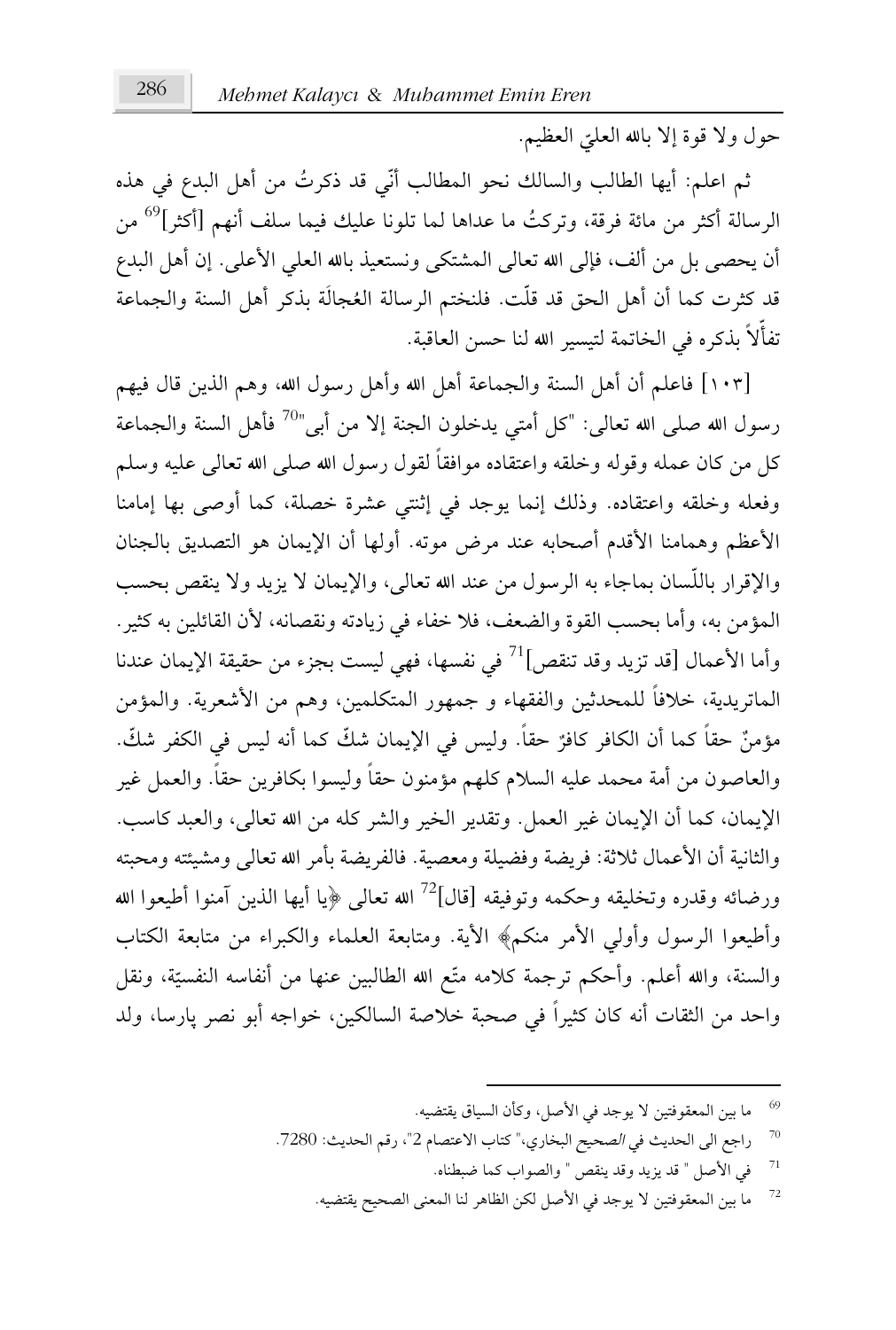الشيخ الـمذكور قدس الله أرواحهما، محرّفا يومًا عمامته وكورها هكذا أيضا سنة. وأيضا في .<br>. شرح الطيبي أنّ قدر الذّنب ثلث قبضات او قبضتان أو أزيد منهما إلى الصدر الأول لضعف الإيمان، والثاني لإيمان المتوسط، والثالث لكامل الإيمان كالأمر بالمعروف والنهي عن المنكر . فإن الإنكار بالقلب لضعف الإيمان، وباللسان المتوسط الإيمان، وباليدين لكامل الإيمان. وفي *الخزانة*، *والمبسوط، والمختار الفتاوى*، وغيرها أنّ أدنى الذّنب في أول السنة قدر شبر، أوسطها ال<sub>م</sub><sup>73</sup> وسط الظهر، وأعلاه إلى المقعد. وذكر ف*ي الجامع الصغير* لقاضي خان أن قدر الذنب شبر للعوام وإلى وسط الظهر للخواصّ إلى ههنا. تمت الرسالة. **ٔ** 

(وفي الحديث: "قليل العمل مع العلم كثير، وكثير العمل مع الجهل قليل." نقل<sup>74</sup> من شيرعة الإسلام. لا يعلم العلم إلا أهله. قال النبي عليه السلام: "لا تطرحوا الدرّ في أفواه الكلاب"، و "لا تعلِّقوا الجواهر في أعناق الخنازير"، فإن الحكمة خير من الجواهر، ومن كرهها فهو شرّ .<br>. من الخنزير. نقل<sup>75</sup> من *شرعة الإسلام*.)<sup>76</sup>

### **DISCLOSURE STATEMENT**

No potential conflict of interest was reported by the authors.

#### **ACKNOWLEDGMENTS**

We would like to thank Muzaffer Tan and Muhammed Yasin Eren for their valuable considerations and contributions.

- قى الأصل " لي".  $^{73}$
- انظر: أبي المحاسن ركن الإسلام محمد بن أبي بكر المعروف بإمام زاده السمرقندي, *شرعة الإسلام* (بيروت: دار البشائر الإسلامية, 1983), ص.٥٠
	- <sup>75</sup> انظر: شر*عة الإسلام*, ص. ٥١
	- ما بين القوسين هكذا يوجد في الأصل بعد نهاية الرسلة.  $^{\rm 76}$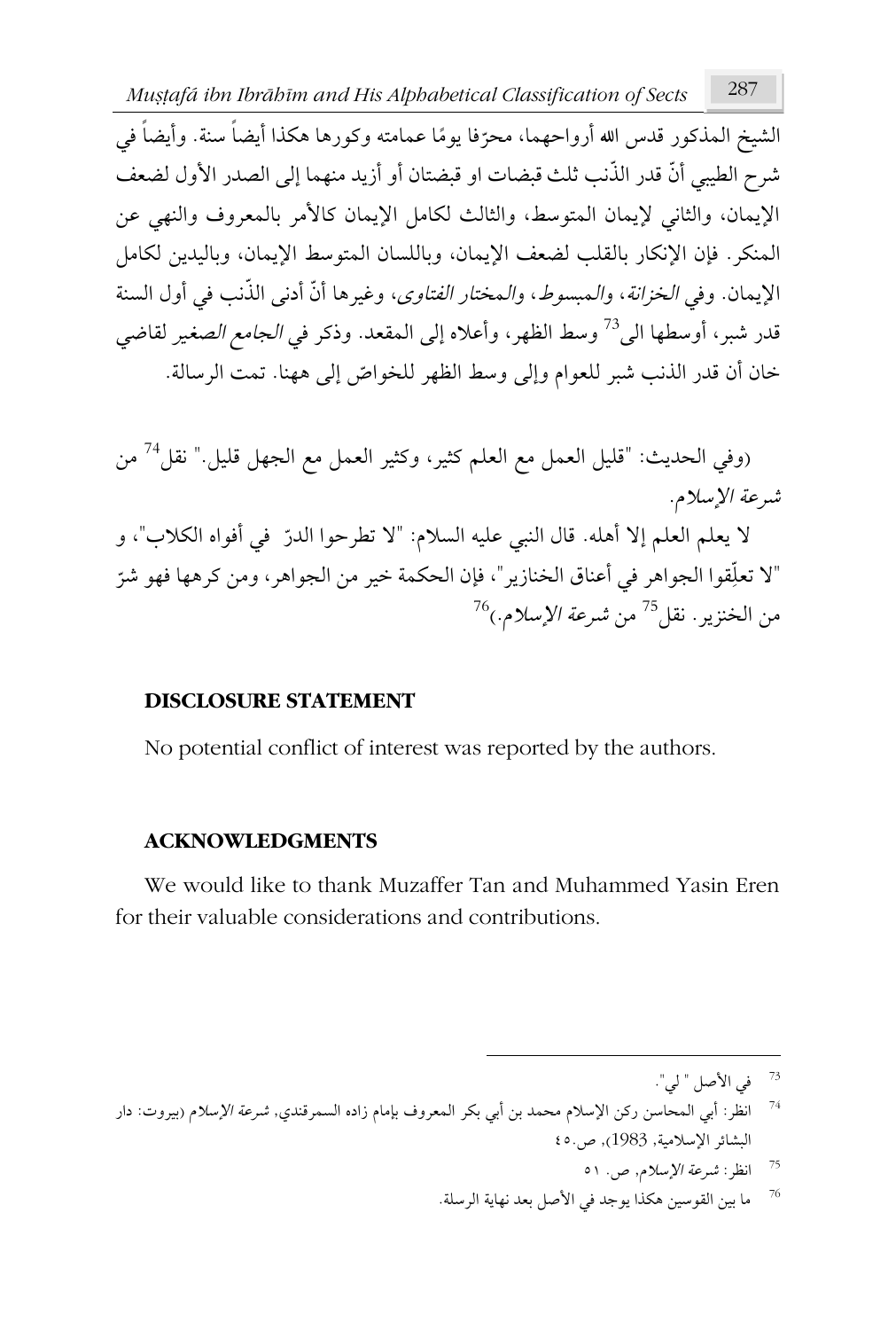#### **BIBLIOGRAPHY**

- Aḥmad ibn Ḥanbal, Abū ʿAbd Allāh Aḥmad ibn Muḥammad al-Shaybānī. *Musnad al-Imām Aḥmad ibn Ḥanbal*. Edited by Shuʿayb al-Arnāʾūṭ, ʿĀdil Murshid, Muḥammad Naʿīm al-ʿIrqsūsī, Ibrāhīm al-Zaybaq, Muḥammad Riḍwān al-ʿIrqsūsī, and Kāmil al-Kharrāṭ. Beirut: Muʾassasat al-Risālah, 1999.
- al-Āmidī, Ibrāhīm al-Qaramānī. *Muntakhab al-Hayʾah al-saniyyah fī l-hayʾah alsunniyyah*. Ankara: National Library, MS A 7486, fols. 13v-64v.
- al-Āqḥiṣārī, Aḥmad al-Rūmī. *Risālah fī l-radd ʿalá l-Maqābiriyyah*. Istanbul: Süleymaniye Library, Fatih, MS 5398, fols. 71-86.
- Arıkan, Âdem. *Hanefîliğin Bidat Karşıtı Söylemi: Dâmiğatu'l-Mübtedi'în Örneği*. Ankara: Ilahiyat Yayınları, 2016.
- Aydıner, Mesut. "Râgıb Paşa." In *Türkiye Diyanet Vakfı İslâm Ansiklopedisi (DİA)*, XXXIV, 403-406.
- al-ʿAynī, Meḥmed Fiqhī. *Kashf al-ghawamiḍ fī aḥkām al-Rawāfiḍ*. Istanbul: Âtıf Efendi Library, MS 1179, fols. 334-363.
- al-Bukhārī, Abū ʿAbd Allāh Muḥammad ibn Ismāʿīl al-Juʿfī. *al-Jāmiʿ al-ṣaḥīḥ almusnad min ḥadīth Rasūl Allāh ṣallá llāhu ʿalayhi wa-sallam*. Edited by Muḥibb al-Dīn al-Khaṭīb and Muḥammad Fuʾād *ʿ*Abd al-Bāqī. Cairo: al-Maṭbaʿah al-Salafiyyah wa-Maktabatuhā, 1980.
- Bursalı Mehmed Tahir. *Osmanlı Müellifleri*. 3 vols. Edited by A. Fikri Yavuz and İsmail Özen. Istanbul: Meral Yayınları, n.d.
- Demir, Necati and Mehmet Dursun Erdem. "Türk Kültüründe Destan ve Battal Gazi Destanı." *Turkish Studies/Türkoloji Dergisi* 1, no. 1 (2006): 97-139.
- Eren, Muhammet Emin. *Hadis, Tarih ve Yorum: 73 Fırka Hadisi Üzerine Bir İnceleme*. Istanbul: KURAMER, 2017.
- Fığlalı, Ethem Ruhi. "İbn Sadru'd-Din eş-Şirvânî ve İtikâdî Mezhepler Hakkındaki Türkçe Risâlesi." *Ankara Üniversitesi İlahiyat Fakültesi Dergisi* 24 (1981): 249- 276.
- Fındıqlīlī ʿIṣmet Efendī. *Takmilat al-Shaqāʾiq fī ḥaqq ahl al-ḥaqāʾiq*. In *Şakaik-i Numaniye ve Zeyilleri*, edited by Abdulkadir Özcan, V<sup>th</sup> vol. Istanbul: Çağrı Yayınları, 1989.
- al-Gelībūlī, Muṣṭafá ibn Ibrāhīm. *Zubdat al-amthāl li-wuqūʿihā ʿumdat al-aqwāl*. Istanbul: Süleymaniye Library, Bağdatlı Vehbi, MS 1751, fols.1v-48r.
- Gömbeyaz, Kadir. "Bir Fırak Müellifi Olarak Fahreddin er-Râzî." In *İslam Düşüncesinin Dönüşüm Çağında Fahreddin er-Râzî*, edited by Ömer Türker and Osman Demir, 347-378. Istanbul: ISAM, 2013.
	- ———. "İslam Literatüründe İtikâdî Fırka Tasnifleri." PhD diss., Bursa, Uludağ University, 2015.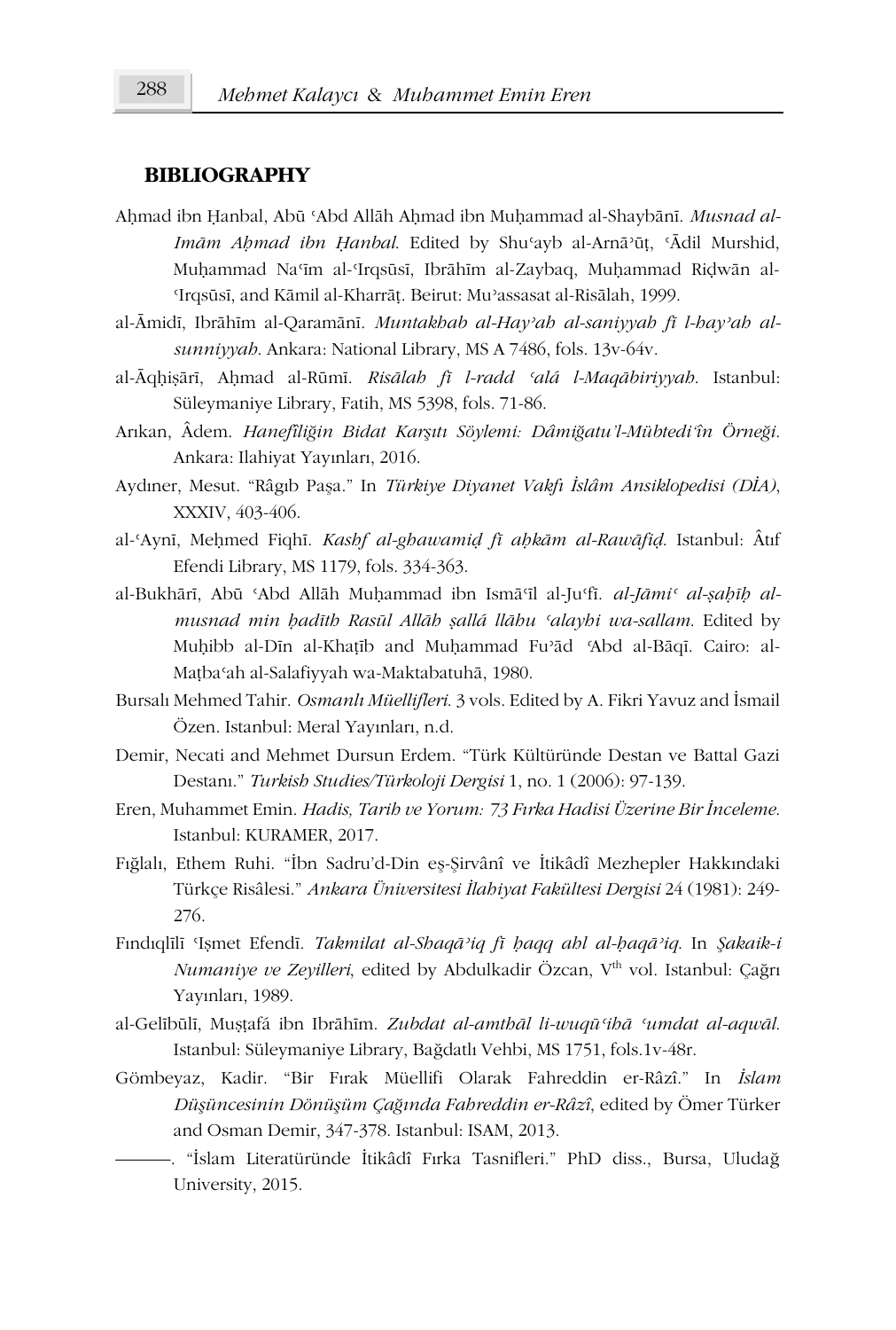- Halaçoğlu, Yusuf. "Adana (İslamî Devir)." In *Türkiye Diyanet Vakfı İslâm Ansiklopedisi (DİA)*, I, 349-353.
- Ibn Mājah, Abū ʿAbd Allāh Muḥammad ibn Yazīd al-Qazwīnī. *Sunan al-Ḥāfiẓ Abī ʿAbd Allāh Muḥammad ibn Yazīd al-Qazwīnī Ibn Mājah*. 2 vols. Edited by Muḥammad Fuʾād ʿAbd al-Bāqī. Cairo: Dār Iḥyāʾ al-Kutub al-ʿArabiyyah, 1952- 1953.
- Ibn Qayyim al-Jawziyyah, Shams al-Dīn Muḥammad ibn Abī Bakr. *Ighāthat al-lahfān min maṣāyid al-shayṭān*. Edited by Muḥammad Ḥāmid al-Faqī. Beirut: Dār al-Kutub al-ʿIlmiyyah, 1971.
- al-Ījī, Abū l Faḍl ʿAḍud al-Dīn ʿAbd al-Raḥmān ibn Aḥmad. *al-Mawāqif fī* ʿ*ilm alkalām*. Beirut: ʿĀlam al-Kutub, n.d.
- Imāmzādah, Muḥammad ibn Abī Bakr. *Shirʿat al-Islām*. Beirut: Dār al-Bashāʾir al-Islāmiyyah, 1983.
- al-Jurjānī, Abū l-Ḥasan ʿAlī ibn Muḥammad ibn ʿAlī al-Sayyid al-Sharīf. *al-Taʿrīfāt*. Edited by Ibrāhīm al-Abyārī. Cairo: Dār al-Rayyān li-l-Turāth, 1403.
- Kahraman, Abdullah. "Tarsûsî Mehmed Efendi." In *Türkiye Diyanet Vakfı İslâm Ansiklopedisi (DİA)*, XL, 115-116.
- al-Khādimī, Abū Saʿīd Muḥammad ibn Muḥammad. *Risālah fī māhiyyat al-ṭarīqah*. Istanbul: Süleymaniye Library, Esad Efendi, MS 3543, fols. 53-55.
- Le Gall, Dina. *A Culture of Sufism: Naqhsbandis in the Ottoman World 1450-1700*. Albany, NY: State University of New York, 2005. https://doi.org/10.1080/09505430500042130.
- Muslim, Abū l-Ḥusayn Muslim ibn al-Ḥajjāj al-Qushayrī al-Nīsābūrī. *Ṣaḥīḥ Muslim*. Riyadh: Bayt al-Afkār al-Dawliyyah, 1998.
- Muṣṭafá ibn Ibrāhīm (al-Adaqī). *Sharḥ al-Awrād al-Bahāʾiyyah*. Istanbul: Süleymaniye Library, Hacı Mahmud, MS 4204, fols. 15-57; (al-Adanī). Ankara: National Library, MS A 7835, fols. 1v-64r; Ankara: National Library, MS A 8221, fols. 118v-132r; Ankara: National Library, Çankırı, MS 246, fols. 1v-20r; (al-Adanawī) Ankara: National Library, Zile, MS 113, fols. 70v-91a; (al-Adhanī) Manisa Library of Manuscripts, Akhisar Zeynelzade, MS 642, fols. 131v-152r; (al-Ādhanī) Istanbul: Süleymaniye Library, Reşid Efendi, MS 511, fols. 1v-56r; (al-Edirnewī) Istanbul: Süleymaniye Library, Hacı Mahmud, MS 4095, fols.1v-24r.
- Muṣṭafá ibn Ibrāhīm (al-Adhanī). *Sharḥ Ḥizb al-baḥr*. Istanbul: Süleymaniye Library, Laleli, MS 1564, fols. 116r-151v.
- Muṣṭafá ibn Ibrāhīm (al-Adhanī). *Sharḥ Ḥizb al-barr*. Istanbul: Süleymaniye Library, Laleli, MS 1564, fols.1v-59r.
- Muṣṭafá ibn Ibrāhīm (al-Adhanī). *Sharḥ Ḥizb al-naṣr*. Istanbul: Süleymaniye Library, Hacı Mahmud, MS 4202, fols. 3v-20r; Ankara: National Library, MS A 5133, fols. 1v-17v; (al-Adanawī) Ankara: National Library, MS A 5198, fols. 39v-48r; Ankara: National Library, Zile, MS 113, fols. 91v-98r; Ankara: National Library, Adana, MS 311, fols. 139v-151v.